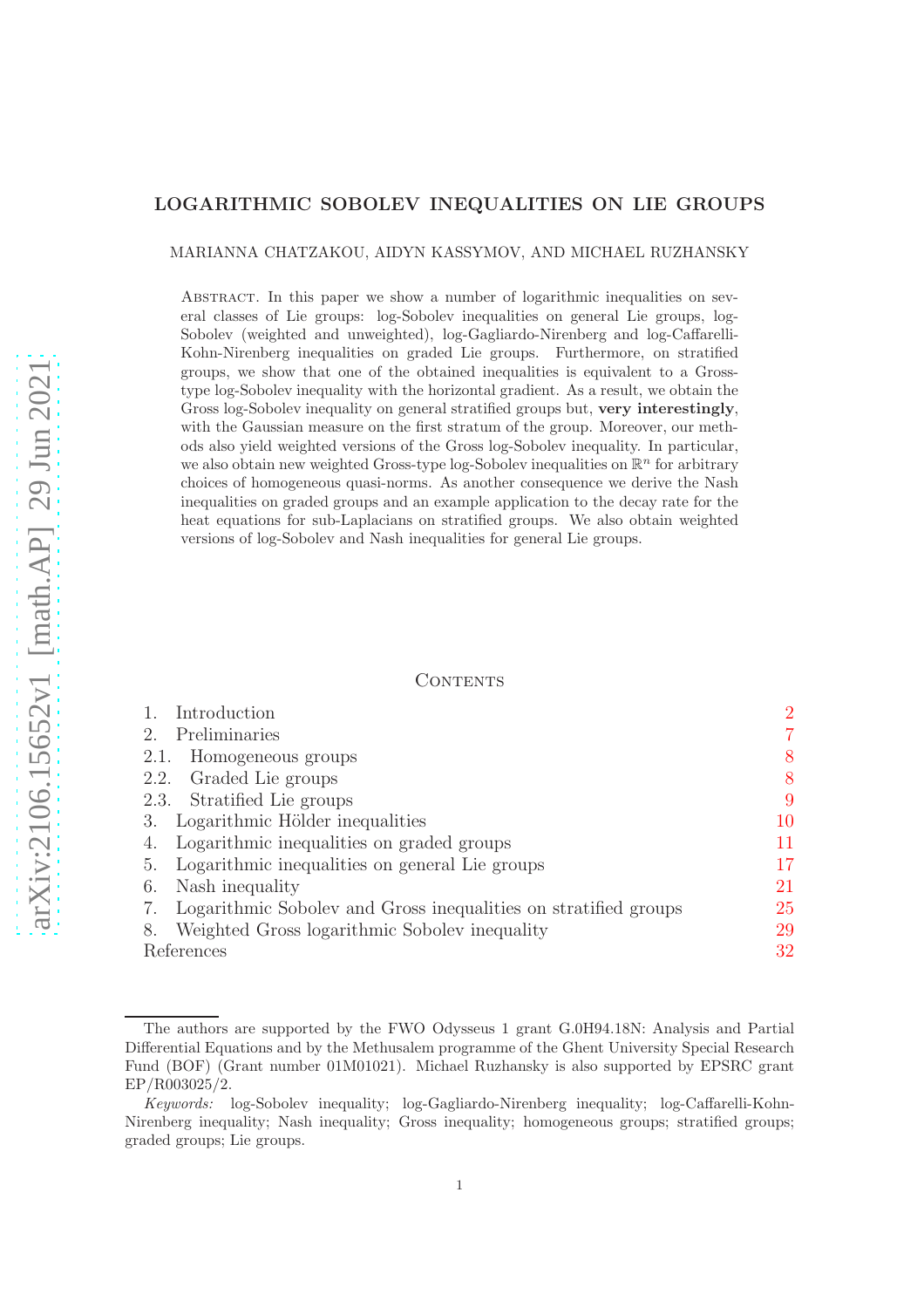#### 1. Introduction

<span id="page-1-0"></span>In this paper we derive the logarithmic versions of several well-known functional inequalities. Some inequalities are obtained with best constants, or with semi-explicit constants, which are useful for some further applications. Our techniques allow us to derive these inequalities in rather general settings, so we will be working in the settings of general Lie groups, as well as on several classes of nilpotent Lie groups, namely, graded and homogeneous Lie groups. Since on stratified Lie groups we also have the horizontal gradient at our disposal, we will also formulate versions of some of the inequalities in the setting of stratified groups, using the horizontal gradient instead of a power of a sub-Laplacian.

In the Euclidean spaces, in one of the Sobolev's pioneering works, Sobolev obtained the following inequality, which at this moment is bearing his name:

$$
||u||_{L^{p^*}(\mathbb{R}^n)} \le C||\nabla u||_{L^p(\mathbb{R}^n)},\tag{1.1}
$$

where  $1 < p < n, p^* = \frac{np}{n-p}$  $\frac{np}{n-p}$  and  $C = C(n, p) > 0$  is a positive constant. The best constant of this inequality was obtained by Talenti in [\[Tal76\]](#page-33-0) and Aubin in [\[A76\]](#page-31-1). The Sobolev inequality is one of the most important tools in studying PDE and variational problems. Folland and Stein extended Sobolev's inequality to general stratified groups (see e.g. [\[GV00\]](#page-32-0)): if G is a stratified group and  $\Omega \subset \mathbb{G}$  is an open set, then there exists a constant  $C > 0$  such that we have

<span id="page-1-1"></span>
$$
||u||_{L^{p^*}(\Omega)} \le C \left( \int_{\Omega} |\nabla_H u|^p dx \right)^{\frac{1}{p}}, \ 1 < p < Q, \ p^* = \frac{Qp}{Q-p}, \tag{1.2}
$$

for all  $u \in C_0^{\infty}(\Omega)$ . Here  $\nabla_H$  is the horizontal gradient and Q is the homogeneous dimension of  $\mathbb{G}$ . Inequality  $(1.2)$  is called the Sobolev or Sobolev-Folland-Stein inequality. Furthermore, in relation to groups, we can mention Sobolev inequalities and embeddings on general unimodular Lie groups [\[VSCC93\]](#page-33-1), on general locally compact unimodular groups [\[AR20\]](#page-31-2), on general noncompact Lie groups [\[BPTV19,](#page-31-3) [BPV21\]](#page-32-1), as well as Hardy-Sobolev inequalities on general Lie groups [\[RY19\]](#page-33-2). The Sobolev inequality on graded groups using Rockland operators was proved in [\[FR17\]](#page-32-2) and the best constant for it was obtained in [\[RTY20\]](#page-33-3).

On the other hand, the logarithmic Sobolev inequality was shown to hold on  $\mathbb{R}^n$ in the following form:

<span id="page-1-2"></span>
$$
\int_{\mathbb{R}^n} \frac{|u|^p}{\|u\|_{L^p(\mathbb{R}^n)}^p} \log \left(\frac{|u|^p}{\|u\|_{L^p(\mathbb{R}^n)}^p}\right) dx \le \frac{n}{p} \log \left(C \frac{\|\nabla u\|_{L^p(\mathbb{R}^n)}^p}{\|u\|_{L^p(\mathbb{R}^n)}^p}\right).
$$
(1.3)

We can refer to [\[Wei78\]](#page-33-4) for the case  $p = 2$ , but to e.g. [\[DD03\]](#page-32-3) for some history review of cases  $1 < p < n$ , including the discussion of best constants.

In [\[Mer08\]](#page-32-4), the author obtained a logarithmic Gagliardo-Nirenberg inequality. In [\[FNQ18\]](#page-32-5) and [\[KRS20\]](#page-32-6) the authors proved the logarithmic Sobolev inequality and the fractional logarithmic Sobolev inequality on the Heisenberg group and on homogeneous groups, respectively. A fractional weighted version of [\(1.3\)](#page-1-2) on homogeneous groups was proved in [\[KS20\]](#page-32-7). In this paper, we prove logarithmic Sobolev inequalities on graded groups and weighted logarithmic Sobolev inequalities on general Lie groups. As applications of these inequalities we show Nash and weighted Nash inequalities on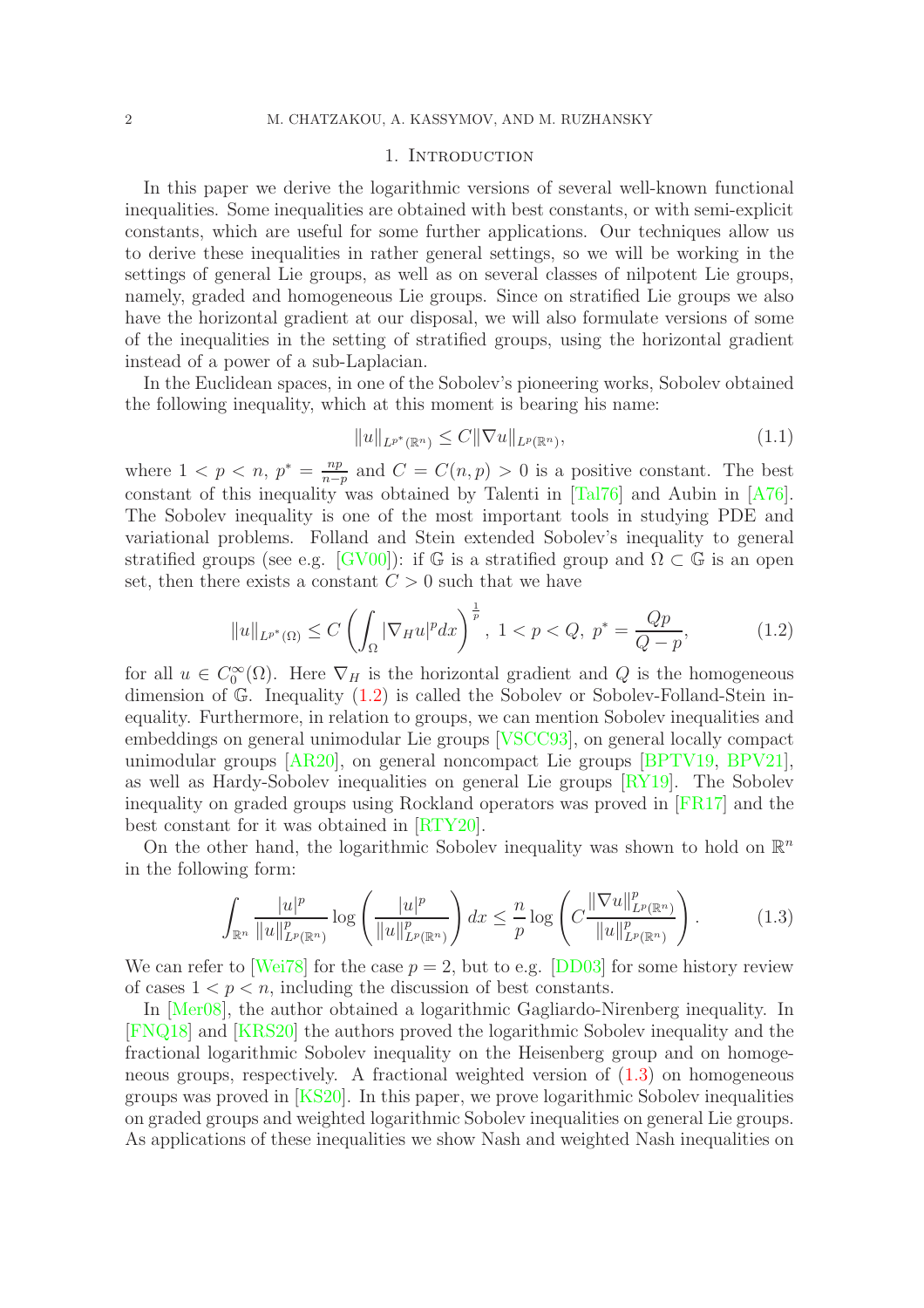graded and general Lie groups, respectively. The log-Sobolev type inequalities with weights are also sometimes called the log-Hardy inequalities [\[DDFT10\]](#page-32-8).

The subject of the logarithmic inequalities has been extensively investigated and it is impossible to give a reasonably complete review of the literature here. We refer to surveys [\[AB00,](#page-31-4) [GZ03\]](#page-32-9), to works on relations to other inequalities [\[BL00,](#page-31-5) [MF93\]](#page-32-10), coercive inequalities on Carnot groups [\[Bou21,](#page-31-6) [BZ21a,](#page-31-7) [BZ21b,](#page-31-8) [BZ21c,](#page-31-9) [HZ09\]](#page-32-11), Nash [\[Nas58,](#page-32-12) [Bec98,](#page-31-10) [BDS20,](#page-31-11) [OS18\]](#page-32-13) and weighted Nash [\[BBGM12\]](#page-31-12) inequalities. There are works on the fractional Laplacian [\[Bec12\]](#page-31-13) as well as on the logarithmic Sobolev inequalities for the fractional Laplacian [\[KRS20\]](#page-32-6) in the setting of Folland and Stein ([\[FS82\]](#page-32-14)) homogeneous groups. Logarithmic inequalities have various applications in different areas, see e.g. [\[BH99,](#page-31-14) [Car91,](#page-32-15) [FNQ18,](#page-32-5) [Mer08,](#page-32-4) [OW16\]](#page-33-5). Explicit constants for some inequalities play an important role (e.g. [\[Tal76,](#page-33-0) [Bec75,](#page-31-15) [DD03\]](#page-32-3)), for best constants on graded Lie groups see [\[RTY20\]](#page-33-3).

In view of extending Sobolev inequalities to infinite dimensional spaces, in [\[Gro75\]](#page-32-16), L. Gross showed the logarithmic Sobolev inequality in the following form:

<span id="page-2-0"></span>
$$
\int_{\mathbb{R}^n} |u(x)|^2 \log \left( \frac{|u(x)|}{\|u\|_{L^2(\mu)}} \right) d\mu(x) \le \int_{\mathbb{R}^n} |\nabla u(x)|^2 d\mu(x),\tag{1.4}
$$

with the Gaussian measure  $d\mu(x) = (2\pi)^{-n/2} e^{-|x|^2/2} dx$ . The importance of [\(1.4\)](#page-2-0) and the use of the Gaussian measure is that it has a uniform constant independent of the dimension, allowing passing to infinite dimensional spaces, and in particular also leading to the ultracontractivity and hypercontractivity properties of the corresponding Markovian semigroups. Due to its importance in many applications, this subject has been intensively investigated, see e.g. [\[Ada79,](#page-31-16) [AC79,](#page-31-17) [Ros76,](#page-33-6) [Wei78,](#page-33-4) [Tos97,](#page-33-7) [SZ92\]](#page-33-8), to mention only very few papers. It is related to uncertainty principles [\[Bec95\]](#page-31-18) and to Poincaré inequalities [\[Bec89\]](#page-31-19), with the Poincaré and logarithmic Sobolev inequalities having different forms [\[Gen14\]](#page-32-17) and applications, see e.g. [\[AS94\]](#page-31-20). We can also refer to the recent work on the Poincaré inequality on filiform type stratified groups  $[CFZ21]$ .

In this paper, among other things, we prove the logarithmic Gross inequality on stratified groups, with the gradient  $\nabla u$  in [\(1.4\)](#page-2-0) replaced by the horizontal gradient  $\nabla_H u$ , collecting vector fields from the first stratum. Moreover, very curiously, our Gross inequality [\(1.9\)](#page-4-0) comes with the Gaussian measure on the first stratum. This appears to be a natural extension of the Euclidean case since such inequality turns out to be equivalent to the  $L^2$ -log-Sobolev inequality with the horizontal gradient, see Theorem [7.3.](#page-27-0)

An interesting result in this perspective is [\[HZ09,](#page-32-11) Theorem 6.3] where Hebisch and Zegarlinski have shown that on stratified groups for probability measures  $\mu =$  $e^{-\beta d^p}/Z d\lambda$ ,  $\beta \geq 0$ ,  $p \geq 1$ , corresponding to smooth homogeneous norms  $d(x)$ , there is no  $L^q$ -log-Sobolev inequalities of the type  $(1.4)$ , for  $q \in (1,2]$ . Furthermore, they went on to use the heat kernel on the Heisenberg group  $\mathbb{H}^n$  to construct a probability measure  $\mu$  (with a singular norm) on  $\mathbb{H}^n$  such that the  $L^2$ -log-Sobolev inequality of the Gross type  $(1.9)$  holds on  $\mathbb{H}^n$ . Our result in Theorem [7.2](#page-25-0) gives such measure on general stratified groups with the probability component on the first stratum, while Theorem [7.3](#page-27-0) shows that one can not do better if one wants to start with the inequality [\(1.8\)](#page-4-1), which is clearly true independently of any further choice of measure.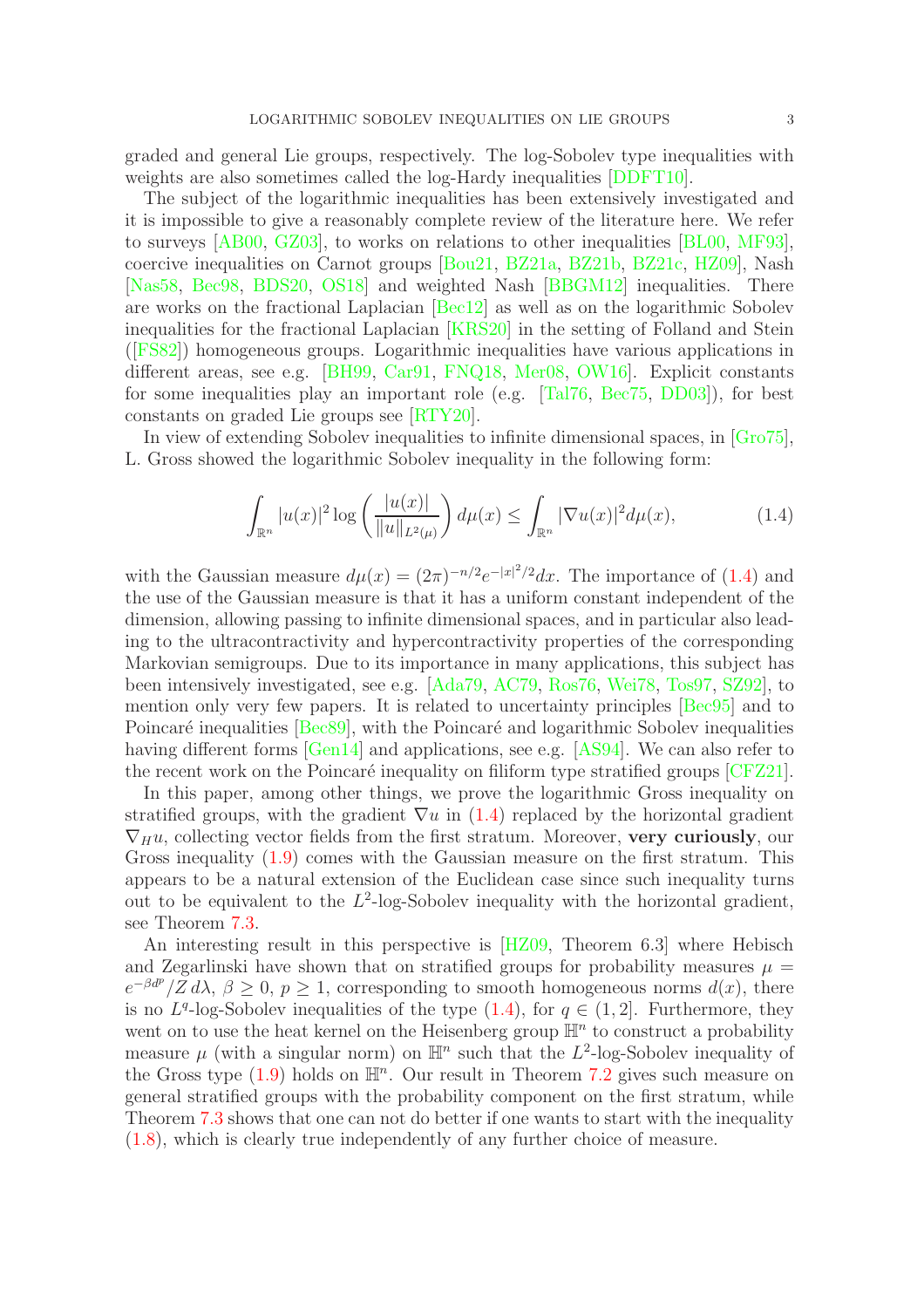There is an extensive literature on conditions for log-Sobolev inequalities to hold, such as Bakry-Emery and other criteria. Such analysis is not part of this work where we do not work with full probability measures.

As already mentioned, the log-Sobolev inequalities have many applications. For example, in [\[KRS20\]](#page-32-6) the authors applied the obtained log-Sobolev inequalities for the fractional Laplacian on homogeneous groups, to show blow-up results for some classes of nonlinear PDEs. Applications of the current results are still possible and will be addressed in the sequel.

The methods of this paper allow us to also derive new results for the Euclidean space  $\mathbb{R}^n$ , yielding weighted Gross type log-Sobolev inequalities for weights given in terms of arbitrary homogeneous quasi-norms. To give an example, let us consider the family of Euclidean norms on  $\mathbb{R}^n$  given by  $|x|_p = (|x_1|^p + \cdots + |x_n|^p)^{1/p}$  for  $1 \leq p < \infty$ , and by  $|x|_{\infty} = \max_{1 \leq j \leq n} |x_j|$ , for  $x \in \mathbb{R}^n$ . Let  $0 \leq \beta < 2 < n$ . Let  $\mu_p$  be the Gaussian

measure on  $\mathbb{R}^n$  given by  $d\mu_p = \gamma_p e^{-\frac{|x|^2}{2}} dx$ ,  $1 \leq p \leq \infty$ , with the normalisation constant  $\gamma_p$  given in [\(8.9\)](#page-30-0), depending on p. Then we have the following weighted Gross-type log-Sobolev inequality:

<span id="page-3-0"></span>
$$
\int_{\mathbb{R}^n} |x|_p^{-\frac{\beta(n-2)}{n-\beta}} |g|^2 \log \left( |x|_p^{-\frac{\beta(n-2)}{2(n-\beta)}} |g| \right) d\mu_p \le \int_{\mathbb{R}^n} |\nabla g|^2 d\mu_p, \quad 0 \le \beta < 2 < n, \quad (1.5)
$$

for all g such that  $|||x|_p^{\frac{\beta(n-2)}{2(n-\beta)}}g||_{L^2(\mu_p)} = 1$ . We note that for  $\beta = 0$  this implies the classical Gross inequality [\(1.4\)](#page-2-0), and we refer to Corollary [8.3](#page-30-1) for further details. The case of  $\beta = 2$  in [\(1.5\)](#page-3-0) corresponds to the logarithmic Hardy inequality and requires very different methods from those developed in this paper; this case will be addressed in [\[CKR21b\]](#page-32-19). For a discussion of weights in inequalities of the type [\(1.3\)](#page-1-2), but only with one weight, we can refer to  $[Das21]$ .

The case  $p = 1$  of the log-Sobolev inequalities in this paper corresponds to the Shannon type inequalities; we will not discuss it here but refer to [\[CKR21a\]](#page-32-21) for this case in the setting of general homogeneous groups, where it was handled using rather different methods than those in this paper.

To guide the reader through different inequalities in this paper, let us briefly summarise the obtained results. We formulate some of them in a simplified form here, with the full statements given in the sequel of this paper.

• Logarithmic inequalities on general Lie groups. We will establish several versions of log-Sobolev inequalities on general Lie groups. The only (non-technical) assumption that we impose is that the group is connected, otherwise it can be compact or noncompact, unimodular or non-unimodular, and can have polynomial or exponential volume growth at infinity. We refer to Section [5](#page-16-0) for the exact setup and statements, but let us give an example. Namely, let G be a connected Lie group with a Hörmander system of vector fields, of local dimension d. Then for any  $1 < p < \infty$  and  $0 < a < \frac{d}{p}$  we have the log-Sobolev inequality

<span id="page-3-1"></span>
$$
\int_{\mathbb{G}} \frac{|u|^p}{\|u\|_{L^p(\lambda)}^p} \log \left(\frac{|u|^p}{\|u\|_{L^p(\lambda)}^p}\right) d\lambda(x) \le \frac{d}{ap} \log \left(C \frac{\|u\|_{L^p(\lambda)}^p}{\|u\|_{L^p(\lambda)}^p}\right),\tag{1.6}
$$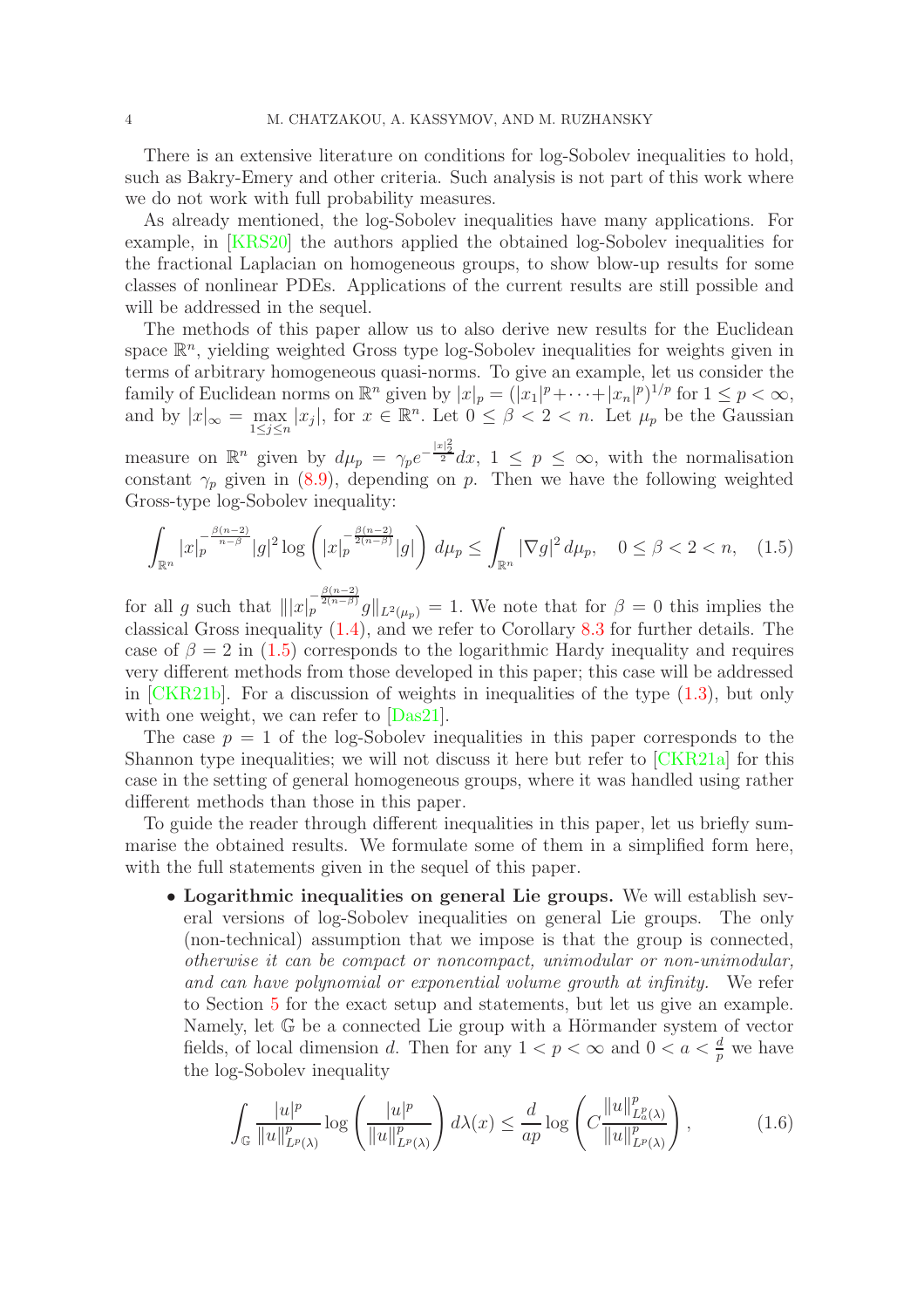where  $\lambda$  is the left Haar measure on  $\mathbb{G}$ , and  $L_a^p$  is the Sobolev space associated to the corresponding sub-Laplacian (with drift). In fact,  $(1.6)$  is a special case (without weight) of a family of weighted log-Sobolev inequalities given in Theorem [5.2.](#page-18-0) To give an example, if  $q > p > 1$ ,  $0 \le \beta < d$  and  $0 < a < d$ are such that  $\frac{1}{p} - \frac{1}{q} = \frac{a}{d} - \frac{\beta}{dq}$ , then we have

$$
\int_{\mathbb{G}}\frac{|x|_{CC}^{-\frac{\beta p}{q}}|u|^p}{\||x|_{CC}^{-\frac{\beta}{q}}u\|_{L^p(\lambda)}^p}\log\left(\frac{|x|_{CC}^{-\frac{\beta p}{q}}|u|^p}{\||x|_{CC}^{-\frac{\beta}{q}}u\|_{L^p(\lambda)}^p}\right)d\lambda(x) \leq \frac{d-\beta}{ap-\beta}\log\left(C\frac{\|u\|_{L^p(\lambda)}^p}{\||x|_{CC}^{-\frac{\beta}{q}}u\|_{L^p(\lambda)}^p}\right),
$$

where  $|x|_{CC} = d_{CC}(e, x)$  is the Carnot-Carathéodory distance between x and the identity element e of  $\mathbb{G}$ . As one can see,  $(1.6)$  is a special case of this inequality with  $\beta = 0$ . The inequality  $(1.6)$  for  $a \geq \frac{d}{p}$  will be also given in Theorem [5.4.](#page-19-0) Finally we note that this last estimate also holds true with the Carnot-Carathéodory distance replaced by the Riemannian distance, see Remark [5.3.](#page-19-1)

• Logarithmic inequalities on graded groups. We obtain several versions of log-Sobolev (weighted and unweighted), log-Gagliardo-Nirenberg and log-Caffarelli-Kohn-Nirenberg inequalities on graded groups, let us give one example. Let  $\mathbb{G}$  be a graded group with homogeneous dimension  $Q$ , and let  $\mathcal{R}$ be a positive Rockland operator of homogeneous degree  $\nu$ . Let  $1 < p < \infty$ and  $0 < a < \frac{Q}{p}$ . Then we have

<span id="page-4-2"></span>
$$
\int_{\mathbb{G}} \frac{|u|^p}{\|u\|_{L^p(\mathbb{G})}^p} \log \left(\frac{|u|^p}{\|u\|_{L^p(\mathbb{G})}^p}\right) dx \le \frac{Q}{ap} \log \left(A \frac{\|u\|_{\dot{L}^p(\mathbb{G})}^p}{\|u\|_{L^p(\mathbb{G})}^p}\right),\tag{1.7}
$$

with  $||u||_{\dot{L}^p_a(\mathbb{G})} \equiv ||\mathcal{R}^{\frac{a}{\nu}}u||_{L^p(\mathbb{G})}$ , for a constant A that can be related to the best constants in the Gagliardo-Nirenberg inequalities, see [\(4.15\)](#page-13-0). This inequality  $(1.7)$  can be seen as a refinement of  $(1.6)$ , not only with respect to a better control over a constant under the logarithm, but also because one has the homogeneous Sobolev norm on the right hand side of  $(1.7)$ .

• Log-Sobolev and Gross inequalities on stratified groups. Let  $\mathbb G$  be a stratified Lie group with homogeneous dimension Q. As a special case of the obtained inequalities on graded groups, we have the log-Sobolev inequality

<span id="page-4-1"></span>
$$
\int_{\mathbb{G}} |u|^2 \log |u| \, dx \le \frac{Q}{4} \log \left( A \int_{\mathbb{G}} |\nabla_H u|^2 \, dx \right) ,\tag{1.8}
$$

for every u such that  $||u||_{L^2(\mathbb{G})} = 1$ , and where  $\nabla_H$  is the horizontal gradient, and the constant A is related to the best constants in the Gagliardo-Nirenberg inequalities, see [\(7.2\)](#page-25-1). Furthermore, let  $n_1$  be the dimension of the first stratum of the Lie algebra of G, and let us write  $x \in \mathbb{G}$  as  $x = (x', x'') \in$  $\mathbb{R}^{n_1} \times \mathbb{R}^{n-n_1}$ , where *n* is the topological dimension of G. Then the following Gross-type "semi-Gaussian" log-Sobolev inequality is satisfied

<span id="page-4-0"></span>
$$
\int_{\mathbb{G}} |g|^2 \log |g| \, d\mu \le \int_{\mathbb{G}} |\nabla_H g|^2 \, d\mu \,, \tag{1.9}
$$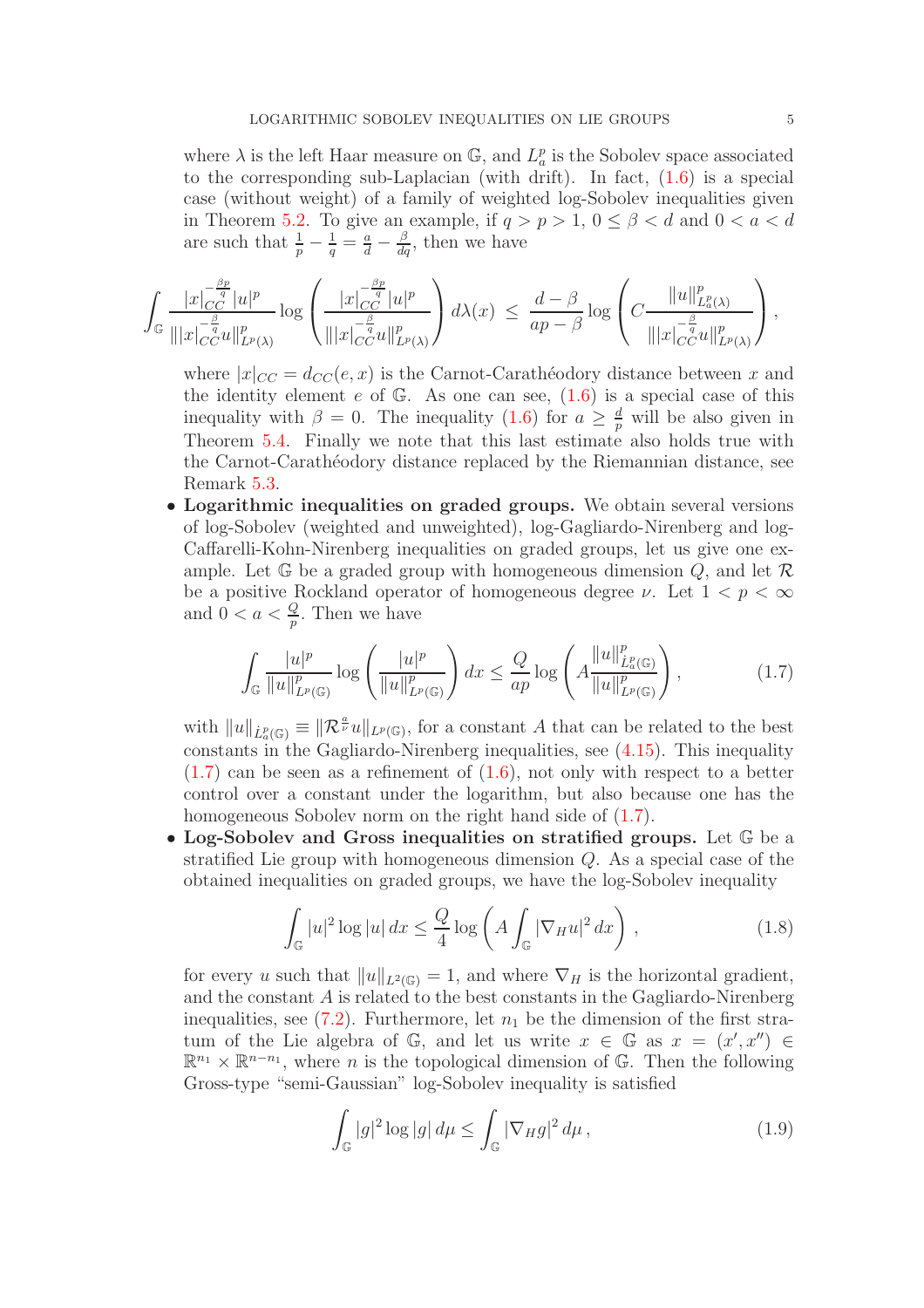for any g such that  $||g||_{L^2(\mu)} = 1$ , where  $\mu = \mu_1 \otimes \mu_2$ , and  $\mu_1$  is the Gaussian measure on  $\mathbb{R}^{n_1}$  given by  $d\mu_1 = \gamma e^{-\frac{|x'|^2}{2}} dx'$ , for  $x' \in \mathbb{R}^{n_1}$  and  $|x'|$  being its Euclidean norm, where  $\gamma := (4^{-1}Qe^{\frac{2n_1}{Q}-1}A)^{Q/2}$ , and  $\mu_2$  is the Lebesgue measure  $dx''$  on  $\mathbb{R}^{n-n_1}$ . While both of  $(1.8)$  and  $(1.9)$  hold true, they are also equivalent to each other, in the sense that one inequality can be shown to imply the other, see Theorem [7.3.](#page-27-0) This equivalence is well-known in the Euclidean space, and here it can be also viewed as a justification for considering the Gaussian measure on the first stratum of G. Since in the Euclidean space the first stratum is the whole space, these results recover the well-known Euclidean results as well, with  $(1.9)$  boiling down to  $(1.4)$  in the case of  $\mathbb{R}^n$ , see the discussion before Theorem [7.2.](#page-25-0)

• Weighted Gross log-Sobolev inequalities. The weighted log-Sobolev in-equalities in Theorem [4.11](#page-15-0) give the following weighted analogue of  $(1.8)$ : if G is a stratified Lie group with homogeneous dimension  $Q, |\cdot|$  is an arbitrary homogeneous quasi-norm on  $\mathbb{G}$ , and  $0 \leq \beta < 2 < Q$ , then there exists  $C > 0$ such that the following weighted log-Sobolev inequality holds:

<span id="page-5-0"></span>
$$
\int_{\mathbb{G}} |x|^{-\frac{\beta(Q-2)}{Q-\beta}} |u|^2 \log \left( |x|^{-\frac{\beta(Q-2)}{2(Q-\beta)}} |u| \right) dx \le \frac{Q-\beta}{2(2-\beta)} \log \left( C \int_{\mathbb{G}} |\nabla_H u|^2 dx \right), \quad (1.10)
$$

for every u such that  $||x|^{-\frac{\beta(Q-2)}{2(Q-\beta)}}u||_{L^2(\mathbb{G})}=1$ . Consequently, [\(1.10\)](#page-5-0) implies the following weighted version of the Gross log-Sobolev inequality: Let G be a stratified group with homogeneous dimension  $Q$  and let  $|\cdot|$  be an arbitrary homogeneous quasi-norm on G. Then for any  $0 \leq \beta \leq 2 \leq Q$  we have the following weighted "semi-Gaussian" log-Sobolev inequality

$$
\int_{\mathbb{G}} |x|^{-\frac{\beta(Q-2)}{Q-\beta}} |g|^2 \log \left( |x|^{-\frac{\beta(Q-2)}{2(Q-\beta)}} |g| \right) d\mu \le \int_{\mathbb{G}} |\nabla_H g|^2 d\mu, \tag{1.11}
$$

for all g such that  $|||x|^{-\frac{\beta(Q-2)}{2(Q-\beta)}}g||_{L^2(\mu)} = 1$ , where  $\mu = \mu_1 \otimes \mu_2$ , with  $\mu_1$  the Gaussian measure on the first stratum of  $\mathbb{G}$  given by  $d\mu_1 = \gamma e^{-\frac{|x'|^2}{2}} dx'$  with |x'| being the Euclidean norm of x', and  $\mu_2$  is the Lebesgue measure  $dx''$  on the other strata. In particular, we get  $(1.9)$  for  $\beta = 0$ . We refer to Theorem [8.2](#page-29-0) for more explanations and for the precise value of  $\gamma$ . If  $\mathbb{G} = \mathbb{R}^n$  is the Euclidean space, this yields a new family of weighted Gross type log-Sobolev inequalities  $(1.5)$  on  $\mathbb{R}^n$ .

• Nash inequality. It is well-known in Euclidean spaces that the  $L^2$ -log-Sobolev inequality is equivalent to the Nash inequality. We show that this remains true also in more generality. Let G be a graded group with homogeneous dimension  $Q$  and let  $R$  be a positive Rockland operator of homogeneous degree  $\nu$ . Then, we show an extended Nash inequality

$$
||u||_{L^{2}(\mathbb{G})}^{2+\frac{4a}{Q}} \leq A_{2}||u||_{L^{1}(\mathbb{G})}^{\frac{4a}{Q}}||u||_{L^{2}_{a}(\mathbb{G})}^{2}.
$$
\n(1.12)

or, equivalently,

<span id="page-5-1"></span>
$$
\left[\int_{\mathbb{G}}|u|^{2}dx\right]^{1+\frac{2a}{Q}} \leq A_{2}\left[\int_{\mathbb{G}}|u|dx\right]^{\frac{4a}{Q}}\int_{\mathbb{G}}|\mathcal{R}^{\frac{a}{\nu}}u|^{2}dx\,,\tag{1.13}
$$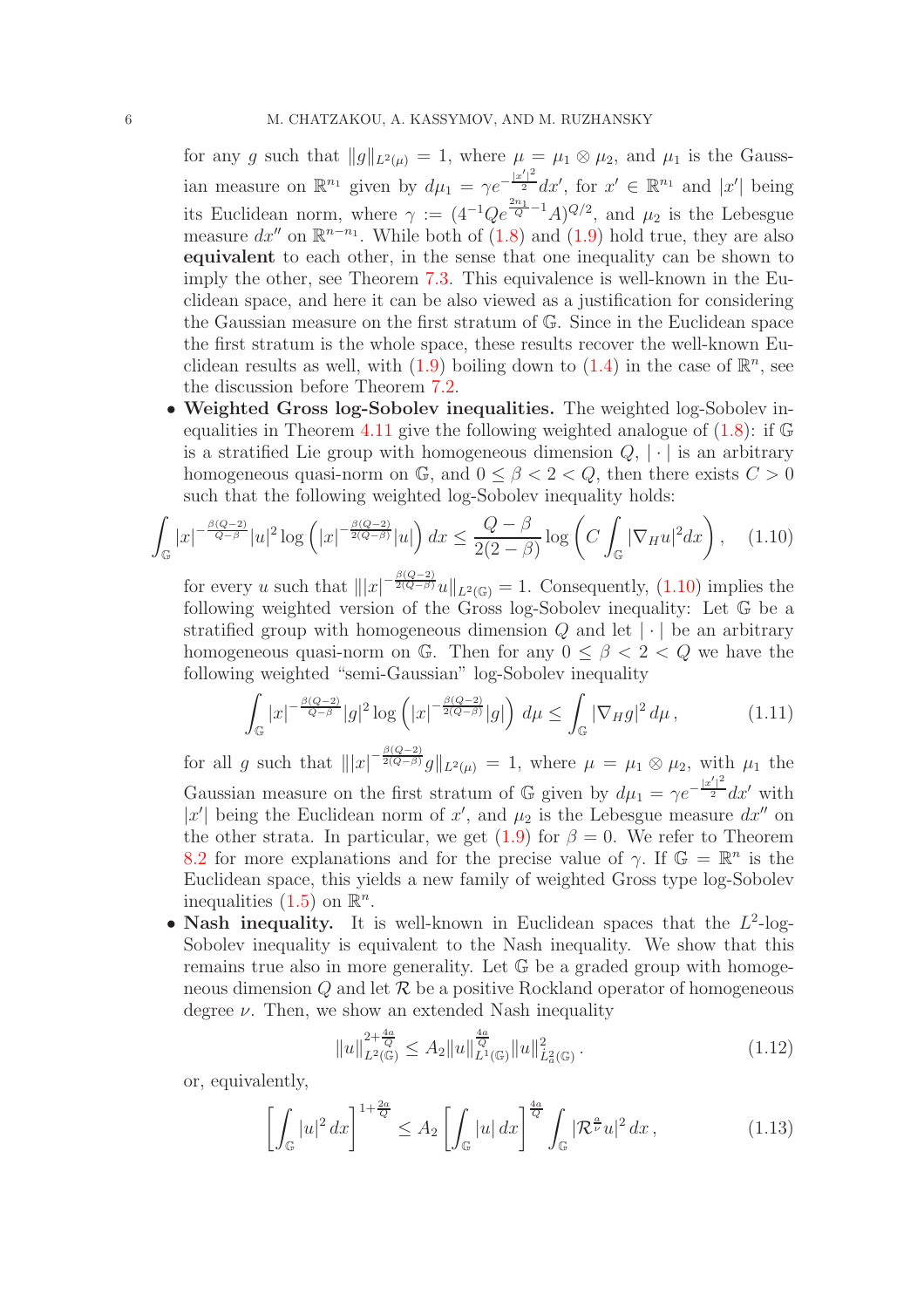for all  $0 < a < \frac{Q}{2}$ , with constant  $A_2$  related to the best constants in the Gagliardo-Nirenberg inequalities, see Theorem [6.1.](#page-21-0) In particular, if  $\mathbb G$  is a stratified Lie group, then for  $a = 1$  this implies

$$
||u||_{L^{2}(\mathbb{G})}^{2+\frac{4}{Q}} \leq A_{2}||u||_{L^{1}(\mathbb{G})}^{\frac{4}{Q}}||\nabla_{H}u||_{L^{2}(\mathbb{G})}^{2}, \qquad (1.14)
$$

with the horizontal gradient  $\nabla_H$ . For the Euclidean  $\mathbb{G} = \mathbb{R}^n$  this is the full gradient, yielding as a special case of  $a = 1$  the original Nash inequality in [\[Nas58\]](#page-32-12) as well as, again for  $a = 1$ , the Nash inequality on stratified groups in [\[VSCC93\]](#page-33-1).

As a simple immediate application, in Corollary [6.2](#page-22-0) we show that if  $\Delta_{\mathbb{G}}$  is a sub-Laplacian on a stratified group  $\mathbb{G}$  with  $Q \geq 3$ , and  $u_0 \in L^1(\mathbb{G}) \cap L^2(\mathbb{G})$ is non-negative  $u_0 \geq 0$ , then the solution u to the heat equation

$$
\partial_t u = \Delta_{\mathbb{G}} u, \quad u(0, x) = u_0(x), \tag{1.15}
$$

satisfies the time-decay estimate

$$
||u(t, \cdot)||_{L^{2}(\mathbb{G})} \leq \left(||u_{0}||_{L^{2}(\mathbb{G})}^{-\frac{4}{Q}} + \frac{4}{QA_{2}}||u_{0}||_{L^{1}(\mathbb{G})}^{-\frac{4}{Q}}t\right)^{-\frac{Q}{4}},
$$
\n(1.16)

for all  $t > 0$ , where  $A_2$  is a constant in [\(1.13\)](#page-5-1).

Finally, in Theorem [6.3](#page-22-1) we show Nash's inequality as well as its weighted versions on general connected Lie groups. Namely, if d is a local dimension of  $\mathbb{G}$ , and  $0 \leq \beta < 2a < d$ , then the weighted Nash inequality is given by

$$
\|\cdot\|_{CC}^{-\frac{\beta(d-2a)}{2(d-\beta)}}u\|_{L^{2}(\lambda)}^{2+\frac{2(2a-\beta)}{d-\beta}} \leq C\||\cdot\|_{CC}^{-\frac{\beta(d-2a)}{2(d-\beta)}}u\|_{L^{1}(\lambda)}^{\frac{2(2a-\beta)}{d-\beta}}\|u\|_{L^{2}(\lambda)}^{2},\tag{1.17}
$$

where  $\lambda$  is the left Haar measure on G and  $|x|_{CC} = d_{CC}(e, x)$  is the Carnot-Carathéodory distance between x and  $e$  (but it can be also replaced by the Riemannian distance, see Remark [5.3\)](#page-19-1).

In particular, for  $\beta = 0$ , we obtain the Nash inequality on general connected Lie groups in the following form:

$$
||u||_{L^{2}(\lambda)}^{2+\frac{4a}{d}} \leq C||u||_{L^{1}(\lambda)}^{\frac{4a}{d}}||u||_{L^{2}(\lambda)}^{2}, \quad 0 < a < \frac{d}{2}.
$$
 (1.18)

For  $a \geq \frac{d}{2}$  $\frac{d}{2}$ , we also get the weighted and unweighted versions of the Nash inequality, in particular, for any  $q > 2$ , we have the Nash type inequality

$$
||u||_{L^{2}(\lambda)}^{2+\frac{2(q-2)}{q}} \le C||u||_{L^{1}(\lambda)}^{\frac{2(q-2)}{q}}||u||_{L^{2}(\lambda)}^{2}, \quad a \ge \frac{d}{2}.
$$
\n(1.19)

### 2. Preliminaries

<span id="page-6-0"></span>In this section, we briefly recall definitions and main properties of the homogeneous, graded and stratified groups. The comprehensive analysis on such groups has been initiated in the works of Folland and Stein [\[FS82\]](#page-32-14), but in our exposition below we follow a more recent presentation in the open access book [\[FR16\]](#page-32-22).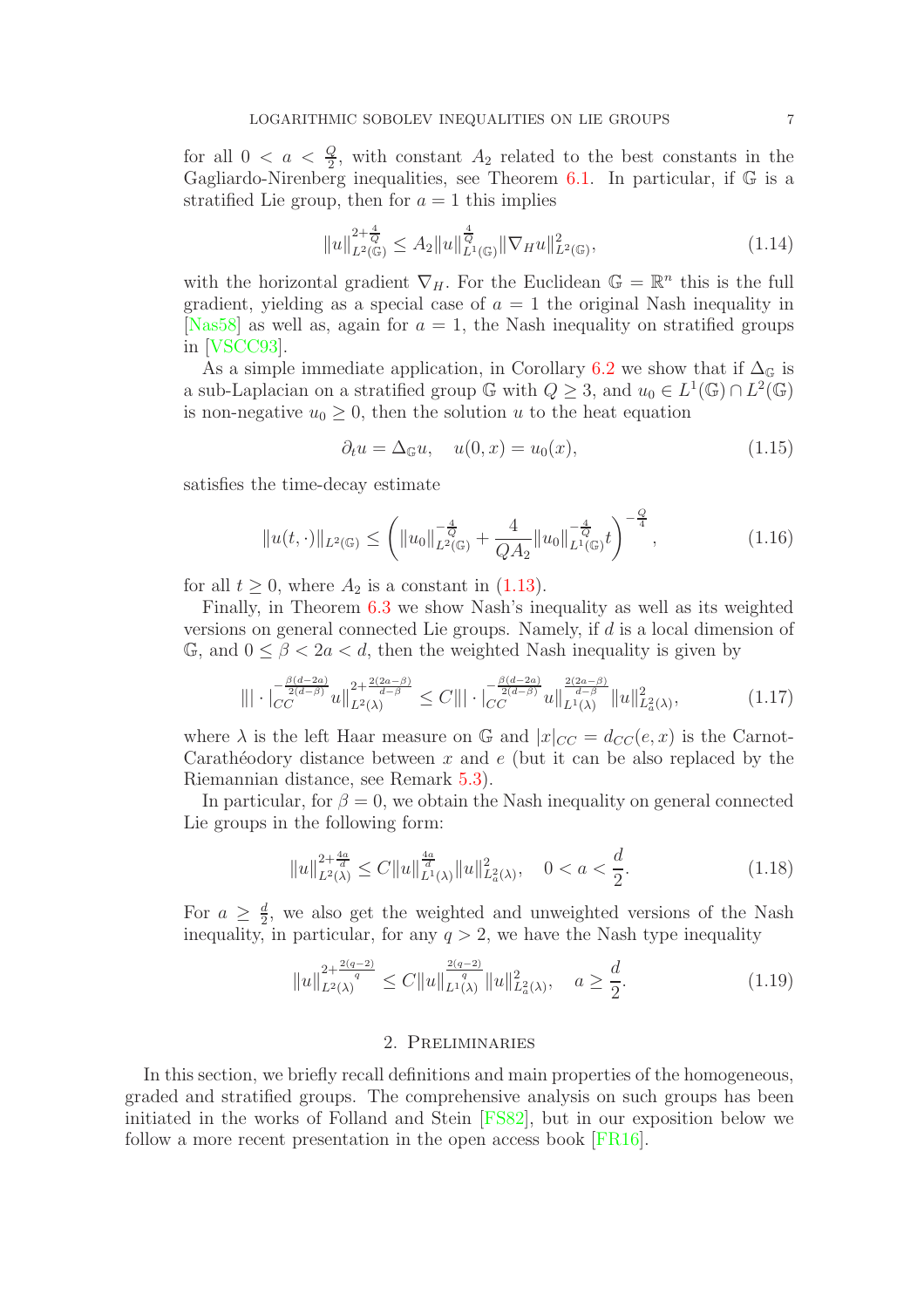<span id="page-7-0"></span>2.1. Homogeneous groups. In this sub-section, we give definitions and main properties of homogeneous Lie group.

**Definition 2.1** ([\[FS82,](#page-32-14) [FR16\]](#page-32-22), Homogeneous group). A Lie group (on  $\mathbb{R}^N$ ) G with the dilation

$$
D_{\lambda}(x):=(\lambda^{\nu_1}x_1,\ldots,\lambda^{\nu_N}x_N),\ \nu_1,\ldots,\nu_n>0,\ D_{\lambda}:\mathbb{R}^N\to\mathbb{R}^N,
$$

which is an automorphism of the group  $\mathbb{G}$  for each  $\lambda > 0$ , is called a *homogeneous* (Lie) group.

For simplicity, in this paper we use the notation  $\lambda x$  for the dilation  $D_{\lambda}(x)$ . We denote

$$
Q := \nu_1 + \ldots + \nu_N,\tag{2.1}
$$

the homogeneous dimension of a homogeneous group  $\mathbb{G}$ . Let dx denote the Haar measure on  $\mathbb{G}$  and let  $|S|$  denote the corresponding volume of a measurable set  $S \subset \mathbb{G}$ . Then we have

$$
|D_{\lambda}(S)| = \lambda^{Q}|S| \text{ and } \int_{\mathbb{G}} f(\lambda x)dx = \lambda^{-Q} \int_{\mathbb{G}} f(x)dx.
$$
 (2.2)

We also note that from [\[FR16,](#page-32-22) Proposition 1.6.6], the standard Lebesgue measure  $dx$ on  $\mathbb{R}^N$  is the Haar measure on  $\mathbb{G}$ .

Definition 2.2 ([\[FR16,](#page-32-22) Definition 3.1.33] or [\[RS19,](#page-33-9) Definition 1.2.1]). For any homogeneous group G there exist homogeneous quasi-norms, which are continuous nonnegative functions

$$
\mathbb{G} \ni x \mapsto |x| \in [0, \infty),\tag{2.3}
$$

with the properties

a) 
$$
|x| = |x^{-1}|
$$
 for all  $x \in \mathbb{G}$ ,

- b)  $|\lambda x| = \lambda |x|$  for all  $x \in \mathbb{G}$  and  $\lambda > 0$ ,
- c)  $|x| = 0$  if and only if  $x = 0$ .

They are quasi-norms since the triangle inequality may be satisfied with a constant different from 1.

<span id="page-7-1"></span>2.2. Graded Lie groups. In this subsection, we make a brief summary of the basic definitions and properties of the graded Lie groups.

Definition 2.3 (e.g. [\[FR16,](#page-32-22) Definition 3.1.1], graded Lie group and graded Lie algebra). A Lie algebra g is called *graded* if it is endowed with a vector space decomposition (where all but finitely many of the  $V_j$ 's are 0)

$$
\mathfrak{g} = \bigoplus_{j=1}^{\infty} V_j, \quad \text{s.t.} \quad [V_i, V_j] \subset V_{i+j}.
$$
\n
$$
(2.4)
$$

Consequently, a Lie group is called graded if it is a connected and simply-connected Lie group whose Lie algebra is graded.

Before introducing the Rockland operator, we recall the Rockland condition. By  $\pi$  and  $\mathbb{G}$  we denote a representation and the unitary dual of  $\mathbb{G}$ , respectively, and by  $\mathcal{H}_{\pi}^{\infty}$  we denote the smooth vectors of the representation  $\pi \in \widehat{\mathbb{G}}$ . Let us recall the Rockland condition: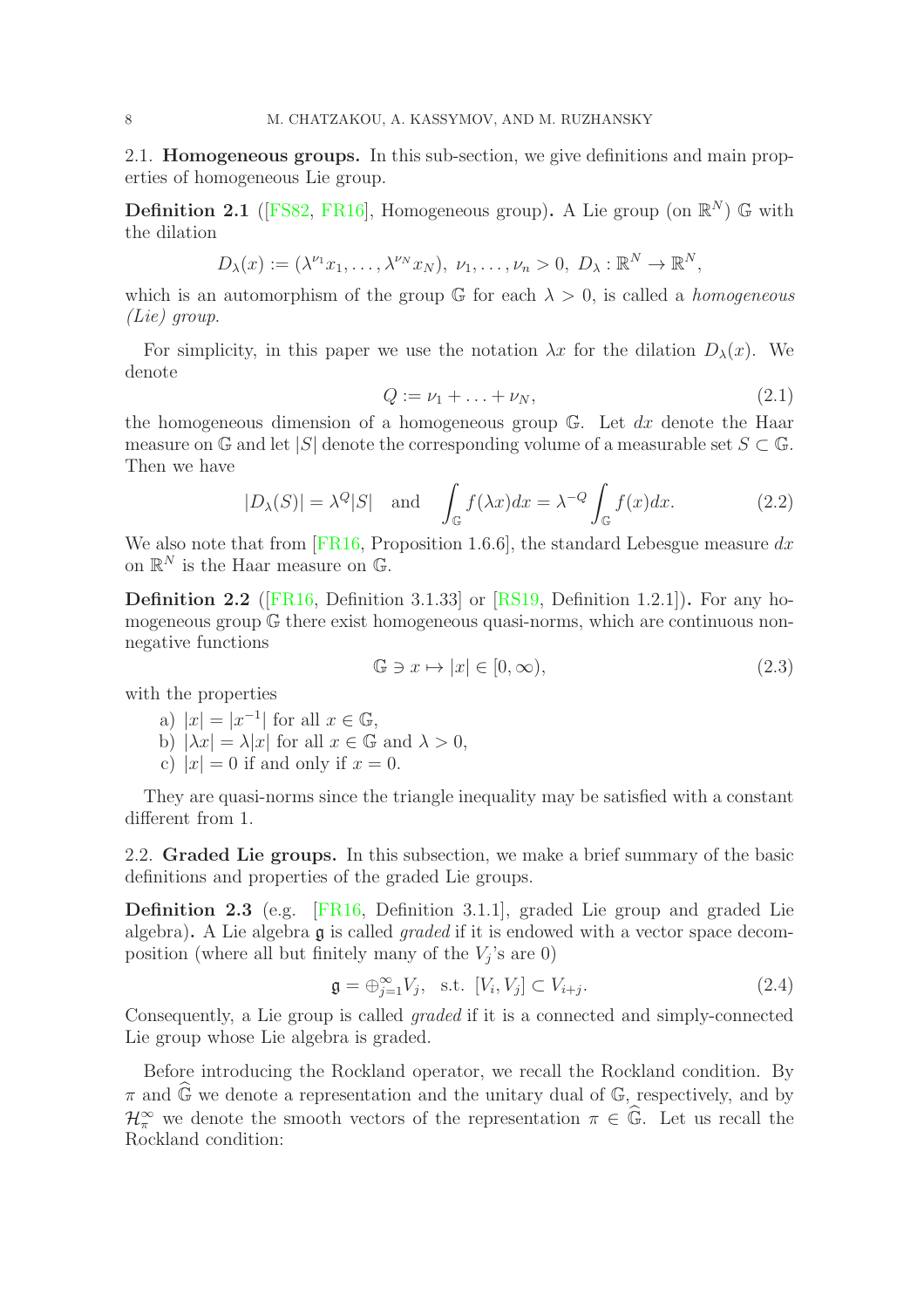Definition 2.4 (Rockland condition, see e.g. [\[FR16,](#page-32-22) Definition 4.1.1]). Let A be a left-invariant differential operator on a Lie group G. Then A satisfies the Rockland condition when

(Rockland condition) for each representation  $\pi \in \widehat{\mathbb{G}}$ , except for the trivial representation, the operator  $\pi(A)$  is injective on  $\mathcal{H}_{\pi}^{\infty}$ , that is,

$$
\forall v \in \mathcal{H}_{\pi}^{\infty}, \ \pi(A)v = 0 \Rightarrow v = 0.
$$
 (2.5)

Definition 2.5 (Rockland operator, see e.g. [\[FR16,](#page-32-22) Definition 4.1.2]). Let G be a homogeneous Lie group. A Rockland operator  $\mathcal R$  on  $\mathbb G$  is a left-invariant differential operator which is homogeneous of positive degree and satisfies the Rockland condition.

Let us recall a property which connects homogeneous Lie groups and Rockland operators.

Proposition 2.6 (e.g. [\[FR16,](#page-32-22) Proposition 4.1.3]). Let G be a homogeneous Lie group. If there exists a Rockland operator on G then G is a graded.

Similarly to the [\[RTY20\]](#page-33-3), in this paper we will not be using the representation theoretic interpretation of these operators, so we define Rockland operators as leftinvariant homogeneous hypoelliptic differential operators on G.

Let  $\mathcal R$  be a Rockland operator of homogeneous degree  $\nu$ . Let us recall the definitions of the homogeneous and inhomogeneous Sobolev spaces on graded Lie groups, respectively, endowed with norms:

$$
||f||_{\dot{L}^p_a(\mathbb{G})} := ||\mathcal{R}^{\frac{a}{\nu}}f||_{L^p(\mathbb{G})},\tag{2.6}
$$

and

$$
||f||_{L^p_a(\mathbb{G})} := (||f||^p_{L^p(\mathbb{G})} + ||\mathcal{R}^{\frac{a}{\nu}}f||^p_{L^p(\mathbb{G})})^{\frac{1}{p}}.
$$
\n(2.7)

It was shown in [\[FR16\]](#page-32-22) that while these norms depend on the choice of  $\mathcal{R}$ , the Sobolev spaces do not. In this paper, we use notation  $L^p_{a_1,a_2}(\mathbb{G}) = \dot{L}^p_{a_1}(\mathbb{G}) \cap \dot{L}^p_{a_2}(\mathbb{G})$ .

<span id="page-8-0"></span>2.3. Stratified Lie groups. In this section, we recall the definition of stratified groups (homogeneous Carnot groups) and their basic properties. Let us briefly recall the definition of the stratified Lie group. We refer to e.g. [\[BLU07\]](#page-31-21), [\[FR16\]](#page-32-22) and [\[RS19\]](#page-33-9) for further discussions in this direction.

**Definition 2.7.** A Lie group  $\mathbb{G} = (\mathbb{R}^n, \circ)$  is called a stratified Lie group if it satisfies the following assumptions:

(a) For some natural numbers  $n_1 + ... + n_r = n$  the decomposition  $\mathbb{R}^n = \mathbb{R}^{n_1} \times ... \times \mathbb{R}^{n_r}$ is valid, and for every  $\lambda > 0$  the dilation  $\delta_{\lambda} : \mathbb{R}^n \to \mathbb{R}^n$  given by

$$
\delta_{\lambda}(x) \equiv \delta_{\lambda}(x^{(1)}, ..., x^{(r)}) := (\lambda x^{(1)}, ..., \lambda^{r} x^{(r)})
$$

is an automorphism of the group  $\mathbb{G}$ . Here  $x^{(k)} \in \mathbb{R}^{n_k}$  for  $k = 1, ..., r$ .

(b) Let  $n_1$  be as in (a) and let  $X_1, ..., X_{n_1}$  be the left invariant vector fields on G such that  $X_k(0) = \frac{\partial}{\partial x_k}|_0$  for  $k = 1, ..., n_1$ . Then

$$
rank(Lie\{X_1, ..., X_{n_1}\}) = n,
$$

for every  $x \in \mathbb{R}^n$ , i.e. the iterated commutators of  $X_1, ..., X_{n_1}$  span the Lie algebra of G.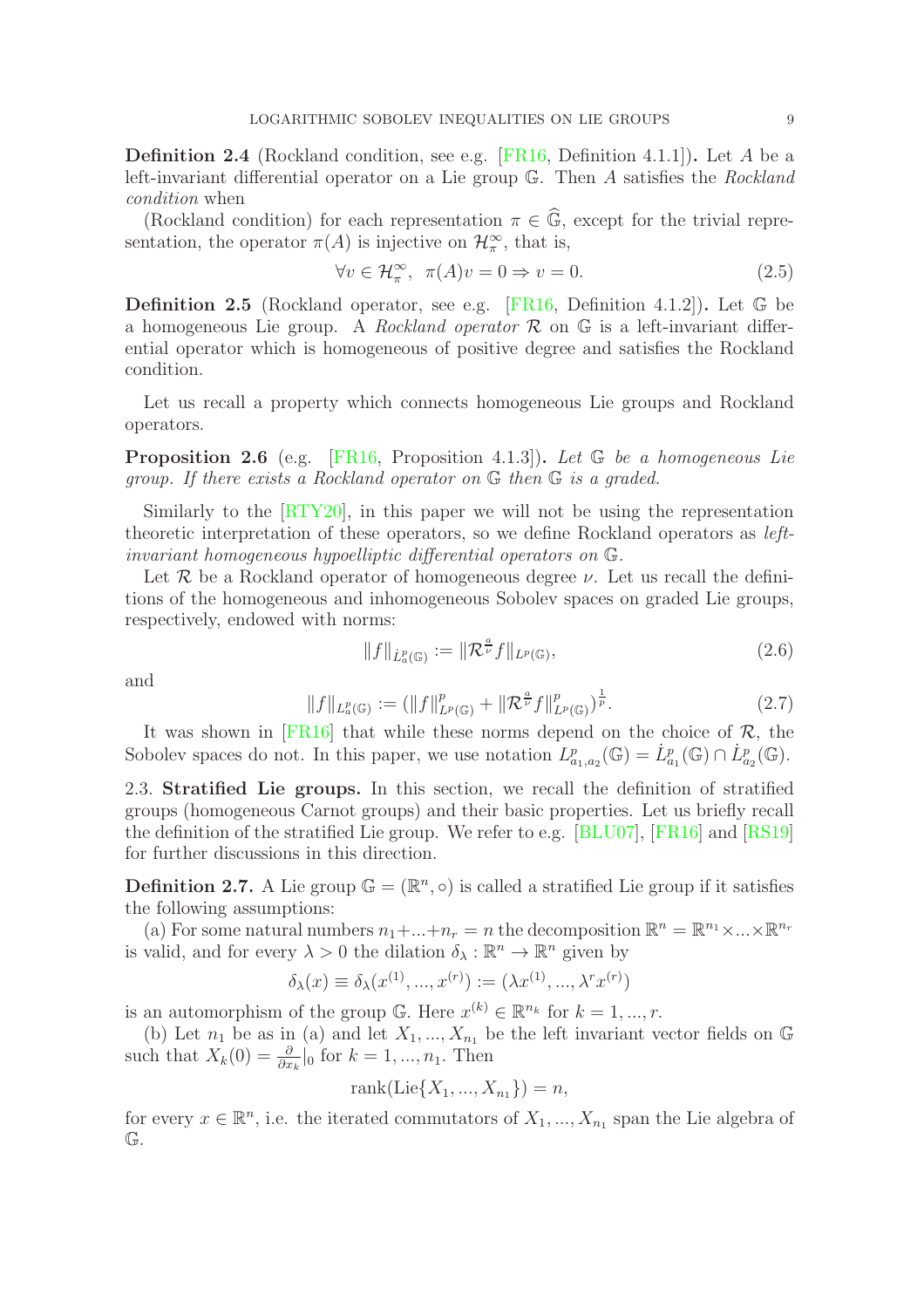A graded Lie algebra  $\mathfrak g$  is stratified if  $V_1$  generates  $\mathfrak g$  as an algebra. In this case, if  $\mathfrak g$  is nilpotent of step m we have

$$
\mathfrak{g} = \bigoplus_{j=1}^{\infty} V_j, \quad \text{s.t.} \quad [V_i, V_1] \subset V_{i+1}, \tag{2.8}
$$

and the natural dilations g are given by

$$
D_r\left(\sum_{k=1}^m X_k\right) = \sum_{k=1}^m r^k X_k, \quad (X_k \in V_k). \tag{2.9}
$$

<span id="page-9-0"></span>Consequently, a Lie group is stratified if it is connected and simply-connected Lie group whose Lie algebra is stratified.

# 3. LOGARITHMIC HÖLDER INEQUALITIES

The aim of this section is to show logarithmic Hölder's inequality on general measure spaces which will be instrumental in our proof of other logarithmic inequalities. For completeness, we first record a useful auxiliary consequence of the Hölder inequality.

<span id="page-9-2"></span>**Lemma 3.1.** Let X be a measure space. Suppose that  $1 < p \le r \le q \le \infty$ ,  $a \in [0,1]$ ,  $u \in L^p(\mathbb{X}) \cap L^q(\mathbb{X})$  with

$$
\frac{1}{r} = \frac{a}{p} + \frac{1-a}{q}.\tag{3.1}
$$

Then we have

<span id="page-9-1"></span>
$$
||u||_{L^{r}(\mathbb{X})} \leq ||u||_{L^{p}(\mathbb{X})}^{a} ||u||_{L^{q}(\mathbb{X})}^{1-a}.
$$
\n(3.2)

*Proof.* From Hölder's inequality we get

$$
||u||_{L^{r}(\mathbb{X})}^{r} = \int_{\mathbb{X}} |u(x)|^{r} dx = \int_{\mathbb{X}} (|u(x)|)^{ar} (|u(x)|)^{(1-a)r} dx
$$
  
\n
$$
\leq \left( \int_{\mathbb{X}} |u(x)|^{p} dx \right)^{\frac{ar}{p}} \left( \int_{\mathbb{X}} |u(x)|^{q} dx \right)^{\frac{(1-a)r}{q}}
$$
  
\n
$$
= ||u||_{L^{p}(\mathbb{X})}^{ar} ||u||_{L^{q}(\mathbb{X})}^{(1-a)r},
$$

with  $\frac{ar}{p} + \frac{(1-a)r}{q}$  $\frac{q}{q} = 1$ , implying [\(3.2\)](#page-9-1).

Now let us show what we can call a logarithmic Hölder's inequality on general measure spaces. A weighted version of this inequality on homogeneous groups was obtained in [\[KRS20,](#page-32-6) Lemma 3.2]. We now give its general version on measure spaces.

<span id="page-9-5"></span>**Lemma 3.2** (Logarithmic Hölder inequality). Let X be a measure space. Let  $u \in$  $L^p(\mathbb{X}) \cap L^q(\mathbb{X}) \setminus \{0\}$  with some  $1 < p < q < \infty$ . Then we have

<span id="page-9-4"></span>
$$
\int_{\mathbb{X}} \frac{|u|^p}{\|u\|_{L^p(\mathbb{X})}^p} \log \left( \frac{|u|^p}{\|u\|_{L^p(\mathbb{X})}^p} \right) dx \le \frac{q}{q-p} \log \left( \frac{\|u\|_{L^q(\mathbb{X})}^p}{\|u\|_{L^p(\mathbb{X})}^p} \right). \tag{3.3}
$$

Proof. Let us consider the following function

<span id="page-9-3"></span>
$$
F\left(\frac{1}{r}\right) = \log\left(\|u\|_{L^r(\mathbb{X})}\right). \tag{3.4}
$$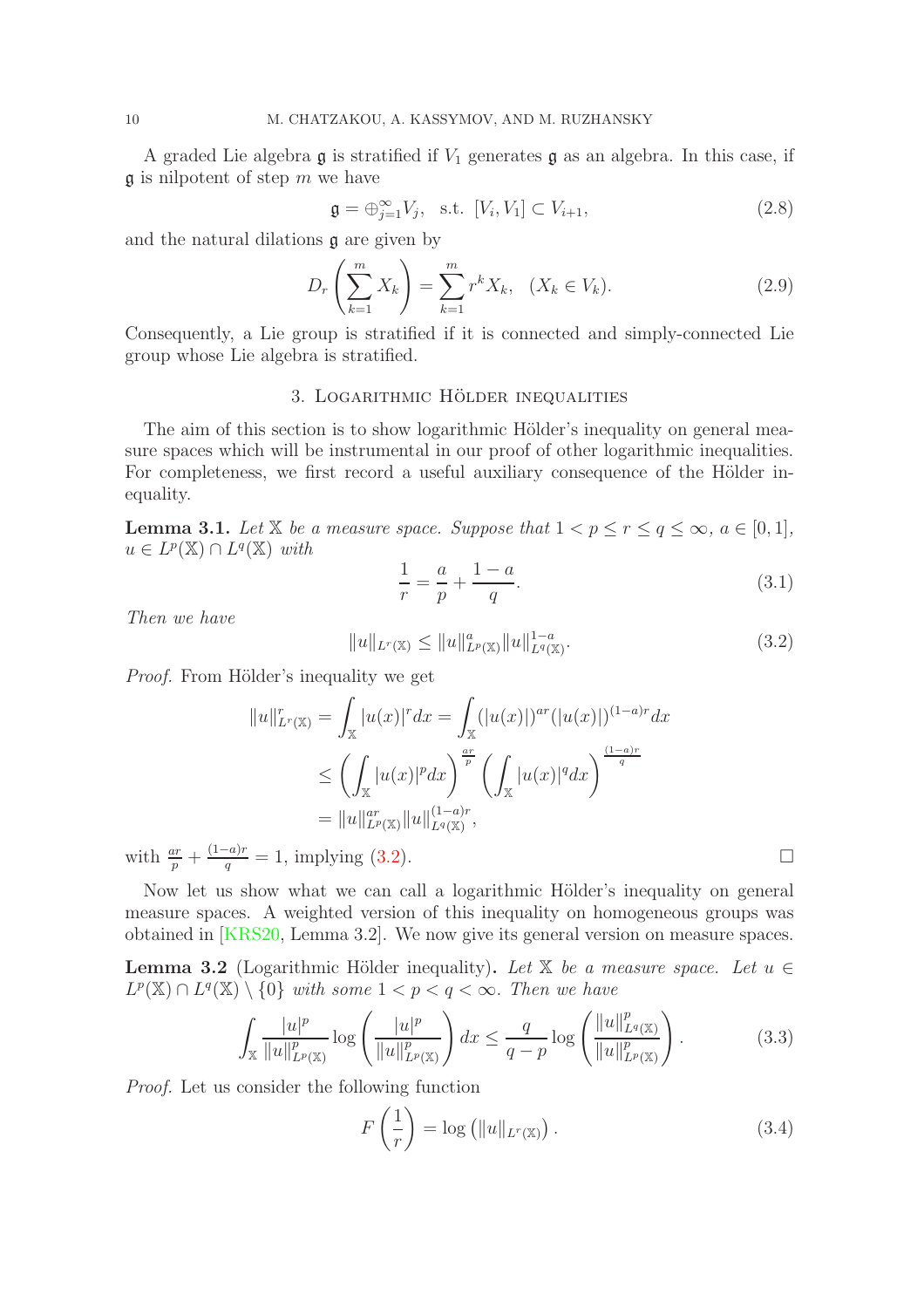By using Lemma [3.1,](#page-9-2) we have

<span id="page-10-2"></span>
$$
F\left(\frac{1}{r}\right) \le aF\left(\frac{1}{p}\right) + (1-a)F\left(\frac{1}{q}\right),\tag{3.5}
$$

with  $a \in [0, 1]$  and  $\frac{1}{r} = \frac{a}{p} + \frac{1-a}{q}$  $\frac{-a}{q}$ . Also, from  $(3.4)$  we have

<span id="page-10-1"></span>
$$
F(r) = r \log \int_{\mathbb{G}} |u(x)|^{\frac{1}{r}} dx,
$$
\n(3.6)

and by taking the derivative of [\(3.6\)](#page-10-1), we get

$$
F'(r) = \log \int_{\mathbb{X}} |u(x)|^{\frac{1}{r}} dx + r \left( \log \int_{\mathbb{X}} |u(x)|^{\frac{1}{r}} dx \right)_{r}'
$$
  
= 
$$
\log \int_{\mathbb{X}} |u(x)|^{\frac{1}{r}} dx - \frac{1}{r} \frac{\int_{\mathbb{X}} |u(x)|^{\frac{1}{r}} \log |u(x)| dx}{\int_{\mathbb{X}} |u(x)|^{\frac{1}{r}} dx}.
$$
 (3.7)

We know from  $(3.5)$  that  $F(r)$  is convex, hence, we have

$$
F'(r) \ge \frac{F(r') - F(r)}{r' - r}, \quad r > r' > 0.
$$
\n(3.8)

and by taking  $r = \frac{1}{n}$  $rac{1}{p}$  and  $r' = \frac{1}{q}$  $\frac{1}{q}$ , we get

$$
p\frac{\int_{\mathbb{X}}|u|^p \log |u|dx}{\int_{\mathbb{X}}|u(x)|^p dx} - \log \int_{\mathbb{X}}|u(x)|^p dx \le \frac{qp}{q-p} \log \left(\frac{\|u\|_{L^q(\mathbb{X})}}{\|u\|_{L^p(\mathbb{X})}}\right). \tag{3.9}
$$

Finally, from this last fact, we establish logarithmic Hölder's inequality

$$
p \frac{\int_{\mathbb{X}} |u|^p \log |u| dx}{\int_{\mathbb{X}} |u(x)|^p dx} - \log \int_{\mathbb{X}} |u(x)|^p dx = p \frac{\int_{\mathbb{X}} |u|^p \log |u| dx}{\int_{\mathbb{X}} |u(x)|^p dx} - \frac{\int_{\mathbb{X}} |u(x)|^p \log ||u||_{L^p(\mathbb{G})}^p dx}{\int_{\mathbb{X}} |u(x)|^p dx}
$$
  

$$
= \frac{\int_{\mathbb{X}} |u|^p \log |u|^p dx}{\int_{\mathbb{X}} |u(x)|^p dx} - \frac{\int_{\mathbb{X}} |u(x)|^p \log ||u||_{L^p(\mathbb{X})}^p dx}{\int_{\mathbb{X}} |u(x)|^p dx}
$$
  

$$
= \int_{\mathbb{X}} \frac{|u|^p}{||u||_{L^p(\mathbb{X})}^p} \log \left( \frac{|u|^p}{||u||_{L^p(\mathbb{X})}^p} \right) dx
$$
  

$$
\leq \frac{q}{q-p} \log \left( \frac{||u||_{L^q(\mathbb{X})}^p}{||u||_{L^p(\mathbb{X})}^p} \right),
$$

<span id="page-10-0"></span>implying  $(3.3)$ .

# 4. Logarithmic inequalities on graded groups

In this section we show analogues of logarithmic inequalities on the graded groups. First we recall a few facts that will be of importance later.

Let us consider the following Schrödinger equation,

<span id="page-10-3"></span>
$$
\mathcal{R}_1^{\frac{a_1}{\nu_1}}(|\mathcal{R}_1^{\frac{a_1}{\nu_1}}u|^{p-2}\mathcal{R}_1^{\frac{a_1}{\nu_1}}u) + \mathcal{R}_2^{\frac{a_2}{\nu_2}}(|\mathcal{R}_2^{\frac{a_2}{\nu_2}}u|^{p-2}\mathcal{R}_1^{\frac{a_2}{\nu_2}}u) = |u|^{q-2}u, \ u \in L^p_{a_1, a_2}(\mathbb{G}), \qquad (4.1)
$$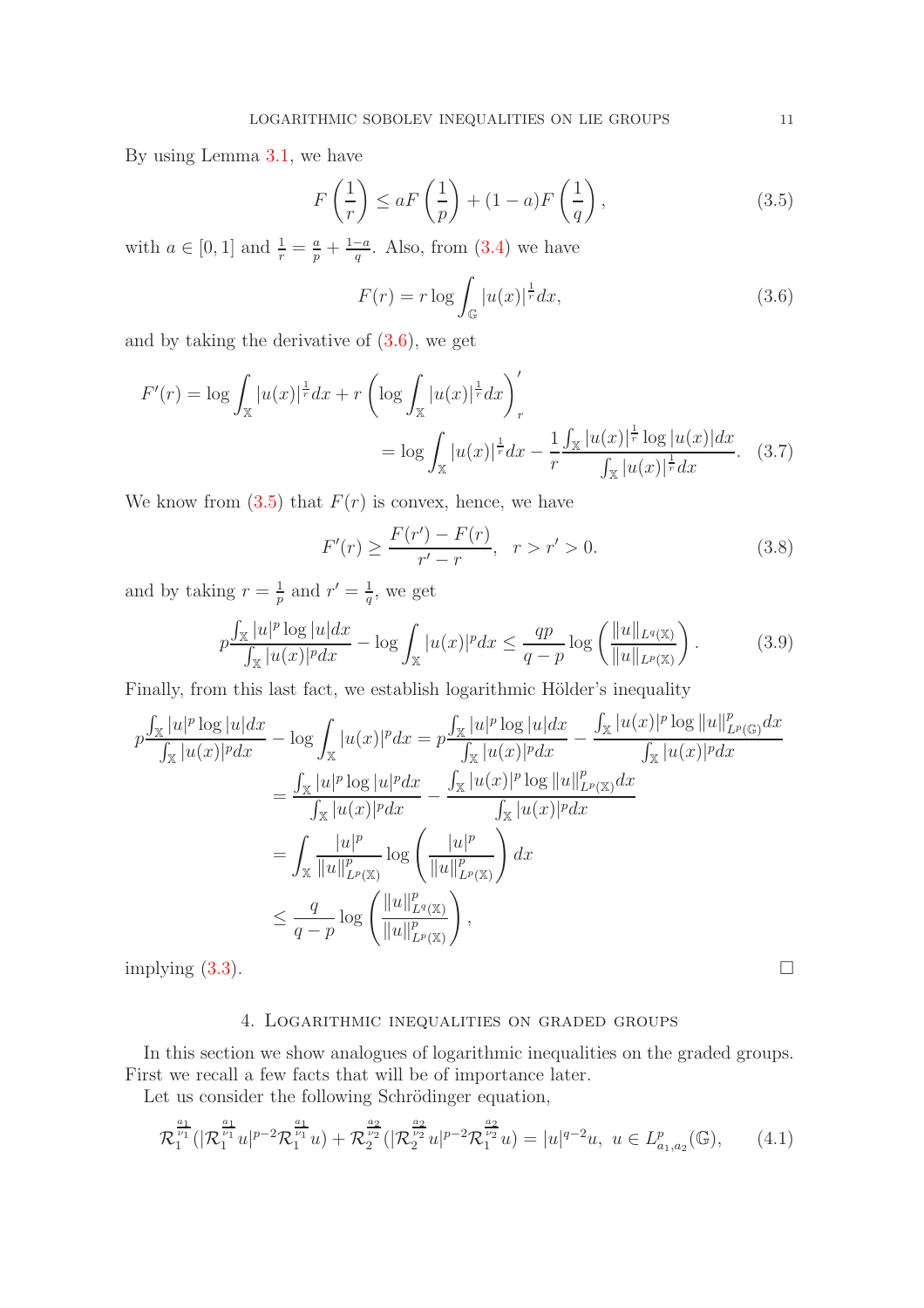where  $a_1 > a_2 \ge 0$ ,  $1 < p < \frac{Q}{a_1}$ ,  $\frac{Qp}{Q-a_2p} < q < \frac{Qp}{Q-a_1p}$ , and  $L^p_{a_1,a_2}(\mathbb{G}) = L^p_{a_1}(\mathbb{G}) \cap L^p_{a_2}(\mathbb{G})$ . Let us denote the energy functional  $I: L^{p}_{a_1,a_2}(\mathbb{G}) \to \mathbb{R}$  and the Nehari functional  $J: L^p_{a_1,a_2}(\mathbb{G}) \to \mathbb{R}$  acting on  $L^p_{a_1,a_2}(\mathbb{G}) \cap L^q(\mathbb{G})$  in the following forms:

$$
I(u) := \frac{1}{p} \int_{\mathbb{G}} |\mathcal{R}_1^{\frac{a_1}{\nu_1}} u(x)|^p dx + \frac{1}{p} \int_{\mathbb{G}} |\mathcal{R}_2^{\frac{a_2}{\nu_2}} u(x)|^p dx - \frac{1}{q} \int_{\mathbb{G}} |u(x)|^q dx, \qquad (4.2)
$$

and

$$
J(u) := \int_{\mathbb{G}} |\mathcal{R}_1^{\frac{a_1}{\nu_1}} u(x)|^p dx + \int_{\mathbb{G}} |\mathcal{R}_2^{\frac{a_2}{\nu_2}} u(x)|^p dx - \int_{\mathbb{G}} |u(x)|^q dx.
$$
 (4.3)

Let us introduce the Nehari manifold

$$
\mathcal{N} := \{ u \in L^p_{a_1, a_2}(\mathbb{G}) \setminus \{0\} : J(u) = 0 \},\tag{4.4}
$$

and we put

<span id="page-11-2"></span>
$$
d_0 := \inf\{I(u) : u \in \mathcal{N}\}.
$$
\n
$$
(4.5)
$$

The above notions are related by the following theorem.

<span id="page-11-0"></span>**Theorem 4.1** ([\[RTY20\]](#page-33-3), Theorem 4.3). Let  $a_1 > a_2 \geq 0$ ,  $1 < p < \frac{Q}{a_1}$  and  $\frac{pQ}{Q-a_2p}$  $q < \frac{pQ}{Q-a_1p}$ . Then, the Schrödinger type equation [\(4.1\)](#page-10-3) has a least energy solution  $\varphi \in L^p_{a_1,a_2}(\mathbb{G})$ . Moreover, we have  $d_0 = I(\varphi)$ .

The Sobolev embeddings on graded Lie groups have been obtained in [\[FR17\]](#page-32-2), but here we recall its version with the best constant, which is related to the quantities described in Theorem [4.1.](#page-11-0)

**Theorem 4.2** ( $[RTY20]$ , Sobolev inequality). Let  $\mathbb{G}$  be a graded group with homogeneous dimension  $Q$  and let  $R$  be a positive Rockland operator of homogeneous degree ν. Let  $a > 0, p \in (1, \frac{Q}{a})$  $\frac{Q}{a}$ ) and  $p < q < \frac{Qp}{Q-ap}$ . Then we have

<span id="page-11-1"></span>
$$
\left(\int_{\mathbb{G}}|u(x)|^qdx\right)^{\frac{p}{q}} \le C\int_{\mathbb{G}}\left(|\mathcal{R}^{\frac{a}{\nu}}u(x)|^p+|u(x)|^p\right)dx,\tag{4.6}
$$

for any  $u \in L^p_a(\mathbb{G})$ .

Moreover, let  $\phi$  be a least energy solution of  $(4.1)$  (with  $a = a_1, \mathcal{R}_1 = \mathcal{R}$  and  $a_2 = 0$ ) and let  $C_{S,R}$  be the smallest positive constant C in [\(4.6\)](#page-11-1). Then we have

<span id="page-11-3"></span>
$$
C_{S,\mathcal{R}} = \left(\frac{apq}{apq - Q(q - p)} \int_{\mathbb{G}} |\phi(x)|^p dx\right)^{\frac{p - q}{q}} = \left(\frac{pq}{q - p}d_0\right)^{\frac{p - q}{q}},\tag{4.7}
$$

where  $d_0$  is defined in  $(4.5)$ .

First we present the inhomogeneous logarithmic Sobolev inequality on graded groups G, where the Sobolev norm in the estimate is inhomogeneous. The homogeneous norm version will be given in Corollary [4.6](#page-13-1) as a consequence of the Gagliardo-Nirenberg inequalities.

**Theorem 4.3.** Let  $\mathbb{G}$  be a graded group with homogeneous dimension Q. Let  $1 <$  $p < \infty$  and  $0 < a < \frac{Q}{p}$ . Then we have

<span id="page-11-4"></span>
$$
\int_{\mathbb{G}} \frac{|u|^p}{\|u\|_{L^p(\mathbb{G})}^p} \log \left(\frac{|u|^p}{\|u\|_{L^p(\mathbb{G})}^p}\right) dx \le \frac{Q}{ap} \log \left(C_p \frac{\|u\|_{L^p(\mathbb{G})}^p}{\|u\|_{L^p(\mathbb{G})}^p}\right) \tag{4.8}
$$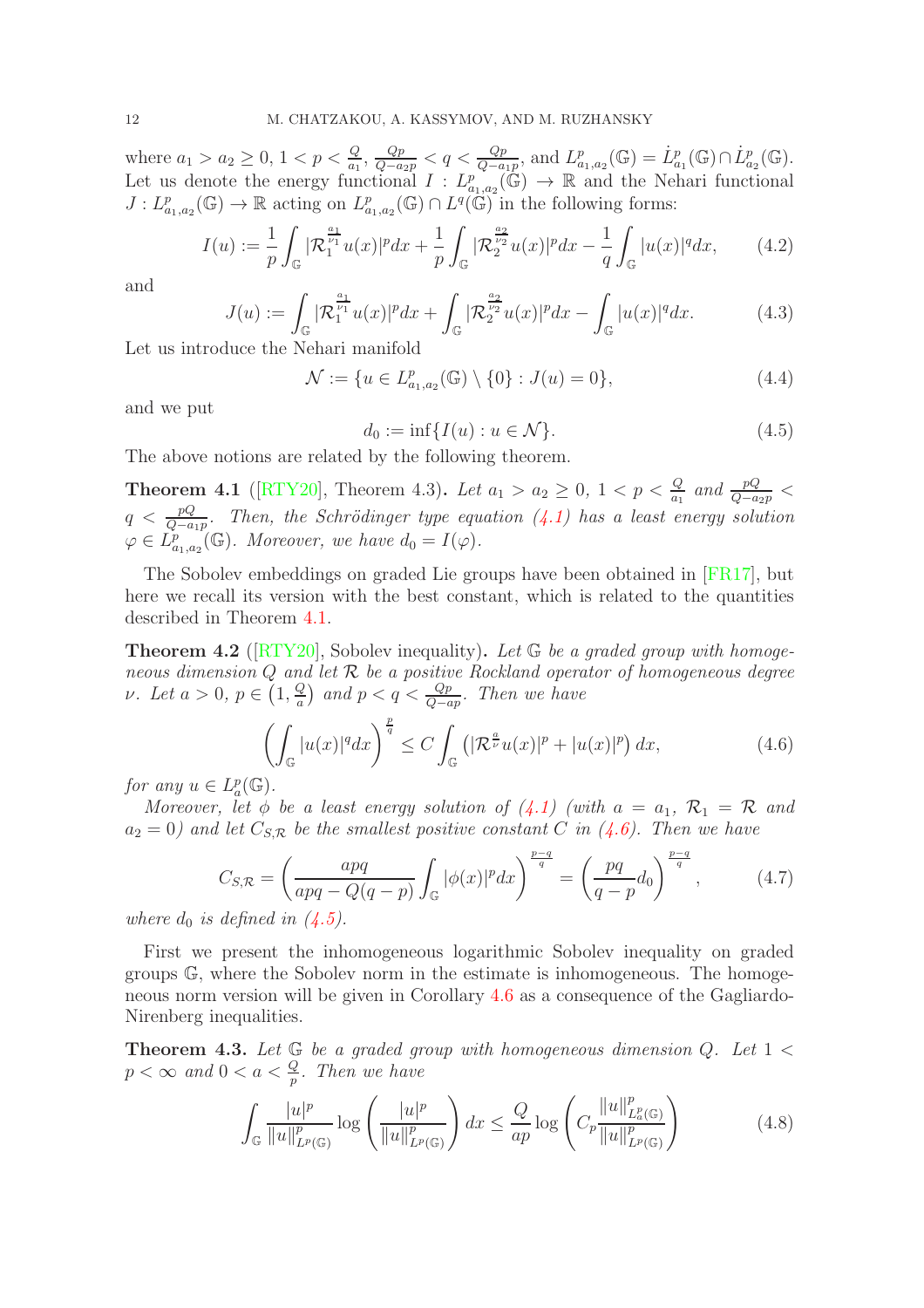with the constant  $C_p = \left(\frac{a}{Q_0}\right)^2$  $Qd_0$  $\int_{a}^{\frac{ap}{Q}}$  for  $d_0$  as in [\(4.5\)](#page-11-2), for any non-trivial  $u \in L^p_a(\mathbb{G})$ . *Proof.* From logarithmic Hölder inequality  $(3.3)$  we have

$$
\int_{\mathbb{G}} \frac{|u|^p}{\|u\|_{L^p(\mathbb{G})}^p} \log \left(\frac{|u|^p}{\|u\|_{L^p(\mathbb{G})}^p}\right) dx \le \frac{q}{q-p} \log \left(\frac{\|u\|_{L^q(\mathbb{G})}^p}{\|u\|_{L^p(\mathbb{G})}^p}\right). \tag{4.9}
$$

By the assumption we have  $1 \leq p < q = p^* = \frac{pQ}{Q-c}$  $\frac{pQ}{Q-ap}$ , that is,

<span id="page-12-0"></span>
$$
\int_{\mathbb{G}} \frac{|u|^p}{\|u\|_{L^p(\mathbb{G})}^p} \log \left(\frac{|u|^p}{\|u\|_{L^p(\mathbb{G})}^p}\right) dx \leq \frac{q}{q-p} \log \left(\frac{\|u\|_{L^q(\mathbb{G})}^p}{\|u\|_{L^p(\mathbb{G})}^p}\right)
$$
\n
$$
\leq \frac{q}{q-p} \log \left(C_{S,\mathcal{R}} \frac{\|u\|_{L^p(\mathbb{G})}^p}{\|u\|_{L^p(\mathbb{G})}^p}\right), \qquad (4.10)
$$

where for the last inequality we have applied [\(4.6\)](#page-11-1). Notice that the parameter  $q \in$  $\left(p, \frac{Qp}{Q-ap}\right)$  does not appear at any norm involved in [\(4.10\)](#page-12-0), one can minimise the quantity  $\frac{q}{q-p}$  over q and get

$$
\int_{\mathbb{G}}\frac{|u|^p}{\|u\|_{L^p(\mathbb{G})}^p}\log\left(\frac{|u|^p}{\|u\|_{L^p(\mathbb{G})}^p}\right)dx \leq \frac{Q}{ap}\log\left(C_p\frac{\|u\|_{L^p_a(\mathbb{G})}^p}{\|u\|_{L^p(\mathbb{G})}^p}\right),
$$

where the minimum has been achieved in the limit case where  $q \to \frac{Qp}{Q-ap}$ , and the constant  $C_p$  is now given by

$$
C_p = \limsup_{q \to \frac{Qp}{Q - ap}} C_{S, \mathcal{R}} = \left(\frac{a}{Qd_0}\right)^{\frac{ap}{Q}}
$$

,

where the constant  $C_{S,\mathcal{R}}$  is given by [\(4.7\)](#page-11-3).

Let us now recall the Gagliardo-Nirenberg inequality on graded groups.

<span id="page-12-3"></span>**Theorem 4.4** ( $[RTY20]$ , Gagliardo-Nirenberg inequality). Let  $\mathbb{G}$  be a graded group with homogeneous dimension  $Q$  and let  $\mathcal{R}_1$  and  $\mathcal{R}_2$  be positive Rockland operators of homogeneous degrees  $\nu_1$  and  $\nu_2$ , respectively. Let  $a_1 > a_2 \geq 0$ ,  $p \in \left(1, \frac{Q}{a_1}\right)$  $a_1$  $\big)$  and  $\frac{Qp}{Q-a_2p} < q < \frac{Qp}{Q-a_1p}$ . Then we have

<span id="page-12-1"></span>
$$
\int_{\mathbb{G}} |u(x)|^q dx \le C \left( \int_{\mathbb{G}} |\mathcal{R}_1^{\frac{a_1}{\nu_1}} u(x)|^p dx \right)^{\frac{Q(q-p)-a_2pq}{(a_1-a_2)p^2}} \left( \int_{\mathbb{G}} |\mathcal{R}_2^{\frac{a_2}{\nu_2}} u(x)|^p dx \right)^{\frac{a_1pq-Q(q-p)}{(a_1-a_2)p^2}}, \tag{4.11}
$$

for any  $u \in \dot{L}^p_{a_1,a_2}(\mathbb{G})$ . Moreover, let  $\phi$  be a least energy solution of  $(4.1)$  and let  $C_{GN,\mathcal{R}_1,\mathcal{R}_2,a_1,a_2,p,q}$  be the best constant C in [\(4.6\)](#page-11-1). Then we have

<span id="page-12-2"></span>
$$
C_{GN,\mathcal{R}_1,\mathcal{R}_2,a_1,a_2,p,q} = \frac{(a_1 - a_2)pq}{a_1pq - Q(q - p)} \left( \frac{Q(q - p) - a_2pq}{a_1pq - Q(q - p)} \right)^{\frac{a_2pq - Q(q - p)}{(a_1 - a_2)p^2}} \times \left( \frac{a_1pq - Q(q - p)}{(a_1 - a_2)(q - p)} d_0 \right)^{\frac{p - q}{p}},
$$
\n(4.12)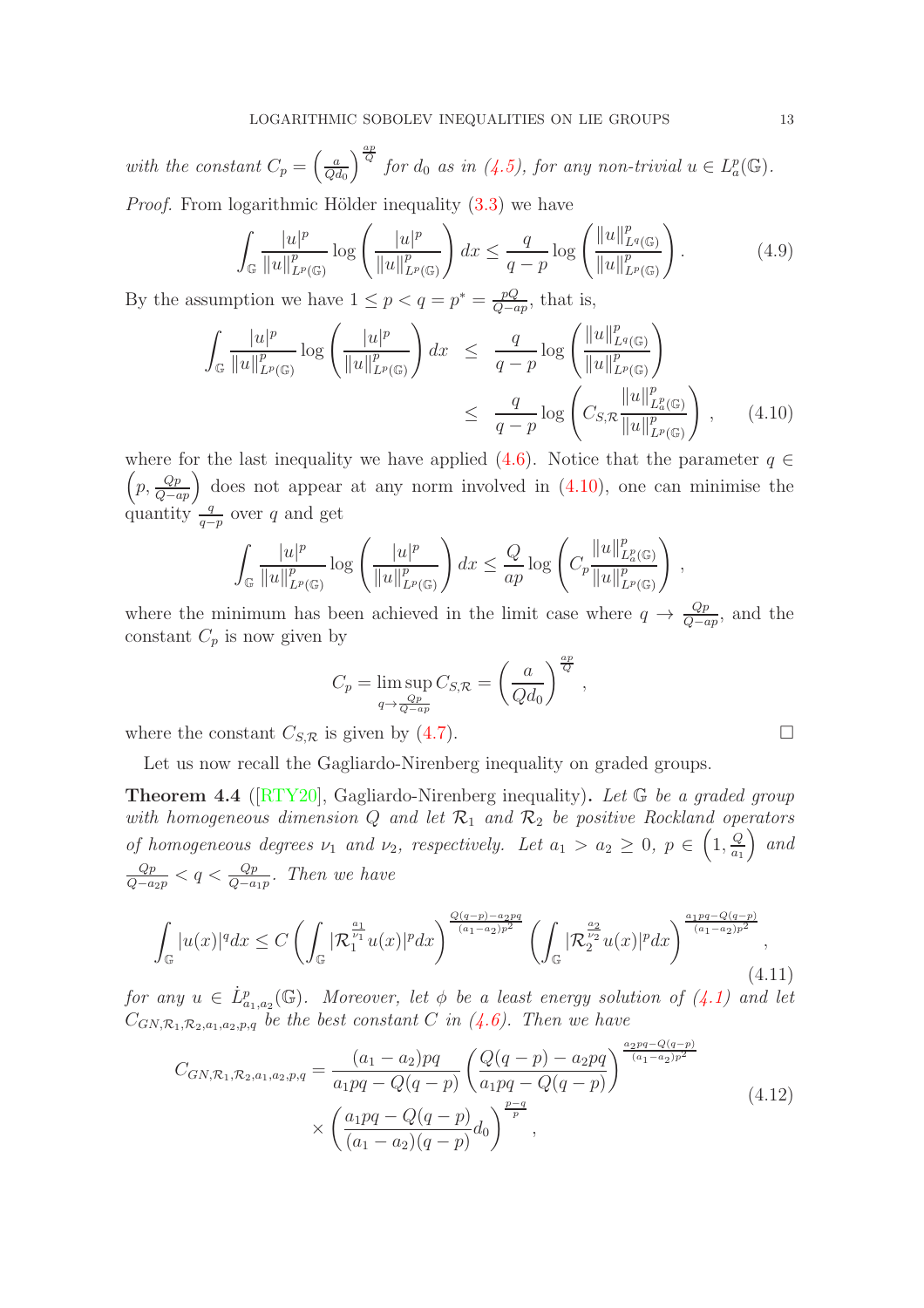where  $d_0$  is defined in  $(4.5)$ .

We now have the following logarithmic Gagliardo-Nirenberg inequality.

<span id="page-13-2"></span>**Theorem 4.5.** Let  $\mathbb{G}$  be a graded group with homogeneous dimension Q and let  $\mathcal{R}_1$ and  $\mathcal{R}_2$  be positive Rockland operators of homogeneous degrees  $\nu_1$  and  $\nu_2$ , respectively. Let  $a_1 > a_2 \geq 0, p \in (1, \frac{Q}{a_1})$  $a_1$ and  $\frac{Qp}{Q-a_2p}$  < q <  $\frac{Qp}{Q-a_1p}$ . If  $a_2 \neq 0$ , then for any  $u \neq 0$ we have

$$
\int_{\mathbb{G}} \frac{|u|^p}{\|u\|_{L^p(\mathbb{G})}^p} \log \left(\frac{|u|^p}{\|u\|_{L^p(\mathbb{G})}^p}\right) dx
$$
\n
$$
\leq \frac{q}{q-p} \log \left(\frac{\sum\limits_{\substack{\ell\\c \leq N,\\c \leq N,\\c \leq N,\\c \leq N,\\c \leq N,\\c \leq N,\\c \leq N,\\c \leq N}} \frac{\|u\|_{L^p(\mathbb{G})}^{\frac{Q(q-p)-a_2pq}{(a_1-a_2)q}} \|u\|_{L^p(\mathbb{G})}^{\frac{a_1pq-Q(q-p)}{(a_1-a_2)q}}}{\|u\|_{L^p(\mathbb{G})}^p}\right). \tag{4.13}
$$

*Proof.* Assume that  $a_2 \neq 0$ . From assumption  $1 < p < \frac{Q}{a_1}$ , we have  $1 < p < \frac{Q}{a_1} < \frac{Q}{a_2}$  $\frac{Q}{a_2}$ . It means  $p < \frac{Qp}{Q-a_2p} < q < \frac{Qp}{Q-a_1p}$ , then  $p < q$ . Using the Gagliardo-Nirenberg inequality  $(4.11)$  and the logarithmic Hölder inequality  $(3.3)$ , we have

$$
\int_{\mathbb{G}} \frac{|u|^p}{\|u\|_{L^p(\mathbb{G})}^p} \log \left( \frac{|u|^p}{\|u\|_{L^p(\mathbb{G})}^p} \right) dx \leq \frac{q}{q-p} \log \left( \frac{\|u\|_{L^q(\mathbb{G})}^p}{\|u\|_{L^p(\mathbb{G})}^p} \right)
$$
\n
$$
\leq \frac{q}{q-p} \log \left( C_{GN,\mathcal{R}_1,\mathcal{R}_2,a_1,a_2,p,q}^{\frac{p}{q}} \frac{\left( \int_{\mathbb{G}} |\mathcal{R}_1^{\frac{a_1}{p_1}} u(x)|^p dx \right)^{\frac{Q(q-p)-a_2pq}{(a_1-a_2)pq}} \left( \int_{\mathbb{G}} |\mathcal{R}_2^{\frac{a_2}{p_2}} u(x)|^p dx \right)^{\frac{a_1pq-Q(q-p)}{(a_1-a_2)pq}}}{\|u\|_{L^p(\mathbb{G})}^p} \right)
$$
\n
$$
= \frac{q}{q-p} \log \left( C_{GN,\mathcal{R}_1,\mathcal{R}_2,a_1,a_2,p,q}^{\frac{p}{q}} \frac{\|u\|_{L^p_{a_1}(\mathbb{G})}^{\frac{Q(q-p)-a_2pq}{(a_1-a_2)q}} \|u\|_{L^p_{a_2}(\mathbb{G})}^{\frac{a_1pq-Q(q-p)}{(a_1-a_2)q}}}{\|u\|_{L^p(\mathbb{G})}^{\frac{a_1pq-Q(q-p)}{(a_1-a_2)q}}} \right).
$$

The proof is complete.

If  $R$  is a positive Rockland operators of homogeneous degrees  $\nu$ , then, as usual, we identify  $||u||_{\dot{L}_a^p(\mathbb{G})} \equiv ||\mathcal{R}^{\frac{a}{\nu}}u||_{L^p(\mathbb{G})}$ .

<span id="page-13-1"></span>**Corollary 4.6.** Let  $G$  be a graded group with homogeneous dimension  $Q$  and let R be a positive Rockland operator of homogeneous degree  $\nu$ . Let  $1 < p < \infty$  and  $0 < a < \frac{Q}{p}$ . Then for any  $u \neq 0$  we have

<span id="page-13-3"></span>
$$
\int_{\mathbb{G}} \frac{|u|^p}{\|u\|_{L^p(\mathbb{G})}^p} \log \left(\frac{|u|^p}{\|u\|_{L^p(\mathbb{G})}^p}\right) dx \le \frac{Q}{ap} \log \left(A \frac{\|u\|_{L^p(\mathbb{G})}^p}{\|u\|_{L^p(\mathbb{G})}^p}\right),\tag{4.14}
$$

with  $||u||_{\dot{L}^p(\mathbb{G})} \equiv ||\mathcal{R}^{\frac{a}{\nu}}u||_{L^p(\mathbb{G})},$  for

<span id="page-13-0"></span>
$$
A = \inf_{q:p < q < \frac{Qp}{Q-ap}} (C_{GN,\mathcal{R},a,p,q})^{\frac{ap^2}{Q(q-p)}},
$$
\n(4.15)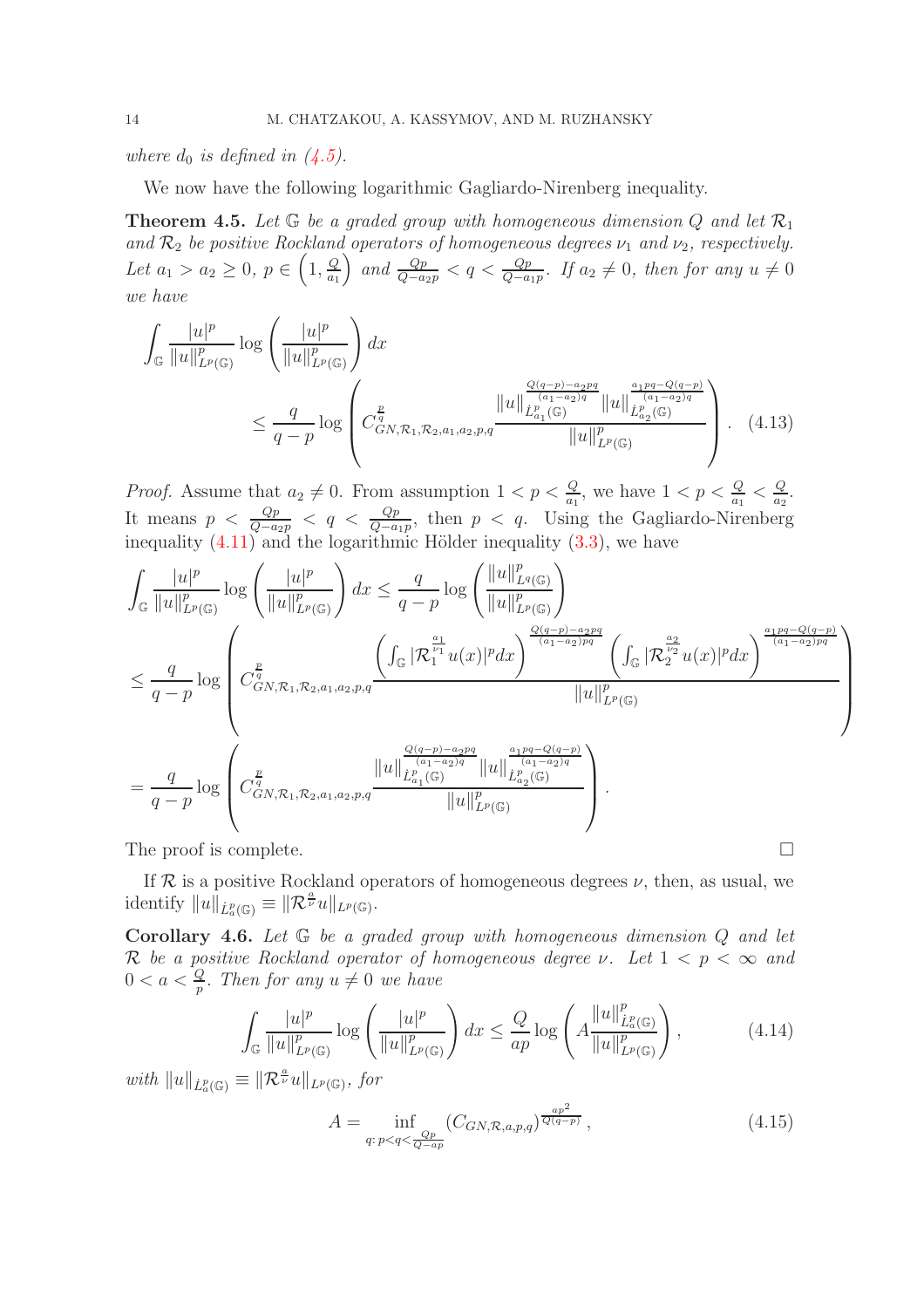where  $C_{GN,\mathcal{R},a,p,q}$  is the constant given in  $(4.12)$  for  $a_1 = a, a_2 = 0$ . In particular, for all  $||u||_{L^p(\mathbb{G})} = 1$  we have

<span id="page-14-0"></span>
$$
\int_{\mathbb{G}} |u|^p \log |u| dx \le \frac{Q}{ap^2} \log \left( A \int_{\mathbb{G}} |\mathcal{R}^{\frac{a}{\nu}} u(x)|^p dx \right). \tag{4.16}
$$

*Proof.* In the  $a_2 = 0$  version of Theorem [4.5,](#page-13-2) for  $p < q < \frac{Qp}{Q-ap}$ , we get

$$
\int_{\mathbb{G}} \frac{|u|^p}{\|u\|_{L^p(\mathbb{G})}^p} \log \left( \frac{|u|^p}{\|u\|_{L^p(\mathbb{G})}^p} \right) dx \leq \frac{q}{q-p} \log \left( \frac{\|u\|_{L^p(\mathbb{G})}^p}{\|u\|_{L^p(\mathbb{G})}^p} \right)
$$
\n
$$
\leq \frac{q}{q-p} \log \left( C_{GN,\mathcal{R}_1,a_1,p,q}^{\frac{p}{q}} \frac{\left( \int_{\mathbb{G}} |\mathcal{R}_1^{\frac{a_1}{p_1}} u(x)|^p dx \right)^{\frac{Q(q-p)}{a_1pq}} \left( \int_{\mathbb{G}} |u(x)|^p dx \right)^{\frac{a_1pq - Q(q-p)}{a_1pq}}}{\|u\|_{L^p(\mathbb{G})}^p} \right)
$$
\n
$$
= \frac{q}{q-p} \log \left( C_{GN,\mathcal{R}_1,a_1,p,q}^{\frac{p}{q}} \frac{\|u\|_{L^p_{a_1}(\mathbb{G})}^{\frac{a_1p}{a_1q}} \|u\|_{L^p(\mathbb{G})}^{\frac{a_1pq - Q(q-p)}{a_1q}}}{\|u\|_{L^p(\mathbb{G})}^p} \right)
$$
\n
$$
= \frac{q}{q-p} \log \left( C_{GN,\mathcal{R}_1,a_1,p,q}^{\frac{p}{q}} \frac{\|u\|_{L^p(\mathbb{G})}^{\frac{Q(q-p)}{a_1q}}}{\|u\|_{L^p(\mathbb{G})}^{\frac{a_1q}{a_1q}}} \right). \tag{4.17}
$$

Denoting  $a = a_1$ , we have

$$
\frac{q}{q-p}\log\left(C_{GN,\mathcal{R}_{1},a,p,q}^{\frac{p}{q}}\frac{\|u\|_{\dot{L}_{a_{1}}^{p}(\mathbb{G})}^{\frac{Q(q-p)}{aq}}}{\|u\|_{L^{p}(\mathbb{G})}^{\frac{Q(q-p)}{aq}}}\right)=\frac{q}{q-p}\log\left(C_{GN,\mathcal{R}_{1},a,p,q}^{\frac{p}{q}\frac{aqp}{Q(q-p)}}\frac{\|u\|_{\dot{L}_{a}^{p}(\mathbb{G})}^{p}}{\|u\|_{L^{p}(\mathbb{G})}^{p}}\right)^{\frac{Q(q-p)}{aqp}}}{=\frac{Q}{ap}\log\left(C_{GN,\mathcal{R}_{1},a,p,q}^{\frac{ap^{2}}{q}\frac{q}{\|u\|_{L^{p}(\mathbb{G})}^{p}}}{\|u\|_{L^{p}(\mathbb{G})}^{p}}\right).
$$

Minimising the constant over the admissible range of  $q$ , the proof is complete, with  $(4.16)$  following immediately from  $(4.14)$ .

Next, let us show a logarithmic Caffarelli-Kohn-Nirenberg inequality on graded groups. Firstly, from [\[RY18b,](#page-33-10) Theorem 5.9] we recall the following Caffarelli-Kohn-Nirenberg on graded groups:

**Theorem 4.7.** Let  $G$  be a graded Lie group of homogeneous dimension  $Q$  and let R be a positive Rockland operator of homogeneous degree  $\nu$ . Let  $|\cdot|$  be an arbitrary homogeneous quasi-norm. Let  $1 < p, r < \infty$ ,  $\delta \in (0, 1], q \in (0, \infty)$  with  $q \leq \frac{p}{1-p}$  $\frac{p}{1-\delta}$  for  $\delta \neq 1$ . Let  $0 < ar < Q$  and  $\beta, \gamma \in \mathbb{R}$  with  $\delta q(Q - ar - \beta r) \leq r(Q + q\gamma - q\beta)$  and  $\beta(1-\delta) - \delta a \leq \gamma \leq \beta(1-\delta)$ . Assume that  $\frac{q(\delta Q + r(\beta(1-\delta) - \gamma - a\delta))}{rQ} + \frac{q(1-\delta)}{p}$  $\frac{(-0)}{p} = 1$ . Then there exists a positive constant C such that

<span id="page-14-1"></span>
$$
\| |x|^{\gamma} u \|_{L^{q}(\mathbb{G})} \leq C \| \mathcal{R}^{\frac{a}{\nu}} u \|_{L^{r}(\mathbb{G})}^{\delta} \| |x|^{\beta} u \|_{L^{p}(\mathbb{G})}^{1-\delta}, \tag{4.18}
$$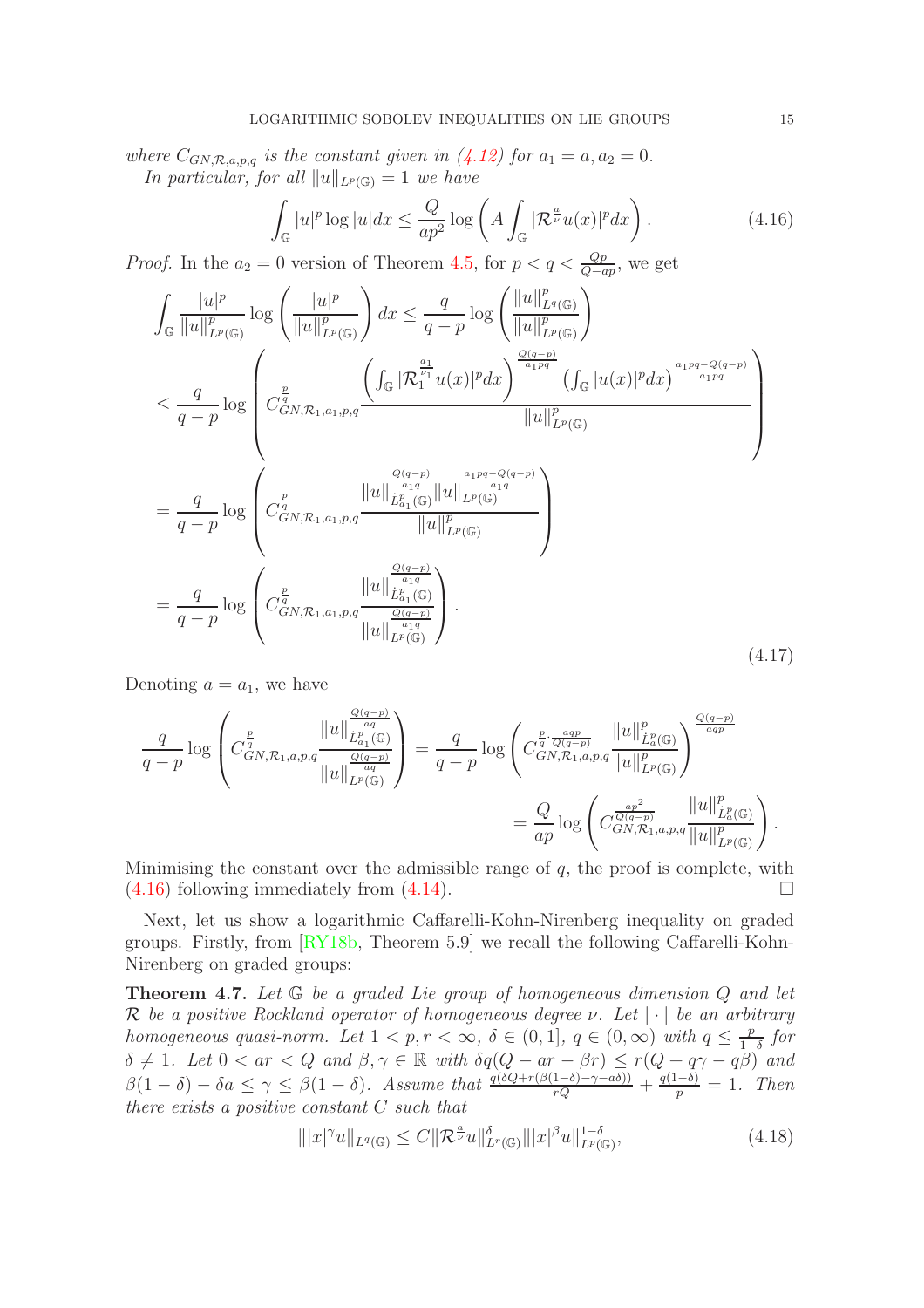for all  $u \in \dot{L}_a^r(\mathbb{G})$ .

Now, in combination with the logarithmic Hölder inequality, our usual strategy implies the logarithmic Caffarelli-Kohn-Nirenberg inequality on graded groups.

<span id="page-15-1"></span>Theorem 4.8. Let  $G$  be a graded Lie group of homogeneous dimension Q and let R be a positive Rockland operator of homogeneous degree  $\nu$ . Let  $|\cdot|$  be an arbitrary homogeneous quasi-norm. Let  $1 < p, r < \infty$ ,  $\delta \in (0, 1], q \in (p, \infty)$  with  $q \leq \frac{p}{1-p}$  $\frac{p}{1-\delta}$  for  $\delta \neq 1$ . Let  $0 < ar < Q$  and  $\beta, \gamma \in \mathbb{R}$  with  $\delta q(Q - ar - \beta r) \leq r(Q + q\gamma - q\overline{\beta})$  and  $\beta(1-\delta) - \delta a < \gamma \leq \beta(1-\delta)$ . Assume that  $\frac{q(\delta Q + r(\beta(1-\delta) - \gamma - a\delta))}{rQ} + \frac{q(1-\delta)}{p}$  $\frac{(-0)}{p} = 1$ . Then we have

$$
\int_{\mathbb{G}} \frac{|x|^{\gamma p} |u|^p}{\||x|^{\gamma} u\|_{L^p(\mathbb{G})}^p} \log \left( \frac{|x|^{\gamma p} |u|^p}{\||x|^{\gamma} u\|_{L^p(\mathbb{G})}^p} \right) dx \leq \frac{q}{q-p} \log \left( C \frac{\|\mathcal{R}^{\frac{\alpha}{\nu}} u\|_{L^p(\mathbb{G})}^{\delta p} \||x|^{\beta} u\|_{L^p(\mathbb{G})}^{(1-\delta)p}}{\||x|^{\gamma} u\|_{L^p(\mathbb{G})}^p} \right), \tag{4.19}
$$

for all non-zero  $|x|^{\gamma}u, |x|^{\beta}u, \mathcal{R}^{\frac{a}{\nu}}u \in L^p(\mathbb{G})$ .

*Proof.* The proof is immeediate: by using  $q > p$  and logarithmic Hölder's inequality, we have

$$
\int_{\mathbb{G}} \frac{|x|^{\gamma p} |u|^p}{\| |x|^{\gamma} u\|_{L^p(\mathbb{G})}^p} \log \left( \frac{|x|^{\gamma p} |u|^p}{\| |x|^{\gamma} u\|_{L^p(\mathbb{G})}^p} \right) dx \leq \frac{q}{q-p} \log \left( \frac{\| |x|^{\gamma} u\|_{L^q(\mathbb{G})}^p}{\| |x|^{\gamma} u\|_{L^p(\mathbb{G})}^p} \right)
$$
\n
$$
\stackrel{(4.18)}{\leq} \frac{q}{q-p} \log \left( C \frac{\| \mathcal{R}^{\frac{\alpha}{\nu}} u\|_{L^r(\mathbb{G})}^{\delta p}}{\| |x|^{\gamma} u\|_{L^p(\mathbb{G})}^p} \right),
$$
\n
$$
(4.20)
$$

completing the proof.

**Corollary 4.9.** Under the same assumptions of Theorem [4.8](#page-15-1) with  $\delta = 1$  and  $\gamma = 0$ , we get the log-Sobolev inequalities  $(4.8)$  and  $(4.14)$ .

Our next aim is to give a weighted version of the log-Sobolev inequality. For this let us recall the so-called Hardy-Sobolev family of inequalities from [\[RY18b,](#page-33-10) Theorem 5.1], interpolating between the Hardy and the Sobolev inequalities.

<span id="page-15-2"></span>**Theorem 4.10** (Hardy-Sobolev inequality). Let  $\mathbb{G}$  be a graded Lie group of homogeneous dimension Q and let  $R$  be a positive Rockland operator of homogeneous degree v. Let  $|\cdot|$  be an arbitrary homogeneous quasi-norm. Let  $1 < p \le q < \infty$ . Let  $0 < ap < Q$  and  $0 \leq \beta < Q$ . Assume that  $\frac{1}{p} - \frac{1}{q} = \frac{a}{Q} - \frac{\beta}{qQ}$ . Then there exists a positive constant C such that

<span id="page-15-3"></span>
$$
\left\| \frac{u}{|x|^{\frac{\beta}{q}}} \right\|_{L^{q}(\mathbb{G})} \leq C \|\mathcal{R}^{\frac{a}{\nu}}u\|_{L^{p}(\mathbb{G})},\tag{4.21}
$$

holds for all  $u \in \dot{L}_a^p(\mathbb{G})$ .

Now let us present the weighted logarithmic Sobolev inequality on graded groups.

<span id="page-15-0"></span>**Theorem 4.11.** Let  $G$  be a graded Lie group of homogeneous dimension  $Q$  and let R be a positive Rockland operator of homogeneous degree  $\nu$ . Let  $|\cdot|$  be an arbitrary

$$
\Box
$$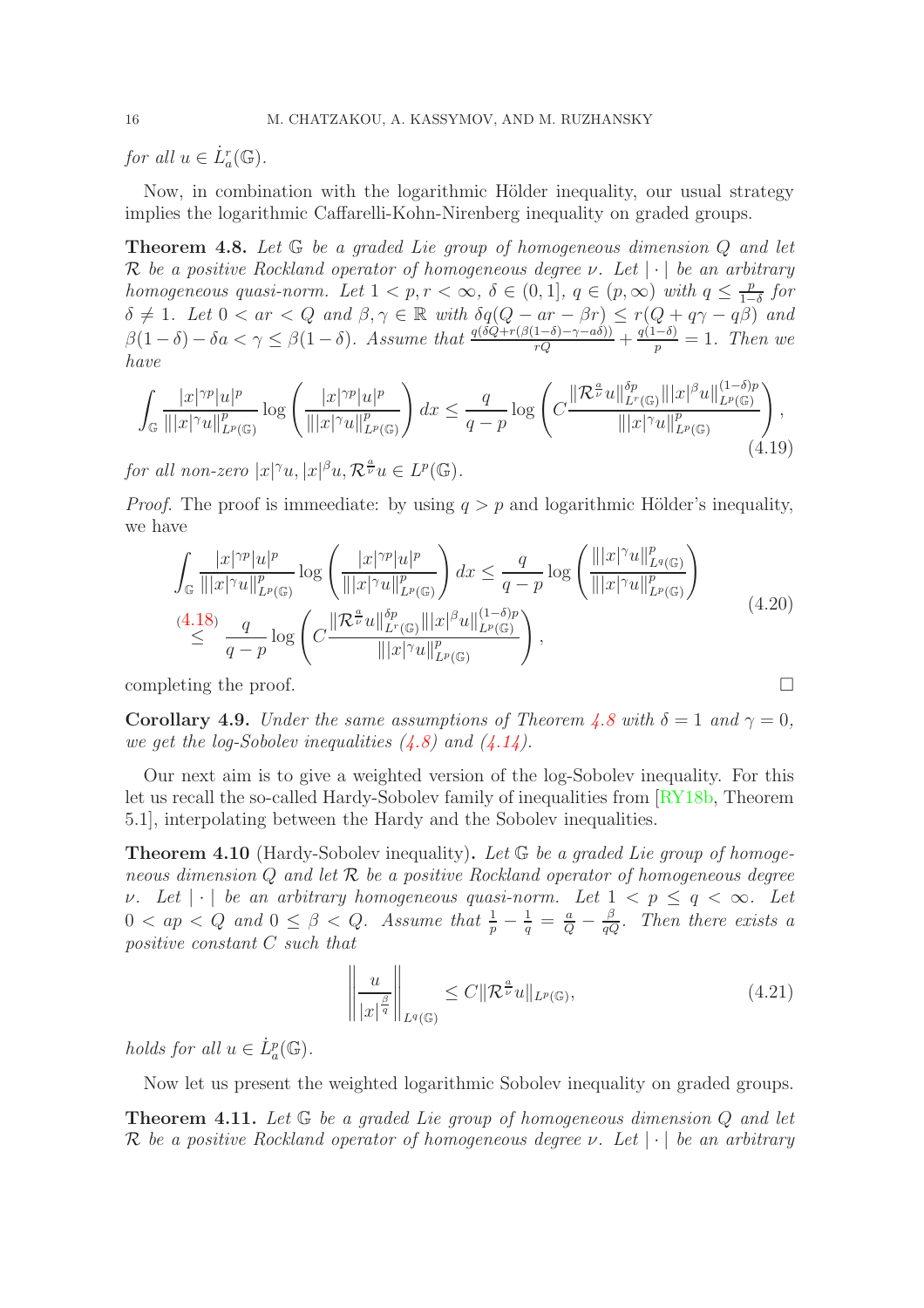homogeneous quasi-norm. Let  $1 < p < \infty$  and  $0 \leq \beta < ap < Q$ . Assume that  $\frac{1}{p} - \frac{1}{q} = \frac{a}{Q} - \frac{\beta}{qQ}$ . Then we have

<span id="page-16-2"></span>
$$
\int_{\mathbb{G}}\frac{|x|^{-\frac{\beta p}{q}}|u|^p}{\||x|^{-\frac{\beta}{q}}u\|_{L^p(\mathbb{G})}^p}\log\left(\frac{|x|^{-\frac{\beta p}{q}}|u|^p}{\||x|^{-\frac{\beta}{q}}u\|_{L^p(\mathbb{G})}^p}\right)dx \le \frac{Q-\beta}{ap-\beta}\log\left(C\frac{\|\mathcal{R}^{\frac{a}{\nu}}u\|_{L^p(\mathbb{G})}^p}{\||x|^{-\frac{\beta}{q}}u\|_{L^p(\mathbb{G})}^p}\right),\tag{4.22}
$$

for all nontrivial  $|x|^{-\frac{\beta}{q}}|u|, \mathcal{R}^{\frac{a}{\nu}}u \in L^p(\mathbb{G}).$ 

*Proof.* By assumption  $q = \frac{(Q-\beta)p}{Q-\alpha p}$  $\frac{Q-\beta)p}{Q-ap}$  and by using  $0 \leq \beta < ap < Q$ , we have

$$
q - p = \frac{(Q - \beta)p}{Q - ap} - p = \frac{p(Q - \beta - Q + ap)}{Q - ap} = \frac{(ap - \beta)p}{Q - ap} > 0.
$$
 (4.23)

It means we have  $q > p$  and by using this fact, we compute

<span id="page-16-1"></span>
$$
0 < \frac{q}{q - p} = \frac{\frac{(Q - \beta)p}{Q - ap}}{\frac{(Q - \beta)p}{Q - ap} - p} = \frac{\frac{Q - \beta}{Q - ap}}{\frac{(Q - \beta)}{Q - ap} - 1} = \frac{Q - \beta}{ap - \beta}.
$$
\n(4.24)

We also note that we have  $\frac{1}{p} - \frac{1}{q} = \frac{a}{d} - \frac{\beta}{dq}$  in Theorem [4.10.](#page-15-2) By using the logarithmic Hölder's inequality in Lemma [3.2](#page-9-5) with  $q > p$ , we have

$$
\int_{\mathbb{G}} \frac{|x|^{-\frac{\beta p}{q}}|u|^p}{\||x|^{-\frac{\beta}{q}}u\|_{L^p(\mathbb{G})}^p} \log \left(\frac{|x|^{-\frac{\beta p}{q}}|u|^p}{\||x|^{-\frac{\beta}{q}}u\|_{L^p(\mathbb{G})}^p}\right) dx \leq \frac{q}{q-p} \log \left(\frac{\||x|^{-\frac{\beta}{q}}u\|_{L^p(\mathbb{G})}^p}{\||x|^{-\frac{\beta}{q}}u\|_{L^p(\mathbb{G})}^p}\right)
$$
\n
$$
\leq \frac{(4.21)}{q-p} \log \left(C\frac{\|\mathcal{R}^{\frac{\alpha}{\nu}}u\|_{L^p(\mathbb{G})}^p}{\||x|^{-\frac{\beta}{q}}u\|_{L^p(\mathbb{G})}^p}\right)
$$
\n
$$
\leq \frac{(4.24)}{ap-\beta} \log \left(C\frac{\|\mathcal{R}^{\frac{\alpha}{\nu}}u\|_{L^p(\mathbb{G})}^p}{\||x|^{-\frac{\beta}{q}}u\|_{L^p(\mathbb{G})}^p}\right),
$$
\ncompleting the proof.

**Remark 4.12.** In particular for  $\beta = 0$ , from [\(4.22\)](#page-16-2), we get the logarithmic Sobolev inequality. To be able to use the logarithmic Hölder's inequality, we need  $1 < p < q <$  $\infty$  and if  $\beta = aq$ , then we have  $p = q$ , and so we can not obtain the logarithmic Hardy inequality by these arguments. Nevertheless, we are still able to prove a version of the logarithmic Hardy inequalities, but by a very different argument, so this will be a subject of another paper [\[CKR21b\]](#page-32-19).

#### 5. Logarithmic inequalities on general Lie groups

<span id="page-16-0"></span>In this section, we present logarithmic Sobolev and Hardy-Sobolev type inequalities on general Lie groups. In such generality we have a more limited track of constants compared e.g. to the case of graded groups. Moreover, we do not obtain estimates in homogeneous Sobolev spaces but in inhomogeneous ones, associated to Hörmander's sums of squares with a drift, to make such sub-Laplacian operators self-adjoint, to include the cases when the group is not unimodular. However, if we decide to work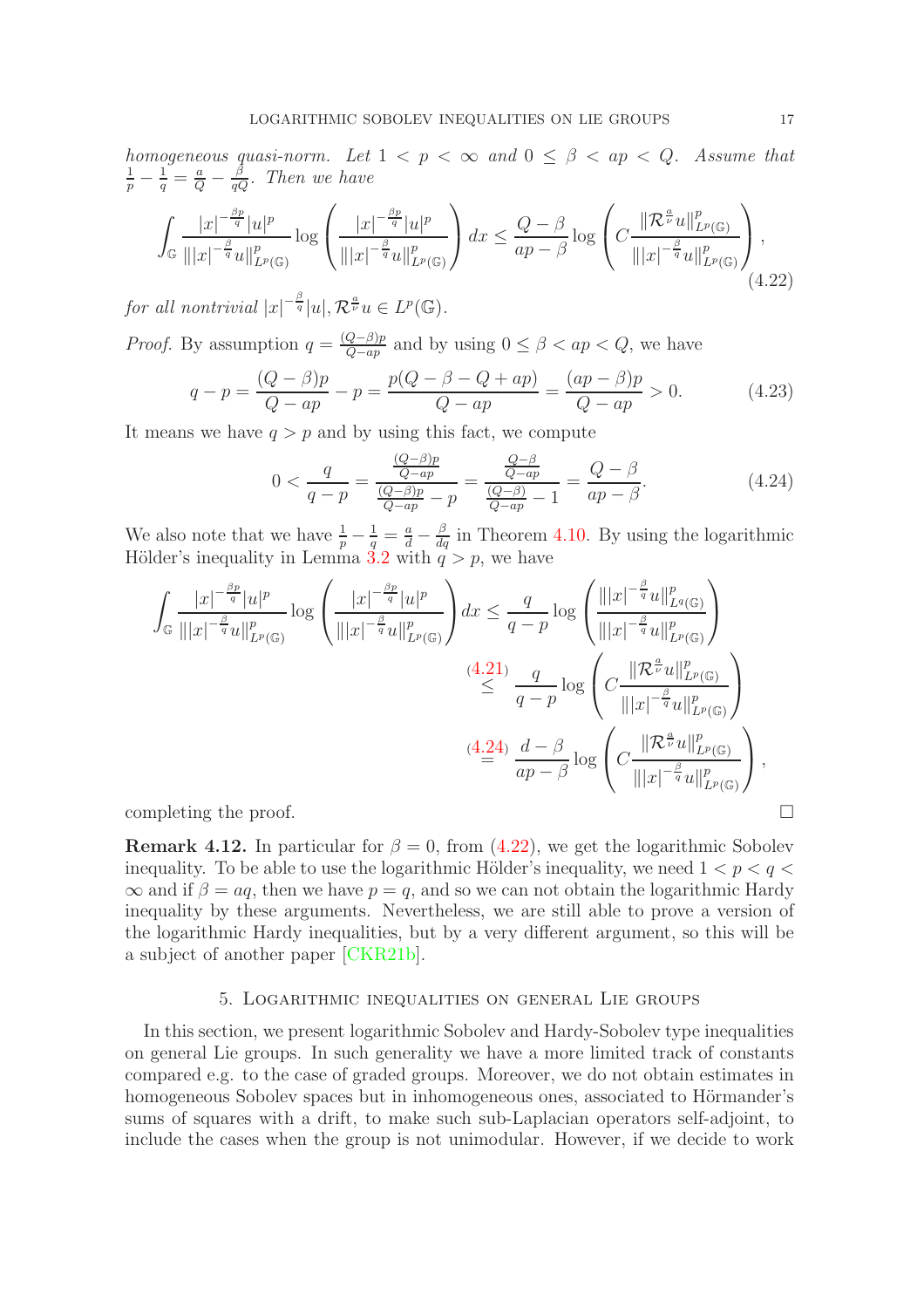with sub-Laplacians and we are not after best constants, very general results are possible, also including weighted versions of these logarithmic estimates.

Let first  $\mathbb{G}$  be a noncompact connected Lie group. Assume that e is the identity element of G, and let  $X = \{X_1, ..., X_n\}$  be a family of linearly independent, leftinvariant vector fields on this group satisfying Hörmander's condition. We denote by  $\mu_{\gamma}$  a measure on G, whose density is the continuous positive character  $\chi$  of G with respect to the right Haar measure  $\rho$  of  $\mathbb{G}$ , i.e.  $d\mu_{\chi} = \chi d\rho$ . Let us denote by  $\delta$  the modular function on  $\mathbb{G}$ , so that  $d\lambda = \delta d\rho$  is the left Haar measure on  $\mathbb{G}$ . In [\[HMM05\]](#page-32-23), the authors showed that the differential operator

$$
\Delta_{\chi} = -\sum_{i=1}^{n} \left( X_j^2 + c_j X_j \right),\tag{5.1}
$$

with domain  $C_0^{\infty}(\mathbb{G})$  on  $\mathbb{G}$  is essentially self-adjoint on  $L^2(\mu_{\chi})$ , where  $c_j = (X_j \chi)(e)$ ,  $j=1,\ldots,n$ .

The Sobolev spaces on G are of the following form:

$$
L_a^p(\mu_\chi) := \{ u : u \in L^p(\mu_\chi), \Delta_\chi^{\frac{a}{2}} u \in L^p(\mu_\chi) \},\tag{5.2}
$$

endowed with norm

$$
||u||_{L_a^p(\mu_\chi)} := ||u||_{L^p(\mu_\chi)} + ||\Delta_\chi^{\frac{a}{2}} u||_{L^p(\mu_\chi)}.
$$
\n(5.3)

Similarly, the Sobolev spaces with the left Haar measure  $d\lambda$  can be introduced by

$$
L_a^p(\lambda) := \{ u : u \in L^p(\lambda), \Delta_\lambda^{\frac{a}{2}} u \in L^p(\lambda) \},\tag{5.4}
$$

endowed with the norm

$$
||u||_{L^p_a(\lambda)} := ||u||_{L^p(\lambda)} + ||\Delta^{\frac{a}{2}}\lambda u||_{L^p(\lambda)}.
$$

The embedding properties of the Sobolev spaces  $L_a^p(\mu_\chi)$  were established in [\[BPTV19\]](#page-31-3) and [\[RY18a\]](#page-33-11) by different methods, the latter paper giving also a family of weighted Hardy-Sobolev inequalities for these spaces and including the case of compact Lie groups.

We recall that  $X = \{X_1, ..., X_n\}$  (which is a family of linearly independent, leftinvariant vector fields on this group satisfying Hörmander's condition) induce the Carnot-Carathéodory distance  $d_{CC}(\cdot, \cdot)$  (shortly, CC-distance). Assume that  $B(c_B, r_b)$ is a ball with respect to the CC-distance centered at  $c_B$  with radius  $r_B$ . Also, for simplicity of notation, we will write

<span id="page-17-0"></span>
$$
|x|_{CC} = d_{CC}(e, x). \tag{5.5}
$$

Let us denote by  $V(r) := \rho(B_r)$  the volume of the ball  $B_r := B(e, r)$  with respect to the right Haar measure, then it is well-known that there exist two constants  $d =$  $d(\mathbb{G}, X)$  and  $D = D(\mathbb{G})$  such that

$$
V(r) \approx r^d, \quad \forall r \in (0, 1],
$$

and

$$
V(r) \lesssim e^{Dr}, \quad \forall r \in (1, \infty).
$$

We say that  $d$  and  $D$  are local and global dimensions of the metric measure space  $(\mathbb{G}, d_{CC}, \rho)$ , respectively.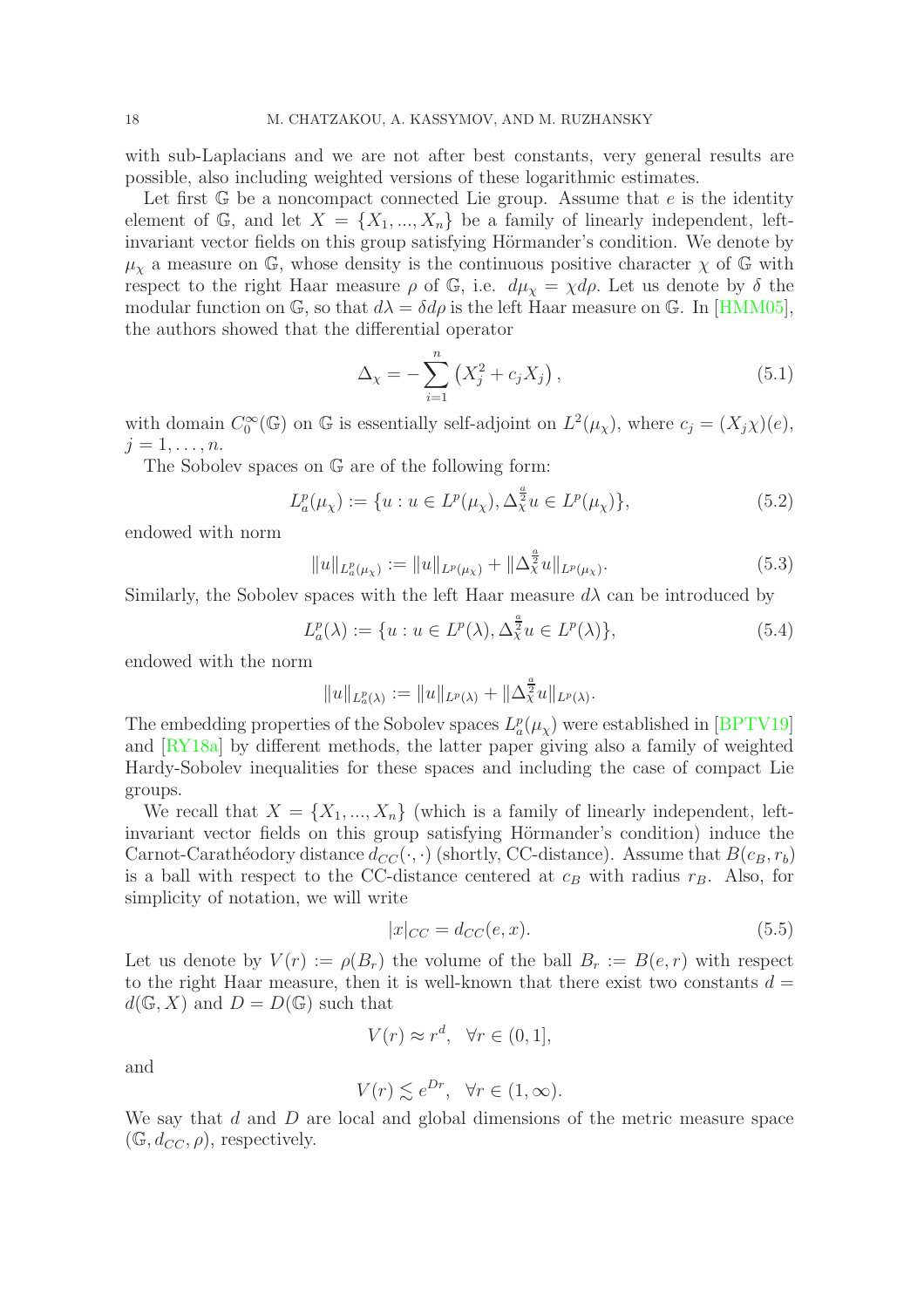If G is a compact Lie group, it is unimodular, so that we have that the modular function  $\delta = 1$ , and it means that  $d\lambda = d\rho$ . In addition, if we take the character  $\chi = 1$ , we note that the Sobolev space  $L_a^p(\mu_\chi)$  coincides with Sobolev space defined by  $\Delta_{\mathbb{G}} = \sum^{n}$  $i=1$  $X_i^2$ . In this case d is the Hausdorff dimension associated to the sub-Laplacian  $\Delta_{\mathbb{G}}$ .

Let us now recall the Hardy-Sobolev inequality from  $\left[\frac{RV18a\right]$ , for general connected Lie groups. As before,  $|x|_{CC} = d_{CC}(x, e)$  is the Carnot-Carathéodiry distance between x and e.

<span id="page-18-2"></span>**Theorem 5.1.** Let  $\mathbb{G}$  be a connected Lie group. Let  $0 \leq \beta < d$  and  $1 < p, q < \infty$ .

(a) If  $0 < a < d$ , then we have

<span id="page-18-1"></span>
$$
\left\| \frac{u}{|x|_{CC}^{\frac{\beta}{q}}|} \right\|_{L^q(\lambda)} \le C \|u\|_{L^p_a(\lambda)}, \tag{5.6}
$$

for all  $q \ge p$  such that  $\frac{1}{p} - \frac{1}{q} \le \frac{a}{d} - \frac{\beta}{dq}$ ; (b) If  $\frac{d}{p} \leq a$ , then [\(5.6\)](#page-18-1) holds for all  $q \geq p$ .

Although in [\[RY18a\]](#page-33-11), this theorem was formulated for  $a < d$  in Part (b), it is clear that if  $(5.6)$  holds for some a, it also holds for all larger a.

Now let us present the logarithmic weighted Sobolev inequality, for general Lie groups (compact and non-compact).

<span id="page-18-0"></span>**Theorem 5.2.** Let  $\mathbb{G}$  be a connected Lie group.

(a) If  $1 < p < \infty$  and  $a > 0$  is such that  $0 \leq \beta < ap < d$ , then we have

$$
\int_{\mathbb{G}} \frac{|x|_{CC}^{-\frac{\beta p}{q}}|u|^p}{\||x|_{CC}^{-\frac{\beta}{q}}u\|_{L^p(\lambda)}^p} \log \left(\frac{|x|_{CC}^{-\frac{\beta p}{q}}|u|^p}{\||x|_{CC}^{-\frac{\beta}{q}}u\|_{L^p(\lambda)}^p}\right) d\lambda(x) \le \frac{d-\beta}{ap-\beta} \log \left(C \frac{\|u\|_{L^p(\lambda)}^p}{\||x|_{CC}^{-\frac{\beta}{q}}u\|_{L^p(\lambda)}^p}\right),
$$
\nwhere  $q = \frac{(d-\beta)p}{d-ap}.$  (5.7)

where 
$$
q = \frac{(a-p)p}{d-ap}
$$
.  
(b) If  $a \ge \frac{d}{p}$ ,  $0 \le \beta < d$  and  $q > p > 1$ , then we have

<span id="page-18-4"></span>
$$
\int_{\mathbb{G}} \frac{|x|_{CC}^{-\frac{\beta p}{q}}|u|^p}{\||x|_{CC}^{-\frac{\beta}{q}}u\|_{L^p(\lambda)}^p} \log \left(\frac{|x|_{CC}^{-\frac{\beta p}{q}}|u|^p}{\||x|_{CC}^{-\frac{\beta}{q}}u\|_{L^p(\lambda)}^p}\right) d\lambda(x) \le \frac{q}{q-p} \log \left(C \frac{\|u\|_{L^p(\lambda)}^p}{\||x|_{CC}^{-\frac{\beta}{q}}u\|_{L^p(\lambda)}^p}\right). \tag{5.8}
$$

The constant C in these inequalities may depend on  $\mathbb{G}$ , on the system of Hörmander's vector fields, on  $p, q, a, \beta$ , but not on u.

*Proof.* (a) Let us choose  $q = \frac{(d-\beta)p}{d-\alpha p}$  $\frac{a-p}{d-ap}$ , then by assumption  $0 \leq \beta < ap < d$ , we have  $q > p$  and by using this fact, we compute

<span id="page-18-3"></span>
$$
0 < \frac{q}{q-p} = \frac{\frac{(d-\beta)p}{d-ap}}{\frac{(d-\beta)p}{d-ap} - p} = \frac{\frac{d-\beta}{d-ap}}{\frac{(d-\beta)}{d-ap} - 1} = \frac{d-\beta}{ap-\beta}.\tag{5.9}
$$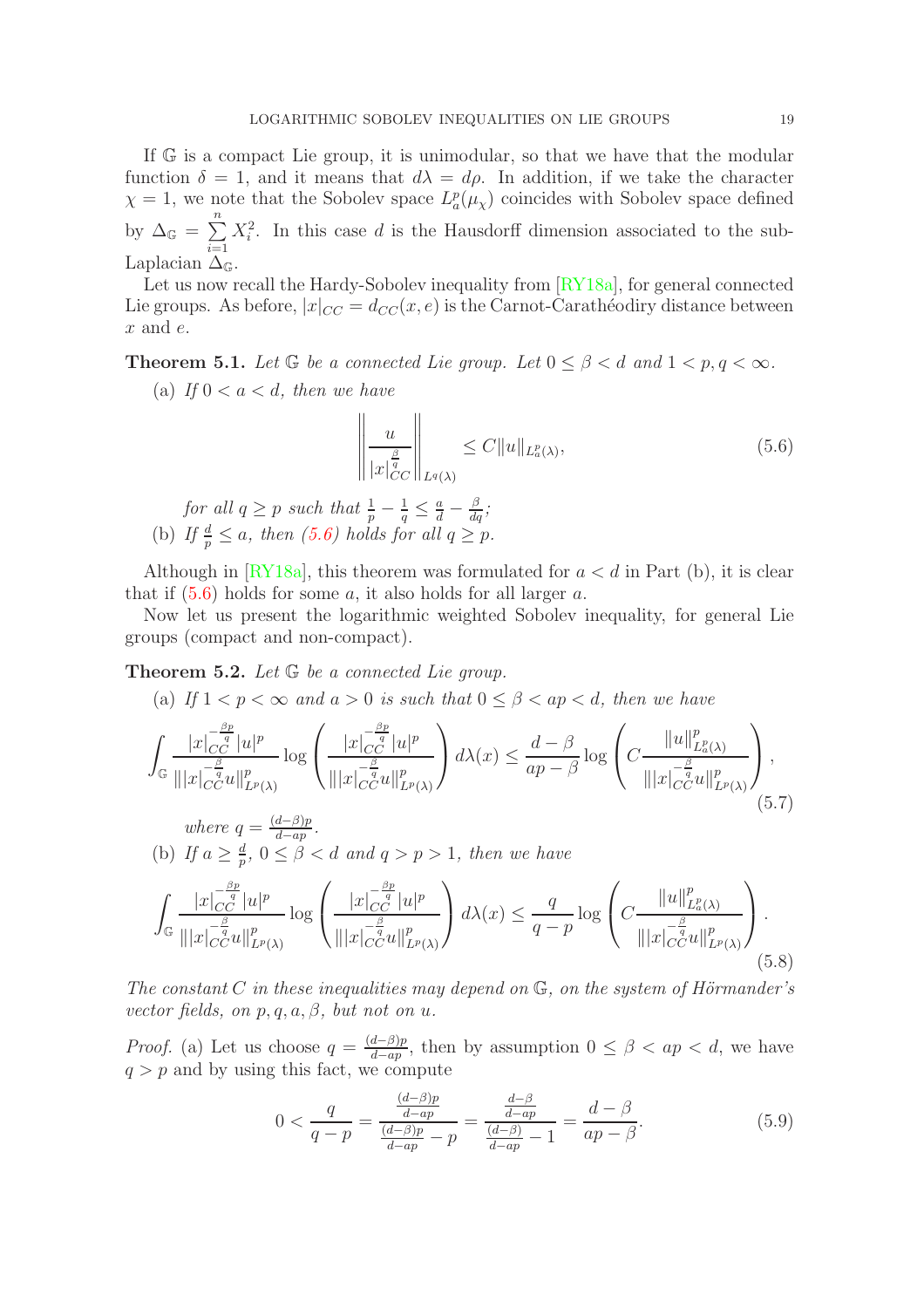We also note that we have  $\frac{1}{p} - \frac{1}{q} = \frac{a}{d} - \frac{\beta}{dq}$  in Theorem [5.1,](#page-18-2) (a). By using logarithmic Hölder's inequality with  $|x|_{CC}^{-\frac{\beta}{q}}|u| \in L^p(\lambda) \cap L^q(\lambda)$  and  $q > p$ , we get

$$
\int_{\mathbb{G}} \frac{|x|_{C_C}^{-\frac{\beta_p}{q}}|u|^p}{\||x|_{C_C}^{-\frac{\beta}{q}}u\|_{L^p(\lambda)}^p} \log \left(\frac{|x|_{C_C}^{-\frac{\beta_p}{q}}|u|^p}{\||x|_{C_C}^{-\frac{\beta}{q}}u\|_{L^p(\lambda)}^p}\right) d\lambda(x) \leq \frac{q}{q-p} \log \left(\frac{\||x|_{C_C}^{-\frac{\beta}{q}}u\|_{L^q(\lambda)}^p}{\||x|_{C_C}^{-\frac{\beta}{q}}u\|_{L^p(\lambda)}^p}\right)
$$
\n
$$
\overset{(a)(5.6)}{\leq} \frac{q}{q-p} \log \left(\frac{\|u\|_{L^p(\lambda)}^p}{\||x|_{C_C^{-q}}^{-\frac{\beta}{q}}u\|_{L^p(\lambda)}^p}\right) \tag{5.10}
$$
\n
$$
\overset{(5.9)}{=} \frac{d-\beta}{ap-\beta} \log \left(\frac{\|u\|_{L^p(\lambda)}^p}{\||x|_{C_C^{-q}}^{-\frac{\beta}{q}}u\|_{L^p(\lambda)}^p}\right). \tag{5.11}
$$

(b) Similarly to the previous case (a) we easily show [\(5.8\)](#page-18-4) by using Theorem [5.1,](#page-18-2) Part (b).  $\Box$ 

<span id="page-19-1"></span>Remark 5.3. According to [\[RY18a,](#page-33-11) Remark 1.2], the statement of Theorem [5.1](#page-18-2) also holds with the Carnot-Carathéodory distance replaced by the Riemannian distance. Consequently, Theorem [5.2](#page-18-0) and Theorem [6.3](#page-22-1) also hold with the Carnot-Carathéodory distance replaced by the Riemannian distance.

Under assumptions of Theorem [5.2](#page-18-0) with  $\beta = 0$ , we get the logarithmic Sobolev inequality in the following form:

<span id="page-19-0"></span>**Corollary 5.4.** Let  $\mathbb{G}$  be a connected Lie group with local dimension d. Then we have the following logarithmic Sobolev inequalities:

(a) If  $1 < p < \infty$  and  $0 < a < \frac{d}{p}$ , then we have

<span id="page-19-2"></span>
$$
\int_{\mathbb{G}} \frac{|u|^p}{\|u\|_{L^p(\lambda)}^p} \log \left(\frac{|u|^p}{\|u\|_{L^p(\lambda)}^p}\right) d\lambda(x) \le \frac{d}{ap} \log \left(C \frac{\|u\|_{L^p(\lambda)}^p}{\|u\|_{L^p(\lambda)}^p}\right),\tag{5.11}
$$

with  $q = \frac{dp}{d-q}$  $rac{ap}{d-ap}.$ 

(b) If  $a \geq \frac{d}{n}$  $\frac{d}{p}$  and  $q > p > 1$ , then we have

<span id="page-19-3"></span>
$$
\int_{\mathbb{G}} \frac{|u|^p}{\|u\|_{L^p(\lambda)}^p} \log \left(\frac{|u|^p}{\|u\|_{L^p(\lambda)}^p}\right) d\lambda(x) \le \frac{q}{q-p} \log \left(C \frac{\|u\|_{L^p(\lambda)}^p}{\|u\|_{L^p(\lambda)}^p}\right),\tag{5.12}
$$

with the constant C depending on  $\mathbb{G}$ , on the system of Hörmander's vector fields, on p, q, a, but not on u.

**Remark 5.5.** In Corollary [5.4,](#page-19-0) if  $\mathbb{G}$  is non-compact, the constant C in [\(5.11\)](#page-19-2) can be chosen to be of the form  $C = A_1 S(p)^p$ , where  $A_1 = A_1(\mathbb{G}, X) > 0$  depends on the group G and on the Hörmander's system of vector fields X, and  $S(p)$  =  $\min \left\{ \frac{\left(\frac{dp}{d-ap}\right)^{1-\frac{1}{p}}}{\frac{n-1}{p}} \right\}$  $\left(\frac{p}{ap}\right)^{1-\overline{p}}, \left(\frac{p}{p-1}\right)$  $p-1$  $\int_{a}^{\frac{1}{p}-\frac{a}{d}} \left( \frac{dp-d+ap}{d-ap} \right)$  $\frac{b-a+ap}{d-ap}\$  $\mathcal{L}$ . This follows from the constant presented in [\[BPV21,](#page-32-1) Theorem 3.1], by taking  $S(p)$  to be  $S(p,q)$  in that paper, with  $q = \frac{dp}{d-p}$  $\frac{dp}{d-ap}.$ This condition comes from the equality  $\frac{1}{p} - \frac{1}{q} = \frac{a}{d}$  with  $\beta = 0$  in Theorem [5.1,](#page-18-2) (a).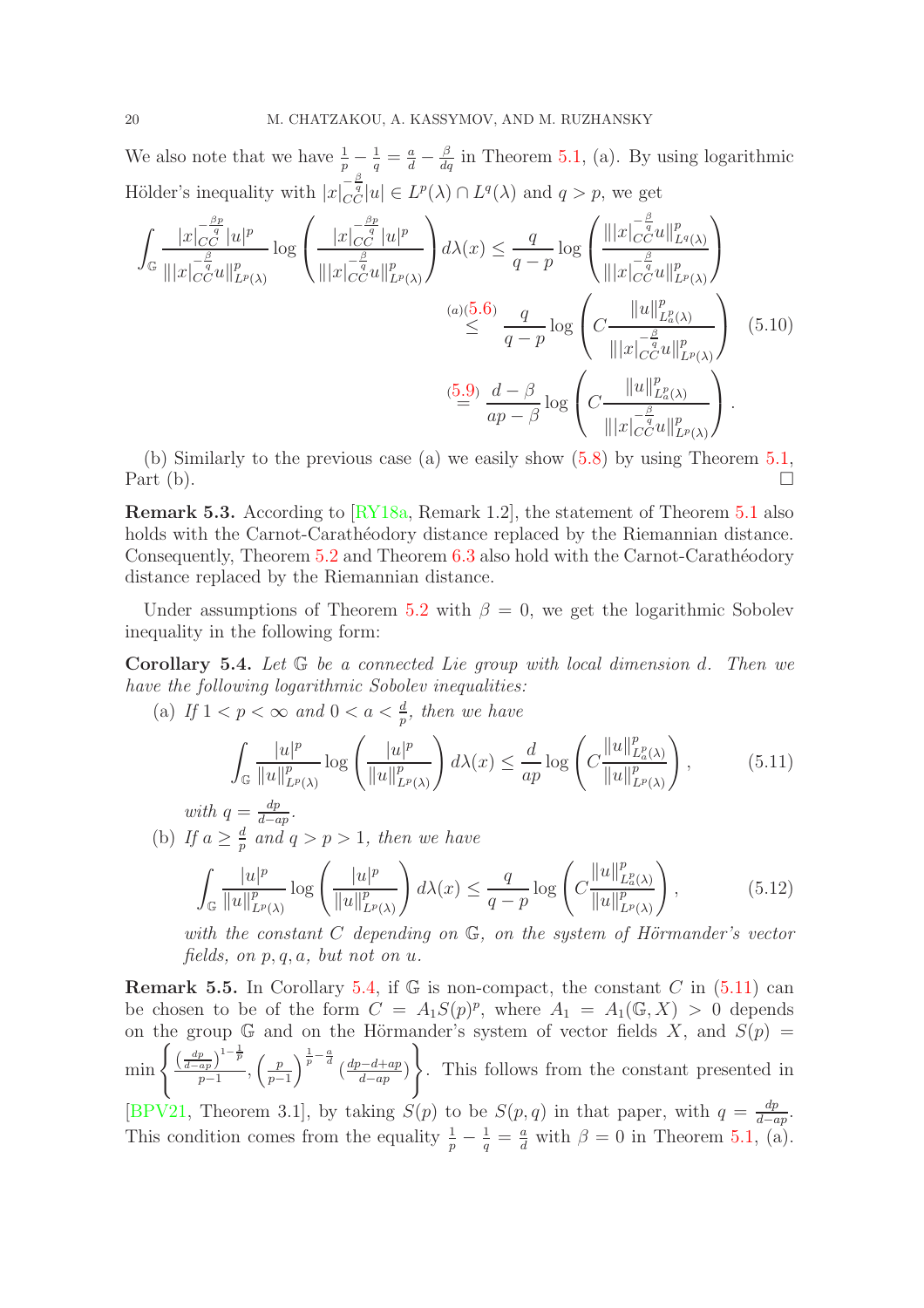In particular, it means that the constant  $C$  in  $(5.11)$  depends on the group structure, the Hörmander system  $X$ , and  $p$ .

We do not have such argument for the constant C in [\(5.12\)](#page-19-3), but, by letting  $q \to \infty$ we can make the constant in front of the logarithm as close to 1 as we want, namely:

**Corollary 5.6.** Let  $\mathbb{G}$  be a connected Lie group with local dimension d. Let  $1 < p <$  $\infty$  and  $a \geq \frac{d}{n}$  $\frac{d}{p}$ . Then for every  $\epsilon > 0$  there exists  $C_{\epsilon} > 0$  such that for all  $u \neq 0$  we have

$$
\int_{\mathbb{G}} \frac{|u|^p}{\|u\|_{L^p(\lambda)}^p} \log \left(\frac{|u|^p}{\|u\|_{L^p(\lambda)}^p}\right) d\lambda(x) \le (1+\epsilon) \log \left(C_{\epsilon} \frac{\|u\|_{L^p(\lambda)}^p}{\|u\|_{L^p(\lambda)}^p}\right). \tag{5.13}
$$

# 6. Nash inequality

<span id="page-20-0"></span>In this section we discuss the Nash inequality on general Lie groups, and on graded groups, and its immediate application to the decay of solutions to the heat equation for the sub-Laplacian on stratified groups. For stratified Lie groups, the Nash inequality would take the form

<span id="page-20-1"></span>
$$
||u||_{L^{2}(\mathbb{G})}^{2+\frac{4}{Q}} \leq C||u||_{L^{1}(\mathbb{G})}^{\frac{4}{Q}}||\nabla_{H}u||_{L^{2}(\mathbb{G})}^{2}.
$$
\n(6.1)

For the Euclidean  $\mathbb{G} = \mathbb{R}^n$  and  $\nabla_H = \nabla$  being the full gradient, the inequality  $(6.1)$  was established by Nash in [\[Nas58\]](#page-32-12), with a simple proof using the Euclidean Fourier analysis, credited to E. M. Stein. It is one of the very useful inequalities for problems in partial differential equations, and can viewed as the limiting  $L^1$ -case of the family of Gagliardo-Nirenberg inequalities. The best constant  $C$  in  $(6.1)$  was determined by Carlen and Loss [\[CL93\]](#page-32-24), see also [\[BDS20\]](#page-31-11) for the further analysis of its extremisers and several different approaches. For sums of squares on unimodular Lie groups, equivalent conditions for the Nash inequality have been investigated e.g. in [\[VSCC93,](#page-33-1) Theorem II.5.2], in particular, it implies a number of estimates for the heat operator  $e^{-t\Delta_{\mathbb{G}}},$  see e.g. [\[VSCC93,](#page-33-1) Theorem II.3.2].

Let us show that  $(6.1)$  also allows for an elementary proof by a combination of Hölder and Sobolev inequalities. First, the Hölder inequality implies the inequality

$$
||u||_{L^{2}(\mathbb{G})}^{2} \leq ||u||_{L^{1}(\mathbb{G})}^{\frac{4}{Q+2}} ||u||_{L^{\frac{2Q}{Q-2}}(\mathbb{G})}^{\frac{2Q}{Q+2}}.
$$
\n(6.2)

Consequently, using Theorem [4.4,](#page-12-3) we have that

$$
||u||_{L^{\frac{2Q}{Q-2}}(\mathbb{G})}^2 \le C_S ||\mathcal{R}^{\frac{1}{\nu}} u||_{L^2(\mathbb{G})}^2,
$$
\n(6.3)

for any Rockland operator R of degree  $\nu$ , and the constant  $C_S = C_{\overline{Q_N}}^{\overline{Q-2}}$  $GN, R, 1, 0, 2, \frac{2Q}{Q-2}$ in [\(4.12\)](#page-12-2). Consequently, taking  $\mathcal{R} = -\Delta_{\mathbb{G}}$  to be a sub-Laplacian on  $\mathbb{G}$ , and using the identity [\(7.4\)](#page-25-2), we obtain [\(6.1\)](#page-20-1). The above argument also gives [\(6.4\)](#page-21-1) with  $a = 1$ .

On the Euclidean space, again it is well-known that the Nash inequality is equivalent to the  $L^2$ -log-Sobolev inequality. This is also the case in our setting on general graded Lie groups. In fact, our proof of Corollary [4.6](#page-13-1) shows how Nash inequality would imply the  $L^2$ -log-Sobolev inequality. The converse argument is given in the proof of the next theorem, which gives the Nash inequality as its special case with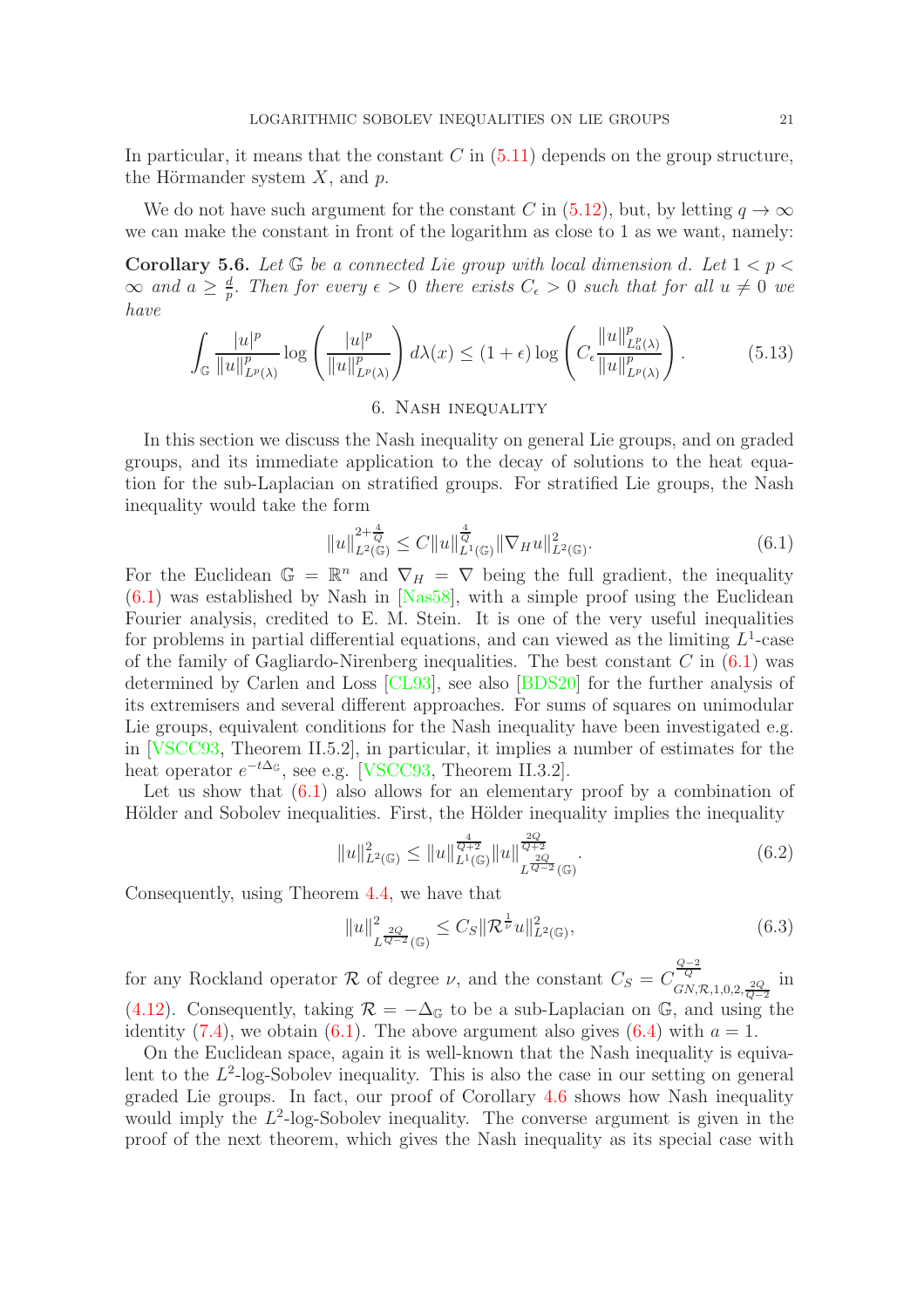$a = 1$ . In particular, if G is a stratified group, the following theorem with  $a = 1$  and  $\mathcal R$  being the sub-Laplacian, and using equality [\(7.4\)](#page-25-2), implies [\(6.1\)](#page-20-1).

<span id="page-21-0"></span>**Theorem 6.1.** Let  $\mathbb{G}$  be a graded group with homogeneous dimension  $Q$  and let  $\mathcal{R}$ be a positive Rockland operator of homogeneous degree  $\nu$ . Let  $0 \leq \beta < 2a < Q$ . Then, Nash's inequality is given by

<span id="page-21-1"></span>
$$
|| \cdot |^{-\frac{\beta(Q-2a)}{2(Q-\beta)}} u ||_{L^{2}(\mathbb{G})}^{2+\frac{2(2a-\beta)}{Q-\beta}} \leq C ||| \cdot |^{-\frac{\beta(Q-2a)}{2(Q-\beta)}} u ||_{L^{1}(\lambda)}^{\frac{2(2a-\beta)}{Q-\beta}} || u ||_{L^{2}(\lambda)}^{2}, \tag{6.4}
$$

where  $C > 0$  is independent of u. In particular, for  $\beta = 0$  and  $0 < a < \frac{Q}{2}$ , we have

<span id="page-21-2"></span>
$$
||u||_{L^{2}(\mathbb{G})}^{2+\frac{4a}{Q}} \leq A_{2}||u||_{L^{1}(\mathbb{G})}^{\frac{4a}{Q}}||u||_{\dot{L}_{a}^{2}(\mathbb{G})}^{2}, \qquad (6.5)
$$

where  $A_2$  is considered as in [\(4.15\)](#page-13-0) for  $p = 2$ .

*Proof.* Let us choose  $q = \frac{2(Q-\beta)}{Q-2a}$  $\frac{d(Q-\beta)}{Q-2a}$  and  $v(x) = |x|^{-\frac{\beta}{q}}u(x)$ . Observe that  $|v|^2 ||v||_{L^2(\mathbb{G})}^{-2} dx$ is a probability measure on  $\mathbb{G}$ . Under this observation, an application of Jensen's inequality to the convex function  $h(u) = \log \frac{1}{u}$  yields

$$
\log \left( \frac{\|v\|_{L^2(\mathbb{G})}^2}{\|v\|_{L^1(\mathbb{G})}} \right) = h \left( \frac{\|v\|_{L^1(\mathbb{G})}}{\|v\|_{L^2(\mathbb{G})}^2} \right) = h \left( \int_{\mathbb{G}} \frac{1}{|v|} |v|^2 \|v\|_{L^2(\mathbb{G})}^{-2} dx \right)
$$
  

$$
\leq \int_{\mathbb{G}} h \left( \frac{1}{|v|} \right) |v|^2 \|v\|_{L^2(\mathbb{G})}^{-2} dx = \int_{\mathbb{G}} \frac{|v|^2}{\|v\|_{L^2(\mathbb{G})}^2} \log |v| dx.
$$

The latter, combined with the weighted log-Sobolev inequality in Theorem [4.11](#page-15-0) for  $p = 2$ , using  $Q > 2a$ , i.e., with the estimate

$$
\int_{\mathbb{G}}\frac{|v|^2}{\|v\|_{L^2(\mathbb{G})}^2}\log|v|\,dx\leq \log\|v\|_{L^2(\mathbb{G})}+\frac{Q-\beta}{2(2a-\beta)}\log\left(C\frac{\|u\|_{L^2(\mathbb{G})}^2}{\|v\|_{L^2(\mathbb{G})}^2}\right),
$$

using properties of the logarithm, gives

$$
\left(1+\frac{Q-\beta}{2a-\beta}\right)\log\|v\|_{L^2(\mathbb{G})}\leq\frac{Q-\beta}{2(2a-\beta)}\log\left(C\|v\|_{L^1(\mathbb{G})}^{\frac{2(2a-\beta)}{Q-\beta}}\|u\|_{L^2_a(\mathbb{G})}^2\right)\,,
$$

which is equivalent to

$$
\| |x|^{-\frac{\beta(Q-2a)}{2(Q-\beta)}} u \|_{L^2(\mathbb{G})}^{2+\frac{2(2a-\beta)}{Q-\beta}} \leq C \| |x|^{-\frac{\beta(Q-2a)}{2(Q-\beta)}} u \|_{L^1(\mathbb{G})}^{\frac{2(2a-\beta)}{Q-\beta}} \| u \|_{L^2(\mathbb{G})}^2 \,. \tag{6.6}
$$

This completes the proof of  $(6.4)$ . To get the constant  $A_2$  in  $(6.5)$ , we can do the same argument but use Corollary [4.6](#page-13-1) instead of Theorem [4.11,](#page-15-0) with  $A_2$  is given by  $(4.15)$  for  $p = 2$ .

As an immediate application of the Nash inequality, one can compute the decay rate for the heat equation for the sub-Laplacian, following Nash's argument. We give a short application just to illustrate such idea, and refer to more general related analysis in the context of symmetric Markovian semigroups to e.g. [\[VSCC93,](#page-33-1) Section II.5].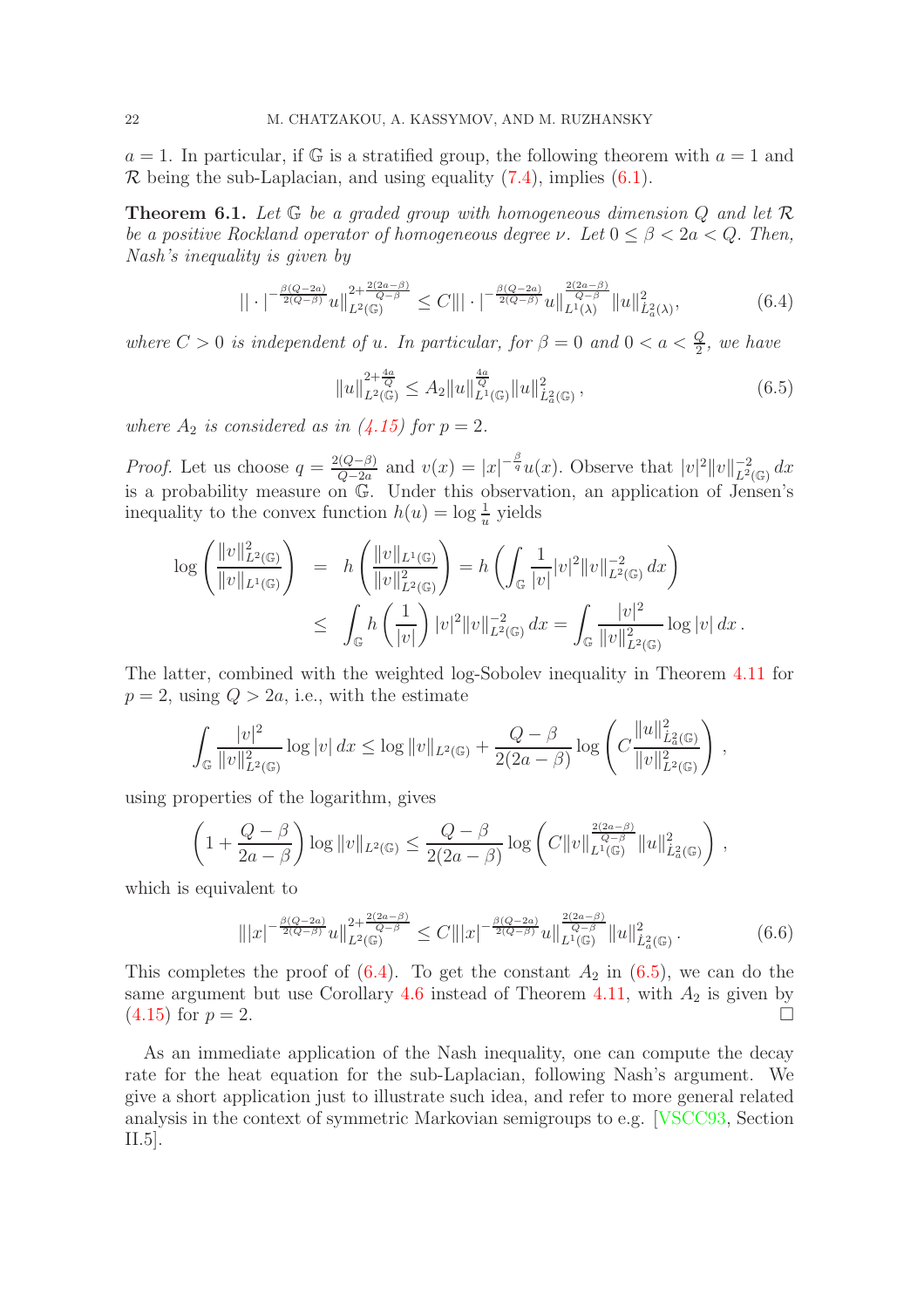<span id="page-22-0"></span>**Corollary 6.2.** Let  $\mathbb{G}$  be a stratified Lie group of homogeneous dimension  $Q \geq 3$ , and let  $\Delta_{\mathbb{G}}$  be a sub-Laplacian on  $\mathbb{G}$ . Let  $u_0 \in L^1(\mathbb{G}) \cap L^2(\mathbb{G})$  be non-negative  $u_0 \geq 0$ . Then the solution u to the heat equation

<span id="page-22-2"></span>
$$
\partial_t u = \Delta_{\mathbb{G}} u, \quad u(0, x) = u_0(x), \tag{6.7}
$$

satisfies

$$
||u(t, \cdot)||_{L^{2}(\mathbb{G})} \leq \left(||u_{0}||_{L^{2}(\mathbb{G})}^{-\frac{4}{Q}} + \frac{4}{QA_{2}}||u_{0}||_{L^{1}(\mathbb{G})}^{-\frac{4}{Q}}t\right)^{-\frac{Q}{4}},
$$
\n(6.8)

for all  $t \geq 0$ , where  $A_2$  is a constant in [\(6.5\)](#page-21-2).

*Proof.* Let  $\mathbb{G}$  be a stratified Lie group and let  $\Delta_{\mathbb{G}}$  be a sub-Laplacian on  $\mathbb{G}$ . Let u be the solution to the heat equation [\(6.7\)](#page-22-2). If  $u_0 \in L^1(\mathbb{G}) \cap L^2(\mathbb{G})$  is non-negative  $u_0 \geq 0$ , then also  $u(t, x) \geq 0$  due to the positivity of the heat kernel  $h_t$ , see e.g. [\[VSCC93,](#page-33-1) p. 48]. Consequently, as in the Euclidean case, we have the mass conservation  $||u(t, \cdot)||_{L^1} = ||u_0||_{L^1}$ . Indeed, we have

$$
\int_{\mathbb{G}} u(t,x)dx = \int_{\mathbb{G}} \int_{\mathbb{G}} h_t(xy^{-1})u_0(y)dydx = \int_{\mathbb{G}} u_0(y)dy
$$

in view of the Fubini theorem and the property  $||h_t||_{L^1} = 1$ . Now, multiplying by u the heat equation  $(6.7)$ , and integrating over  $\mathbb{G}$  we get

$$
\langle \partial_t u(t,\cdot), u(t,\cdot) \rangle_{L^2(\mathbb{G})} + \langle -\Delta_{\mathbb{G}} u(t,\cdot), u(t,\cdot) \rangle_{L^2(\mathbb{G})} = 0,
$$

or, in view of  $(7.4)$ ,

$$
\frac{d}{dt}||u(t,\cdot)||_{L^2(\mathbb{G})} = -2||\nabla_H u(t,\cdot)||_{L^2(\mathbb{G})}.
$$

If we denote by  $y(t) := ||u(t, \cdot)||_{L^2(\mathbb{G})}$ , an application of Nash's inequality [\(6.1\)](#page-20-1) (or  $(6.4)$ ) gives

$$
y' \le -2A_2^{-1} ||u_0||_{L^1(\mathbb{G})}^{-\frac{4}{Q}} y^{1+\frac{2}{Q}},
$$

which, after integration on  $t \geq 0$ , implies that the solution to  $(6.7)$  satisfies the estimate

$$
||u(t, \cdot)||_{L^{2}(\mathbb{G})} \leq \left(||u_{0}||_{L^{2}(\mathbb{G})}^{-\frac{4}{Q}} + \frac{4}{QA_{2}}||u_{0}||_{L^{1}(\mathbb{G})}^{-\frac{Q}{4}}t\right)^{-\frac{Q}{4}}
$$

and this finishes the proof.

Let us now give the weighted Nash inequality on general Lie groups, where, as before,  $|x|_{CC} = d_{CC}(x, e)$  is the Carnot-Carathéodory distance between x and e, see [\(5.5\)](#page-17-0) for details. However, we also note that the following estimates also hold true with the Carnot-Carathéodory distance replaced by the Riemannian distance, see Remark [5.3.](#page-19-1)

<span id="page-22-1"></span>Theorem 6.3. Let G be a connected Lie group with local dimension d. Assume that  $0 \leq \beta < 2a < d$ . Then, the weighted Nash inequality is given by

$$
\| |\cdot| \frac{e^{\frac{\beta(d-2a)}{2(d-\beta)}}}{C^c} u \|_{L^2(\lambda)}^{2+\frac{2(2a-\beta)}{d-\beta}} \le C \| |\cdot| \frac{e^{\frac{\beta(d-2a)}{2(d-\beta)}}}{C^c} u \|_{L^1(\lambda)}^{\frac{2(2a-\beta)}{d-\beta}} \| u \|_{L^2(\lambda)}^2. \tag{6.9}
$$

,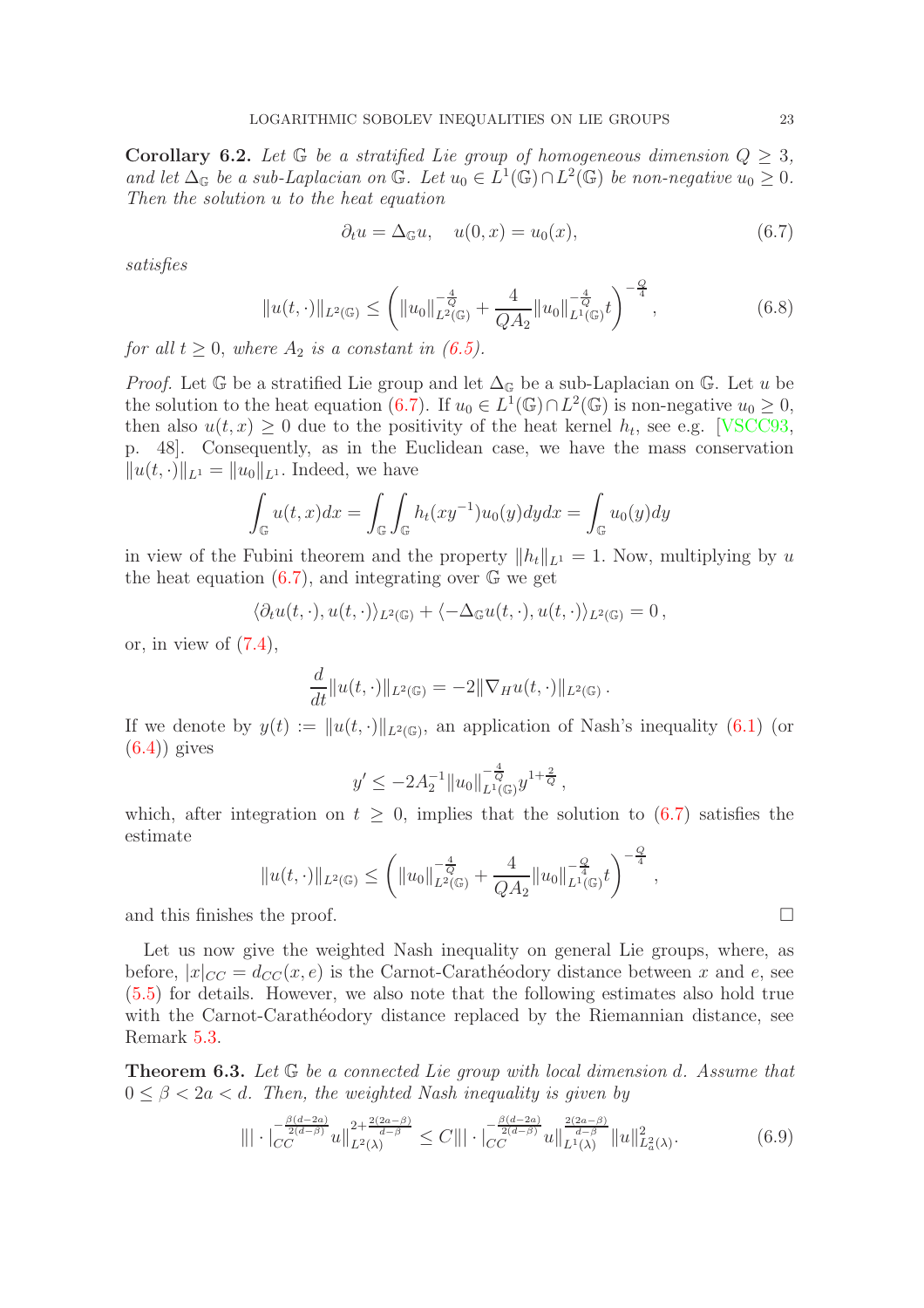In particular, for  $\beta = 0$  and  $0 < a < \frac{d}{2}$ , we have the Nash inequality

$$
||u||_{L^{2}(\lambda)}^{2+\frac{4a}{d}} \leq C||u||_{L^{1}(\lambda)}^{\frac{4a}{d}}||u||_{L^{2}(\lambda)}^{2}.
$$
\n(6.10)

Moreover, if  $a \geq \frac{d}{2}$  $\frac{d}{2}$  and  $0 \leq \beta < d$ , then for every  $q > 2$  the weighted Nash inequality is given by

$$
\| |\cdot|_{C}^{-\frac{\beta}{q}} u \|_{L^2(\lambda)}^{2 + \frac{2(q-2)}{q}} \le C \| |\cdot|_{C}^{-\frac{\beta}{q}} u \|_{L^1(\lambda)}^{\frac{2(q-2)}{q}} \| u \|_{L^2(\lambda)}^2. \tag{6.11}
$$

In particular, for  $\beta = 0$  and any  $a \geq \frac{d}{2}$  $\frac{d}{2}$  and  $q > 2$ , we have the Nash type inequality

$$
||u||_{L^{2}(\lambda)}^{2+\frac{2(q-2)}{q}} \le C||u||_{L^{1}(\lambda)}^{\frac{2(q-2)}{q}} ||u||_{L^{2}_{a}(\lambda)}^{2}.
$$
\n(6.12)

Proof. The proof of this theorem is similar to that of Theorem [6.1,](#page-21-0) but instead of Theorem [4.11](#page-15-0) we use Theorem [5.2.](#page-18-0) Then, we choose  $q = \frac{2(d-\beta)}{d-2a}$  $\frac{d^{(a-\beta)}}{d-2a}$ . We denote  $v(x) =$  $|x|_{CC}^{-\frac{\beta}{q}}u(x).$ 

Observe that  $|v|^2 = ||x|_{CC}^{-\frac{\beta}{q}}u|^2$  and  $\frac{|v|^2}{||v||_{\infty}^2}$  $\frac{|v|^2}{||v||^2_{L^2(\lambda)}}d\lambda(x)$  is a probability measure with respect to left Haar measure on G. Under this observation, an application of Jensen's inequality to the convex function  $h(v) = \log \frac{1}{v}$  yields

<span id="page-23-0"></span>
$$
\log \left( \frac{\|v\|_{L^2(\lambda)}^2}{\|v\|_{L^1(\lambda)}} \right) = h \left( \frac{\|v\|_{L^1(\lambda)}}{\|v\|_{L^2(\lambda)}^2} \right) = h \left( \int_{\mathbb{G}} \frac{1}{|v|} |v|^2 \|v\|_{L^2(\lambda)}^{-2} d\lambda(x) \right) \tag{6.13}
$$
\n
$$
\leq \int_{\mathbb{G}} h \left( \frac{1}{|v|} \right) |v|^2 \|v\|_{L^2(\lambda)}^{-2} d\lambda(x) = \int_{\mathbb{G}} \frac{|v|^2}{\|v\|_{L^2(\lambda)}^2} \log |v| d\lambda(x) .
$$

The latter, combined with the log-Hardy-Sobolev inequality in Theorem [5.2](#page-18-0) for  $p = 2$ , i.e., with the estimate

$$
\int_{\mathbb{G}} \frac{|v|^2}{\|v\|_{L^2(\lambda)}^2} \log |v| \, d\lambda(x) \le \log \|v\|_{L^2(\lambda)} + \frac{d-\beta}{2(2a-\beta)} \log \left( C \frac{\|u\|_{L^2(\lambda)}^2}{\|v\|_{L^2(\lambda)}^2} \right) \, ,
$$

where  $C > 0$  for  $p = 2$ , using properties of the logarithm, gives

$$
\left(1+\frac{d-\beta}{2a-\beta}\right)\log\|v\|_{L^2(\lambda)}\leq\frac{d-\beta}{2(2a-\beta)}\log\left(C\|v\|_{L^1(\lambda)}^{\frac{2(2a-\beta)}{d-\beta}}\|u\|_{L^2(\lambda)}^2\right),
$$

which is equivalent to

$$
\| |\cdot|_{CC}^{-\frac{\beta}{q}} u \|_{L^{2}(\lambda)}^{\frac{2(2a-\beta)}{d-\beta}+2} \leq C \| |\cdot|_{CC}^{-\frac{\beta}{q}} u \|_{L^{1}(\lambda)}^{\frac{2(2a-\beta)}{d-\beta}} \| u \|_{L^{2}(\lambda)}^{2} . \tag{6.14}
$$

Let us now prove the case  $q > 2$  and  $a \geq \frac{d}{2}$  $\frac{d}{2}$ . Similarly, let us choose  $|v|^2 = ||x|_{CC}^{-\frac{\beta}{q}}u|^2$ , and observe that  $\frac{|v|^2}{||v||^2}$  $\frac{|v|}{||v||_{L^2(\lambda)}} d\lambda(x)$  is a probability measure with respect to left Haar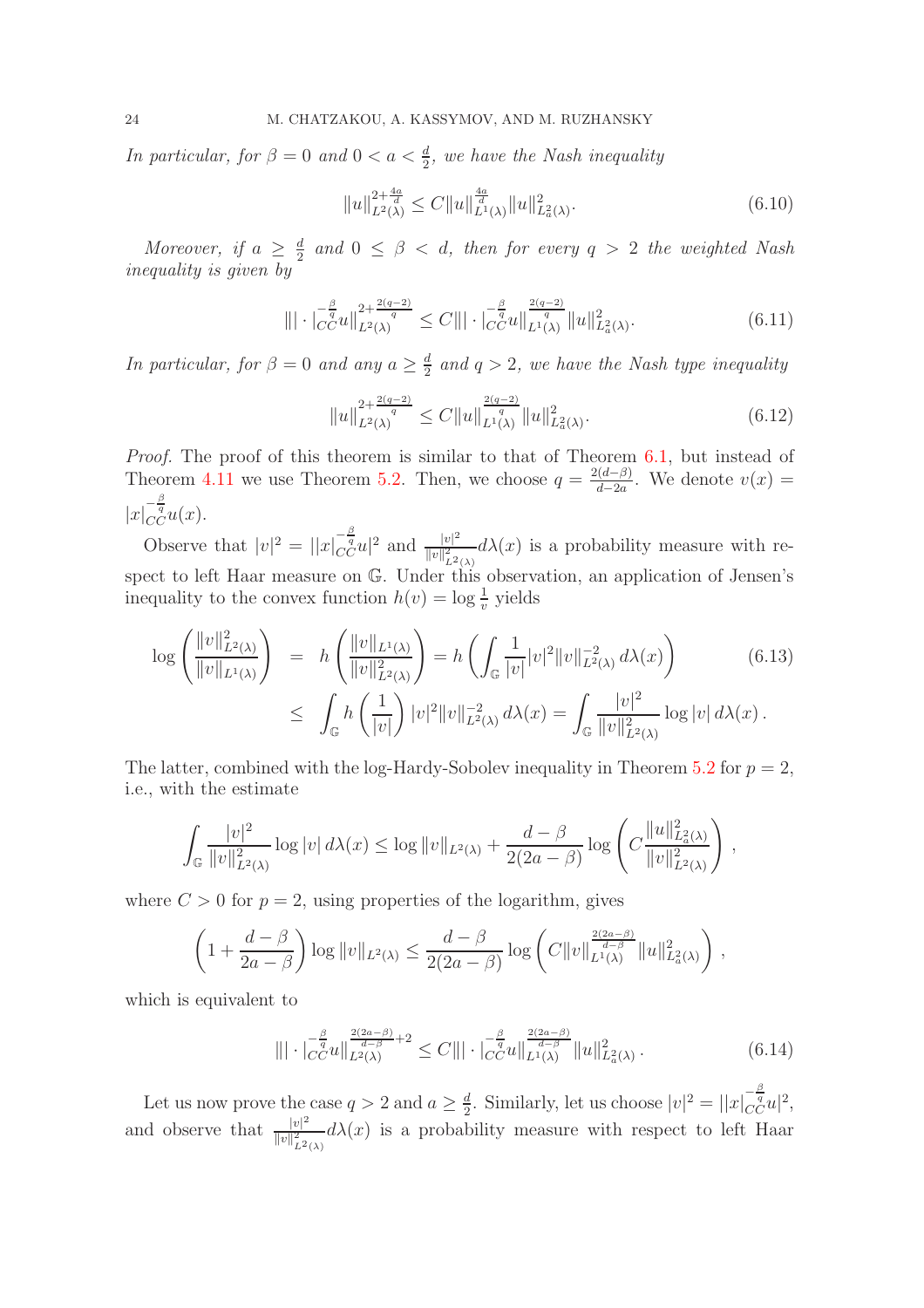measure on  $\mathbb{G}$ . By combining  $(6.13)$  and  $(5.8)$ , we have

$$
2 \log ||v||_{L^{2}(\lambda)} - \log ||v||_{L^{1}(\lambda)} = \log \left(\frac{||v||_{L^{2}(\lambda)}}{||v||_{L^{1}(\lambda)}}\right)
$$
  
\n
$$
= h \left(\frac{||v||_{L^{1}(\lambda)}}{||v||_{L^{2}(\lambda)}^{2}}\right)
$$
  
\n
$$
= h \left(\int_{\mathbb{G}} \frac{1}{|v|} |v|^{2} ||v||_{L^{2}(\lambda)}^{-2} d\lambda(x)\right)
$$
  
\n
$$
\leq \int_{\mathbb{G}} h \left(\frac{1}{|v|}\right) |v|^{2} ||v||_{L^{2}(\lambda)}^{-2} d\lambda(x)
$$
  
\n
$$
= \int_{\mathbb{G}} \frac{|v|^{2}}{||v||_{L^{2}(\lambda)}^{2}} \log |v| d\lambda(x)
$$
  
\n
$$
\leq \log ||v||_{L^{2}(\lambda)} + \frac{q}{2(q-2)} \log \left(C \frac{||u||_{L^{2}(\lambda)}^{2}}{||v||_{L^{2}(\lambda)}^{2}}\right)
$$
  
\n
$$
= \frac{q}{2(q-2)} \log \left(C ||u||_{L^{2}(\lambda)}^{2} \right) + \log ||v||_{L^{2}(\lambda)}^{1 - \frac{q}{q-2}}
$$
  
\n
$$
= \frac{q}{2(q-2)} \log \left(C ||u||_{L^{2}(\lambda)}^{2} \right) + \left(1 - \frac{q}{q-2}\right) \log ||v||_{L^{2}(\lambda)}.
$$

By using this last fact, we have

$$
\left(1 + \frac{q}{q-2}\right) \log \|v\|_{L^2(\lambda)} \le \frac{q}{2(q-2)} \log \left( C \|u\|_{L^2_a(\lambda)}^2 \|v\|_{L^1(\lambda)}^{\frac{2(q-2)}{q}} \right),\tag{6.15}
$$

so that we have

$$
||v||_{L^{2}(\lambda)}^{\frac{2(q-2)}{q}+2} \leq C||u||_{L^{2}_{a}(\lambda)}^{2} ||v||_{L^{1}(\lambda)}^{\frac{2(q-2)}{q}}.
$$
\n(6.16)

Finally, this means

$$
\|\cdot|_{CC}^{-\frac{\beta}{q}}u\|_{L^{2}(\lambda)}^{\frac{2(q-2)}{q}+2} \leq C\|u\|_{L^{2}_{a}(\lambda)}^{2}\|\cdot|_{CC}^{-\frac{\beta}{q}}u\|_{L^{1}(\lambda)}^{\frac{2(q-2)}{q}}.
$$
\n(6.17)

This completes the proof.  $\Box$ 

# <span id="page-24-0"></span>7. Logarithmic Sobolev and Gross inequalities on stratified groups

We now give some corollaries of the previous results for the setting of stratified Lie groups. First we note that for  $a = 1$  and  $p = 2$ , we can rewrite [\(4.14\)](#page-13-3) using the horizontal gradient on G. Indeed, we use Corollary [4.6](#page-13-1) with the sub-Laplacian  $\Delta_{\mathbb{G}} = -\nabla_H^* \nabla_H.$ 

<span id="page-24-2"></span>**Corollary 7.1.** Let  $\mathbb{G}$  be a stratified Lie group with homogeneous dimension Q. Then, the following log-Sobolev inequality is satisfied

<span id="page-24-1"></span>
$$
\int_{\mathbb{G}} |u|^2 \log |u| \, dx \le \frac{Q}{4} \log \left( A \int_{\mathbb{G}} |\nabla_H u|^2 \, dx \right) \,, \tag{7.1}
$$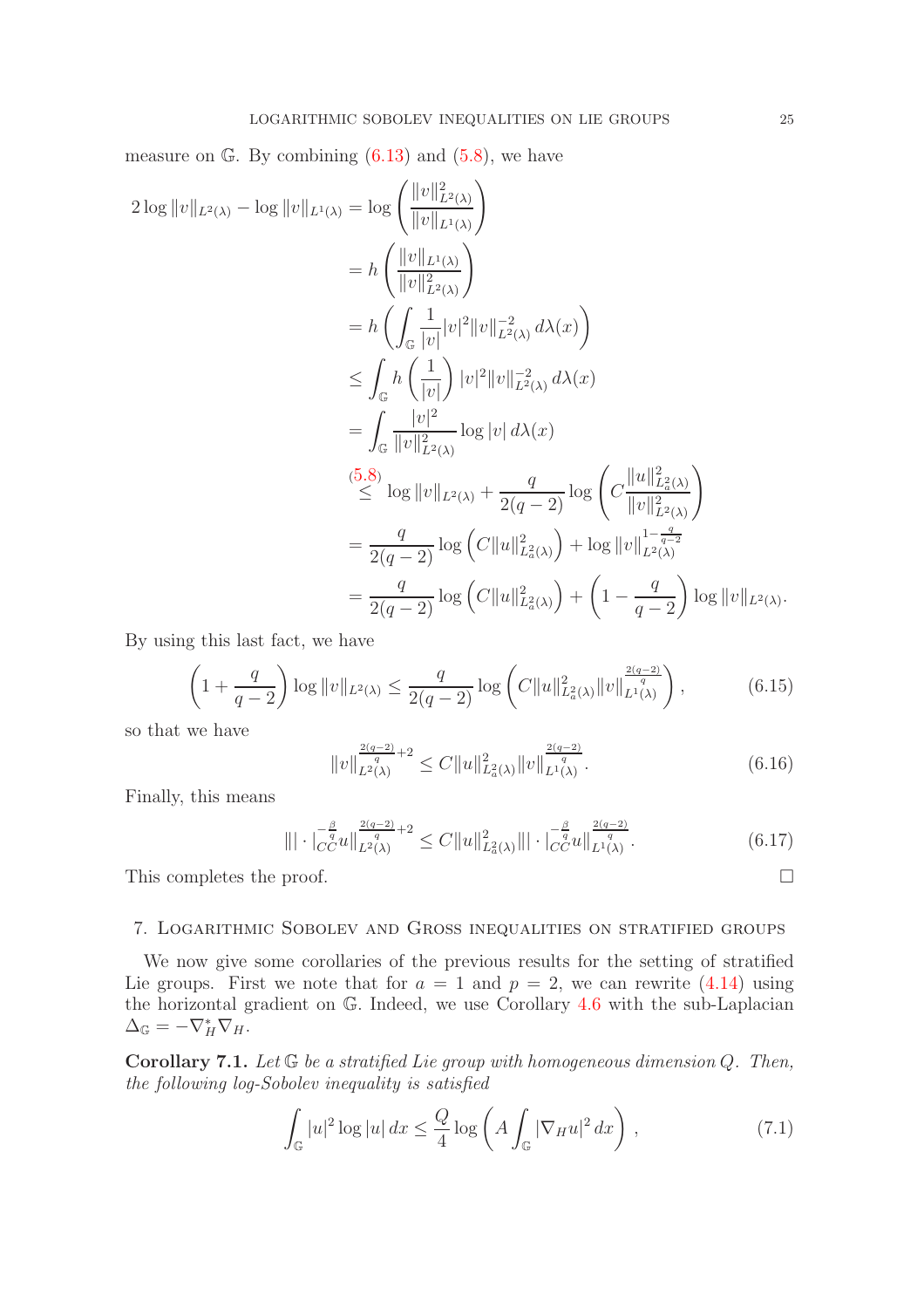for every u such that  $||u||_{L^2(\mathbb{G})} = 1$ , where

<span id="page-25-1"></span>
$$
A = \inf_{2 < q < \frac{2Q}{Q-2}} \left( C_{GN, -\Delta_{\mathbb{G}}, 1, 2, q} \right)^{\frac{4}{Q(q-2)}},\tag{7.2}
$$

where  $C_{GN,-\Delta_{\mathbb{G}},1,2,q}$  is the constant given in  $(4.12)$  for  $a_1 = 1, a_2 = 0$  and  $p = 2$ .

*Proof.* Inequality [\(4.14\)](#page-13-3) for  $p = 2$ ,  $||u||_{L^2(\mathbb{G})} = 1$ ,  $a_1 = 1$ , and for  $\mathcal{R}_1$  being the (positive) sub-Laplacian  $-\Delta_{\mathbb{G}}$  on  $\mathbb{G}$  gives

$$
\int_{\mathbb{G}}|u|^{2}\log(|u|^{2}) dx \leq \frac{q}{q-2}\log\left(C_{GN,-\Delta_{\mathbb{G}},1,2,q}^{\frac{2}{q}}\|(-\Delta_{\mathbb{G}})^{1/2}u\|_{L^{2}(\mathbb{G})}^{\frac{Q(q-2)}{q}}\right),
$$

for any  $q \in \left(2, \frac{2Q}{Q-1}\right)$ Q−2 . Rewriting the above inequality as

$$
\int_{\mathbb{G}} |u|^2 \log(|u|^2) dx \le \frac{q}{q-2} \log \left( (C_{GN, -\Delta_{\mathbb{G}}, 1, 2, q})^{\frac{4}{Q(q-2)}} \| (-\Delta_{\mathbb{G}})^{1/2} u \|_{L^2(\mathbb{G})}^2 \right)^{\frac{Q(q-2)}{2q}},
$$

and applying the properties of the logarithm we get

<span id="page-25-3"></span>
$$
\int_{\mathbb{G}} |u|^2 \log(|u|) dx \le \frac{Q}{4} \log \left( (C_{GN, -\Delta_{\mathbb{G}}, 1, 2, q})^{\frac{4}{Q(q-2)}} \int_{\mathbb{G}} |\nabla_H u|^2 dx \right), \tag{7.3}
$$

under the observation that

<span id="page-25-2"></span>
$$
\|(-\Delta_{\mathbb{G}})^{1/2}u\|_{L^{2}(\mathbb{G})}=\||\nabla_{H}|u\|_{L^{2}(\mathbb{G})}=\|\nabla_{H}u\|_{L^{2}(\mathbb{G})},
$$
\n(7.4)

where  $\nabla_H$  denotes the horizontal gradient on G. Finally, to prove [\(7.1\)](#page-24-1), notice that [\(7.3\)](#page-25-3) holds for any  $q \in \left(2, \frac{2Q}{Q-1}\right)$ Q−2  $\overline{ }$ . <u>Дания в собор на селото на селото на селото на селото на селото на селото на селото на селото на селото на с</u>

It is well-known that in  $\mathbb{R}^n$ , the Euclidean log-Sobolev inequality implies the Gross version of such an inequality with the Gaussian measure. We now show that to some extent, this implication continues to hold also on stratified groups. However, instead of the Gaussian measure on the whole space we consider the Gaussian measure on the first stratum. In the case of the Euclidean  $\mathbb{G} = \mathbb{R}^n$ , this recovers the above implication since the first stratum is the whole space. Since in  $\mathbb{R}^n$ , we can take A in  $(7.1)$  to be  $A=\frac{2}{\pi e}$  $\frac{2}{\pi en}$ , and we have  $Q = n_1 = n$ , as should be expected, the constant  $\gamma$ in [\(7.6\)](#page-25-4) is  $\gamma_{\mathbb{R}^n} = (2\pi)^{-n/2}$ , recovering the well-known Gross inequality [\(1.4\)](#page-2-0) on  $\mathbb{R}^n$ .

<span id="page-25-0"></span>**Theorem 7.2.** Let  $\mathbb{G}$  be a stratified group with homogeneous dimension  $Q$ , topological dimension n, and let  $n_1$  be the dimension of the first stratum of its Lie algebra, i.e., for  $x \in \mathbb{G}$  we can write  $x = (x', x'') \in \mathbb{R}^{n_1} \times \mathbb{R}^{n-n_1}$ . Then the following "semi-Gaussian" log-Sobolev inequality is satisfied

<span id="page-25-5"></span>
$$
\int_{\mathbb{G}} |g|^2 \log |g| \, d\mu \le \int_{\mathbb{G}} |\nabla_H g|^2 \, d\mu \,, \tag{7.5}
$$

for any g such that  $||g||_{L^2(\mu)} = 1$ , where  $\mu = \mu_1 \otimes \mu_2$ , and  $\mu_1$  is the Gaussian measure on  $\mathbb{R}^{n_1}$  given by  $d\mu_1 = \gamma e^{-\frac{|x'|^2}{2}} dx'$ , for  $x' \in \mathbb{R}^{n_1}$ , and  $|x'|$  being the Euclidean norm of  $x'$ , where

<span id="page-25-4"></span>
$$
\gamma := (4^{-1} Q e^{\frac{2n_1}{Q} - 1} A)^{Q/2}, \qquad (7.6)
$$

where A is given in [\(7.2\)](#page-25-1), and  $\mu_2$  is the Lebesgue measure  $dx''$  on  $\mathbb{R}^{n-n_1}$ .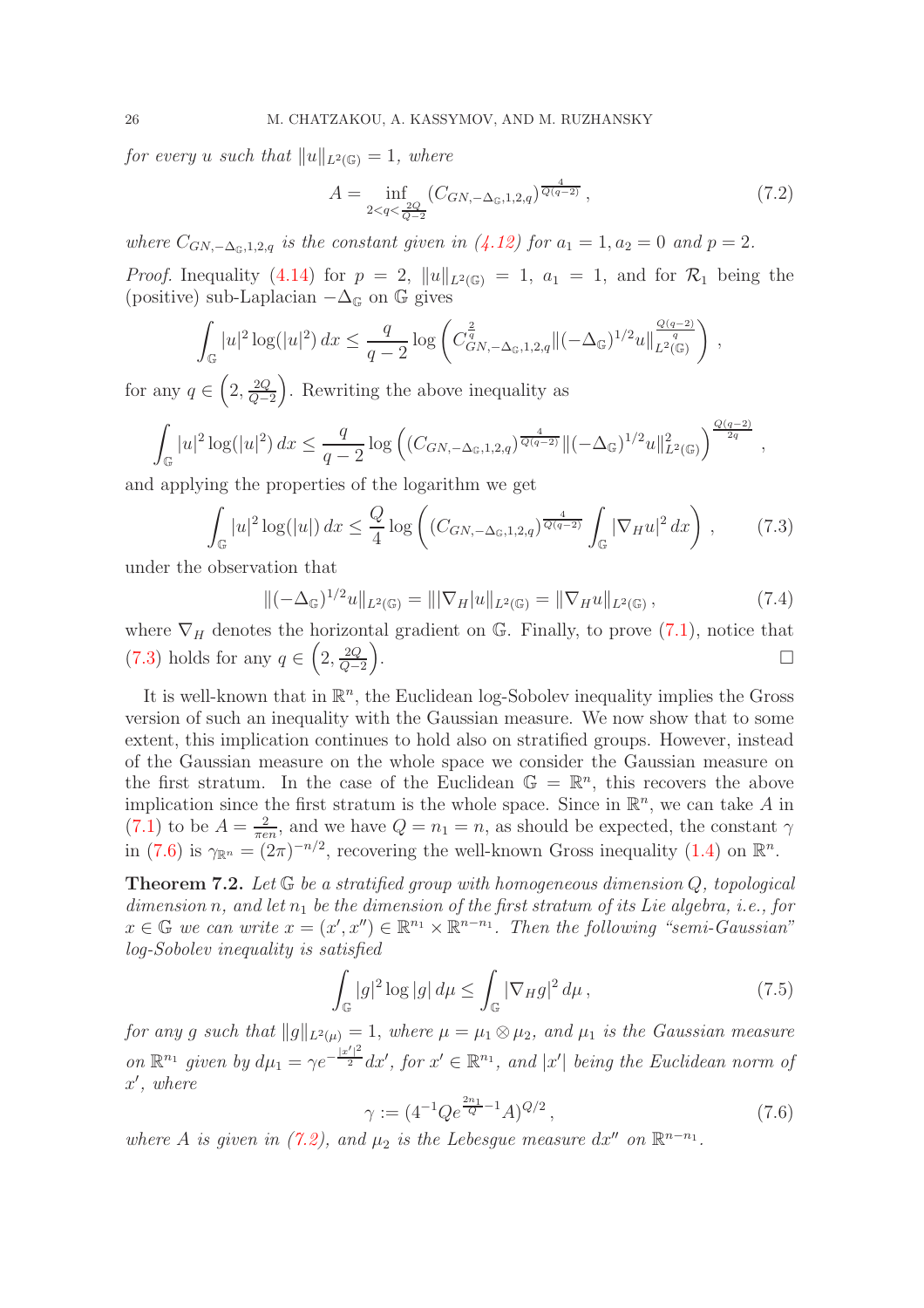*Proof.* Assume that  $g \in L^2(\mu)$  is such that  $||g||_{L^2(\mu)} = 1$ , with  $\mu$  as in the conditions of the theorem. Let us define  $f(x)$  by

$$
f(x) = \gamma^{1/2} e^{-\frac{|x'|^2}{4}} g(x),
$$

where  $\gamma$  is as in [\(7.6\)](#page-25-4). Then we claim that  $f \in L^2(\mathbb{G})$  and  $||f||_{L^2(\mathbb{G})} = 1$ . Indeed, we observe that for  $\mu$  as in the hypothesis we get

$$
1 = ||g||_{L^{2}(\mu)}^{2} = \int_{\mathbb{G}} \gamma^{-1} e^{\frac{|x'|^{2}}{2}} |f(x)|^{2} d\mu = \int_{\mathbb{G}} |f(x)|^{2} dx.
$$
 (7.7)

Applying the log-Sobolev inequality  $(7.1)$  to f, we estimate

<span id="page-26-2"></span>
$$
\int_{\mathbb{G}} |g(x)|^2 \log |g(x)| d\mu = \int_{\mathbb{G}} |f|^2 \log |\gamma^{-1/2} e^{\frac{|x'|^2}{4}} f(x)| dx
$$
\n
$$
\leq \frac{Q}{4} \log \left( A \int_{\mathbb{G}} |\nabla_H f(x)|^2 dx \right)
$$
\n
$$
+ \log(\gamma^{-1/2}) + \int_{\mathbb{G}} \frac{|x'|^2}{4} |f(x)|^2 dx. \tag{7.8}
$$

Now, recall that for the  $n_1$  elements of the first stratum of the Lie algebra of  $\mathbb{G}$  the following formulas are known (see [\[FR16\]](#page-32-22)):

$$
X_i = \partial_{x'_i} + \sum_{j=1}^{n-n_1} p'_j(x') \partial_{x''_j}, \forall i = 1, \dots, n_1.
$$

Hence, for each  $i = 1, \ldots, n_1$ , we can calculate

<span id="page-26-1"></span>
$$
\begin{split} |X_i g(x)|^2 &= \gamma^{-1} e^{\frac{|x'|^2}{2}} \left| X_i f(x) + \frac{x_i'}{2} f(x) \right|^2 \\ &= \gamma^{-1} e^{\frac{|x'|^2}{2}} \left( |X_i f(x)|^2 + \frac{(x_i')^2}{4} |f(x)|^2 + \text{Re}(\overline{X_i f(x)}) x_i' f(x) \right) \,. \end{split} \tag{7.9}
$$

Moreover, notice that for each  $x'_i$ ,  $i = 1, \ldots, n_1$ , we have

$$
\operatorname{Re} \int_{\mathbb{G}} \overline{(\partial_{x'_i} f(x))} x'_i f(x) dx = -\operatorname{Re} \int_{\mathbb{G}} (\partial_{x'_i} f(x)) x'_i \overline{f(x)} dx - \int_{\mathbb{G}} |f(x)|^2 dx
$$
  
= 
$$
-\operatorname{Re} \int_{\mathbb{G}} \overline{(\partial_{x'_i} f(x))} x'_i f(x) dx - 1,
$$

where the last implies that

<span id="page-26-0"></span>
$$
\operatorname{Re}\int_{\mathbb{G}}\overline{(\partial_{x'_i}f(x))}x'_i f(x) dx = -\frac{1}{2}.
$$
\n(7.10)

Additionally, for  $j = 1, \ldots, n - n_1$  and for  $i = 1, \ldots, n_1$ , we have

$$
\begin{array}{rcl}\n\text{Re} \int_{\mathbb{G}} p_j(x') \overline{(\partial_{x_j''} f(x))} x_i' f(x) & = & -\text{Re} \int_{\mathbb{G}} \partial_{x_j''} ((p_j(x') f(x) x_i') \overline{f(x)} \, dx \\
& = & -\text{Re} \int_{\mathbb{G}} p_j(x') \overline{(\partial_{x_j''} f(x))} x_i' f(x) \, dx \, ,\n\end{array}
$$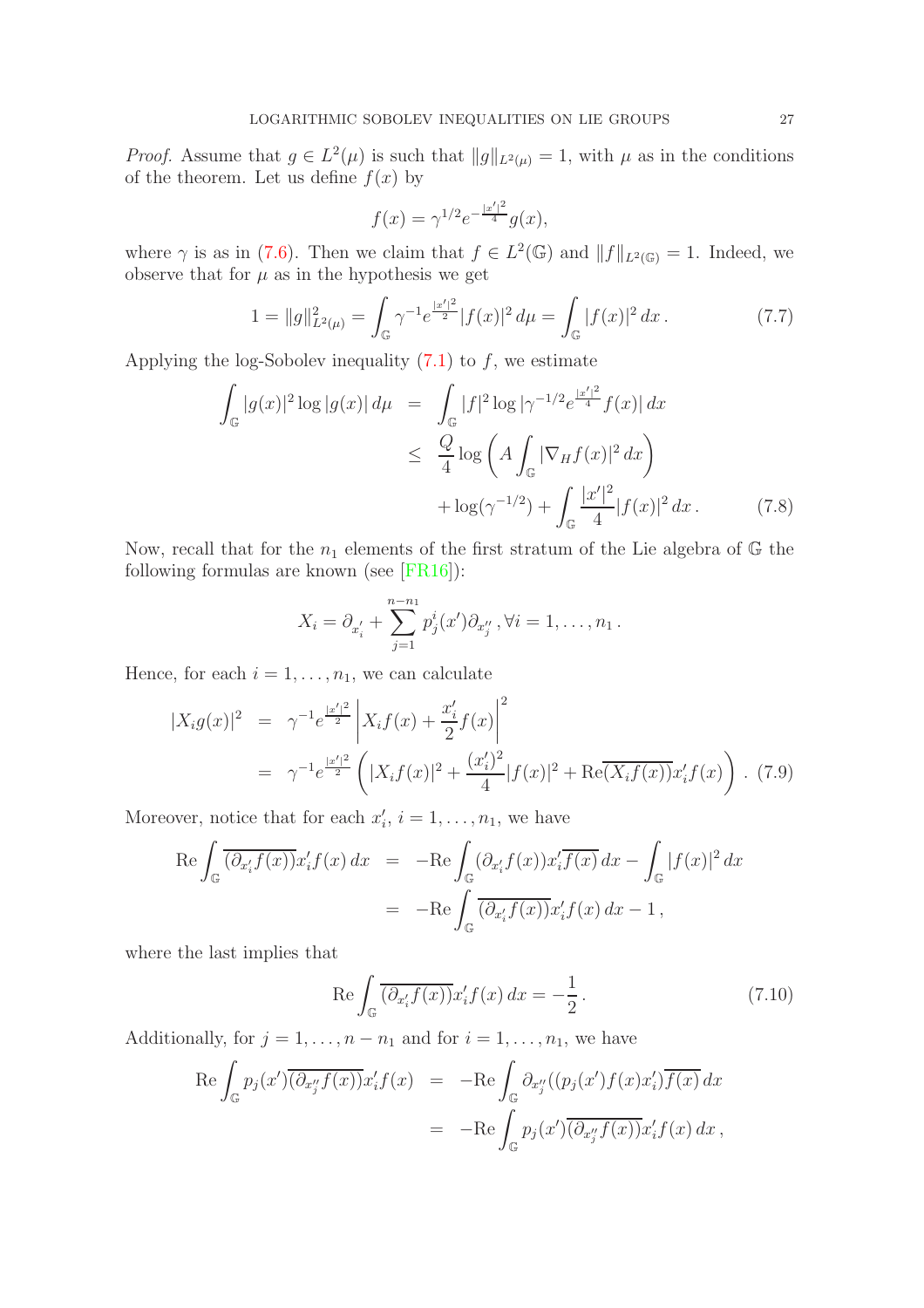i.e., we have that

<span id="page-27-1"></span>
$$
\operatorname{Re}\int_{\mathbb{G}}p_j(x')\overline{(\partial_{x_j''}f(x))}x_i'f(x)\,dx=0\,.
$$
\n(7.11)

Hence, by  $(7.10)$  and  $(7.11)$  we get

$$
\int_{\mathbb{G}} \text{Re}\overline{(X_i f(x))} x'_i f(x) dx = -\frac{1}{2},
$$

for each  $i = 1, \ldots, n_1$ , so that using the expression [\(7.9\)](#page-26-1) we get

<span id="page-27-2"></span>
$$
\int_{\mathbb{G}} |\nabla_{H} g(x)|^{2} d\mu = \int_{\mathbb{G}} |\nabla_{H} f(x)|^{2} dx + \int_{\mathbb{G}} \frac{|x'|^{2}}{4} |f(x)|^{2} dx - \frac{n_{1}}{2}.
$$
\n(7.12)

Now, by using  $(7.8)$  and  $(7.12)$ , to show  $(7.5)$  it suffices to show that

$$
\frac{Q}{4}\log\left(A\int_{\mathbb{G}}|\nabla_H f(x)|^2\,dx\right) + \log(\gamma^{-1/2}) \le \int_{\mathbb{G}}|\nabla_H f(x)|^2\,dx - \frac{n_1}{2},
$$

or equivalently,

$$
\frac{Q}{4}\log\left(A\int_{\mathbb{G}}|\nabla_H f(x)|^2\,dx\right) + \log(\gamma^{-1/2}) + \log e^{\frac{n_1}{2}} \le \int_{\mathbb{G}}|\nabla_H f(x)|^2\,dx\,.
$$

Now, we can instead show that

$$
\frac{Q}{4}\log\left(A\gamma^{-\frac{2}{Q}}e^{\frac{n_1}{2}\cdot\frac{4}{Q}}\int_{\mathbb{G}}|\nabla_Hf(x)|^2\,dx\right)\leq\int_{\mathbb{G}}|\nabla_Hf(x)|^2\,dx\,,
$$

or that

$$
\log\left(A\gamma^{-\frac{2}{Q}}e^{\frac{2n_1}{Q}}\int_{\mathbb{G}}|\nabla_Hf(x)|^2\,dx\right)\leq \frac{4}{Q}\int_{\mathbb{G}}|\nabla_Hf(x)|^2\,dx.
$$

Now, since  $\log r \leq r - 1$ , for all  $r > 0$ , it suffices to show that

$$
e^{-1}A\gamma^{-\frac{2}{Q}}e^{\frac{2n_1}{Q}}\int_{\mathbb{G}}|\nabla_Hf(x)|^2\,dx\leq \frac{4}{Q}\int_{\mathbb{G}}|\nabla_Hf(x)|^2\,dx\,,
$$

since then we would have

$$
\log \left( A \gamma^{-\frac{2}{Q}} e^{\frac{2n_1}{Q}} \int_{\mathbb{G}} |\nabla_H f(x)|^2 dx \right) = \log \left( e^{-1} A \gamma^{-\frac{2}{Q}} e^{\frac{2n_1}{Q}} \int_{\mathbb{G}} |\nabla_H f(x)|^2 dx \right) + 1
$$
  

$$
\leq e^{-1} A \gamma^{-\frac{2}{Q}} e^{\frac{2n_1}{Q}} \int_{\mathbb{G}} |\nabla_H f(x)|^2 dx
$$
  

$$
= \frac{4}{Q} \int_{\mathbb{G}} |\nabla_H f(x)|^2 dx,
$$

where the last hold true as an equality for the choice of  $\gamma$  as in [\(7.6\)](#page-25-4), and we have shown  $(7.5)$ .

As in the Euclidean setting, cf. e.g. [\[Bec98\]](#page-31-10), one can show that "horizontal" log-Sobolev inequality [\(7.1\)](#page-24-1) is equivalent to the Gross type "semi-Gaussian" log-Sobolev inequality [\(7.5\)](#page-25-5).

<span id="page-27-0"></span>**Theorem 7.3.** Let  $\mathbb G$  and  $d\mu$  be as in the hypothesis of Theorem [7.2.](#page-25-0) The following statements are true and imply each other: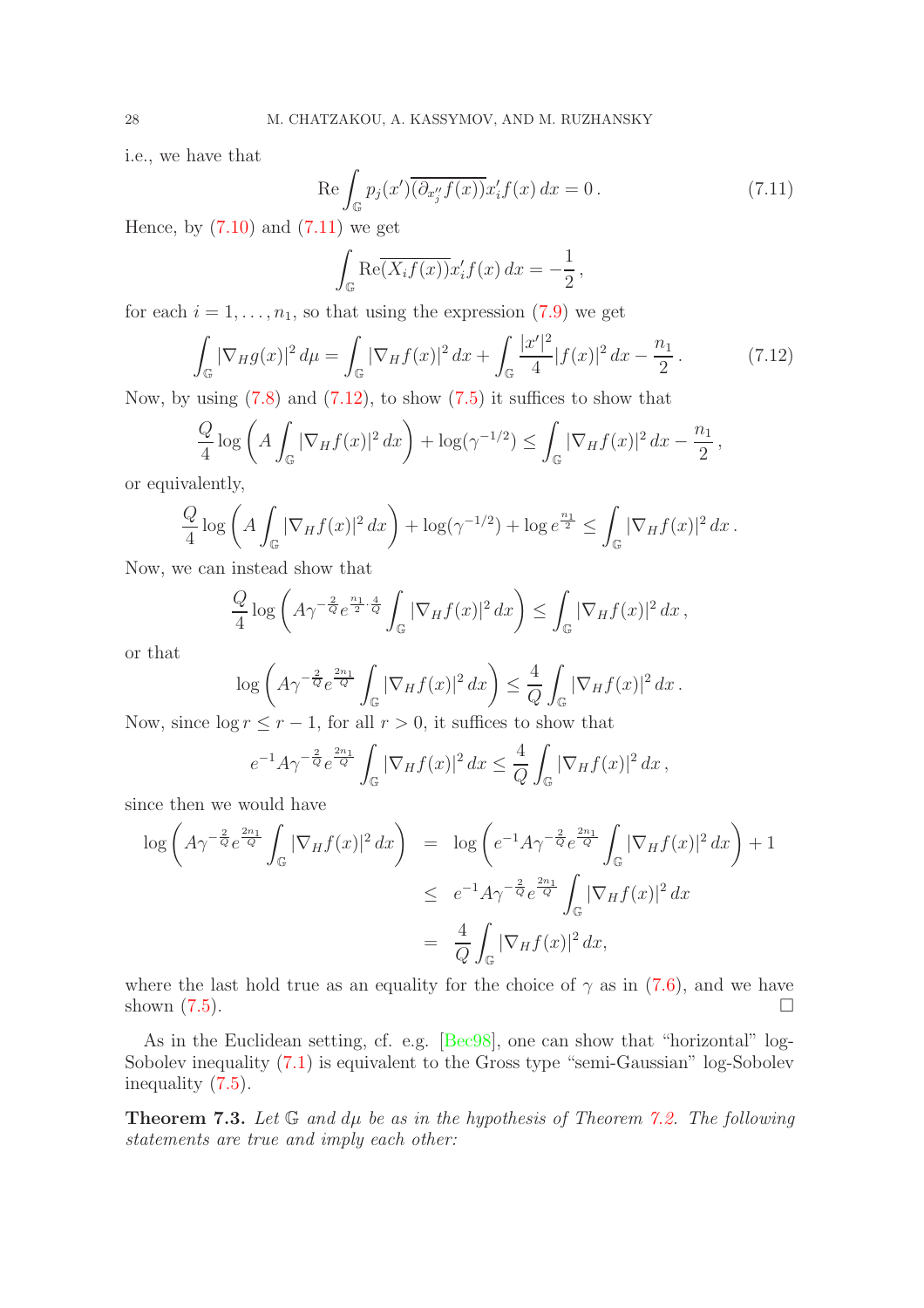(i) for g such that  $||g||_{L^2(\mu)} = 1$  we have

<span id="page-28-1"></span>
$$
\int_{\mathbb{G}} |g|^2 \log |g| \, d\mu \le \int_{\mathbb{G}} |\nabla_H g|^2 \, d\mu \, ; \tag{7.13}
$$

(ii) for f such that  $||f||_{L^2(\mathbb{G})} = 1$  we have

<span id="page-28-4"></span>
$$
\int_{\mathbb{G}} |f|^2 \log |f| \, dx \le \frac{Q}{4} \log \left( A \int_{\mathbb{G}} |\nabla_H f|^2 \, dx \right) \,, \tag{7.14}
$$

where A is as in  $(7.2)$ .

Proof. It was already shown in Corollary [7.1](#page-24-2) that (ii) holds true, and in Theorem [7.2](#page-25-0) that (ii) implies (i); so it is enough to show that also (i) implies (ii). For  $\gamma$  as in [\(7.6\)](#page-25-4), let us define g by

$$
g(x) = \gamma^{-\frac{1}{2}} e^{\frac{|x'|^2}{4}} f(x) .
$$

Assuming  $||g||_{L^2(\mu)} = 1$ , then we also have that  $||f||_{L^2(\mathbb{G})} = 1$ , and, using arguments similar to those developed in Theorem [7.2,](#page-25-0) we see that inequality [\(7.13\)](#page-28-1) gives

<span id="page-28-2"></span>
$$
\log(\gamma^{-\frac{1}{2}}e^{\frac{n_1}{2}}) + \int_{\mathbb{G}} |f|^2 \log |f| \, dx \le \int_{\mathbb{G}} |\nabla_H f|^2 \, dx \,. \tag{7.15}
$$

Now, for any  $\epsilon > 0$ , we have  $||f_{\epsilon}||_{L^{2}(\mathbb{G})} = 1$ , where  $f_{\epsilon}(x) := \epsilon^{\frac{Q}{2}} f(D_{\epsilon}(x))$ , where the mapping  $D_{\epsilon} : \mathbb{G} \to \mathbb{G}$  stands for the dilations on  $\mathbb{G}$ . Now, an application of [\(7.15\)](#page-28-2) gives

<span id="page-28-3"></span>
$$
\int_{\mathbb{G}} |f|^2 \log |f| dx \le \epsilon^2 \int_{\mathbb{G}} |\nabla_H f|^2 dx - \frac{Q}{2} \log \epsilon - \log(\gamma^{-\frac{1}{2}} e^{\frac{n_1}{2}})
$$
  

$$
= \epsilon^2 \int_{\mathbb{G}} |\nabla_H f|^2 dx - \frac{Q}{2} \log \epsilon + \frac{Q}{4} \log \left(\frac{QA}{4e}\right) \qquad (7.16)
$$

for all  $\epsilon > 0$ . Now, minimizing the expression on the right-hand side of [\(7.16\)](#page-28-3) over  $\epsilon$ we get

$$
\int_{\mathbb{G}} |f|^2 \log |f| dx \leq \frac{Q}{4} + \frac{Q}{4} \log \left( 4 \int_{\mathbb{G}} |\nabla_H f|^2 dx \right) - \frac{Q}{4} \log Q + \frac{Q}{4} \log \left( \frac{QA}{4e} \right)
$$
  

$$
\leq \frac{Q}{4} \log \left( A \int_{\mathbb{G}} |\nabla_H f|^2 dx \right).
$$

<span id="page-28-0"></span>This shows that  $(7.13)$  implies  $(7.14)$ .

# 8. Weighted Gross logarithmic Sobolev inequality

Note that the weighted log-Sobolev inequality also implies its Gross version. In this section we discuss this implication, as well as give examples for it for the Euclidean space, with different choices of homogeneous quasi-norms.

To start with, let us note a special case of the weighted Sobolev inequality in Theorem [4.11](#page-15-0) in the case of  $p = 2$  and  $a = 1$ , also using the equality [\(7.4\)](#page-25-2): let  $\mathbb{G}$ be a stratified Lie group of homogeneous dimension  $Q$  and let  $|\cdot|$  be an arbitrary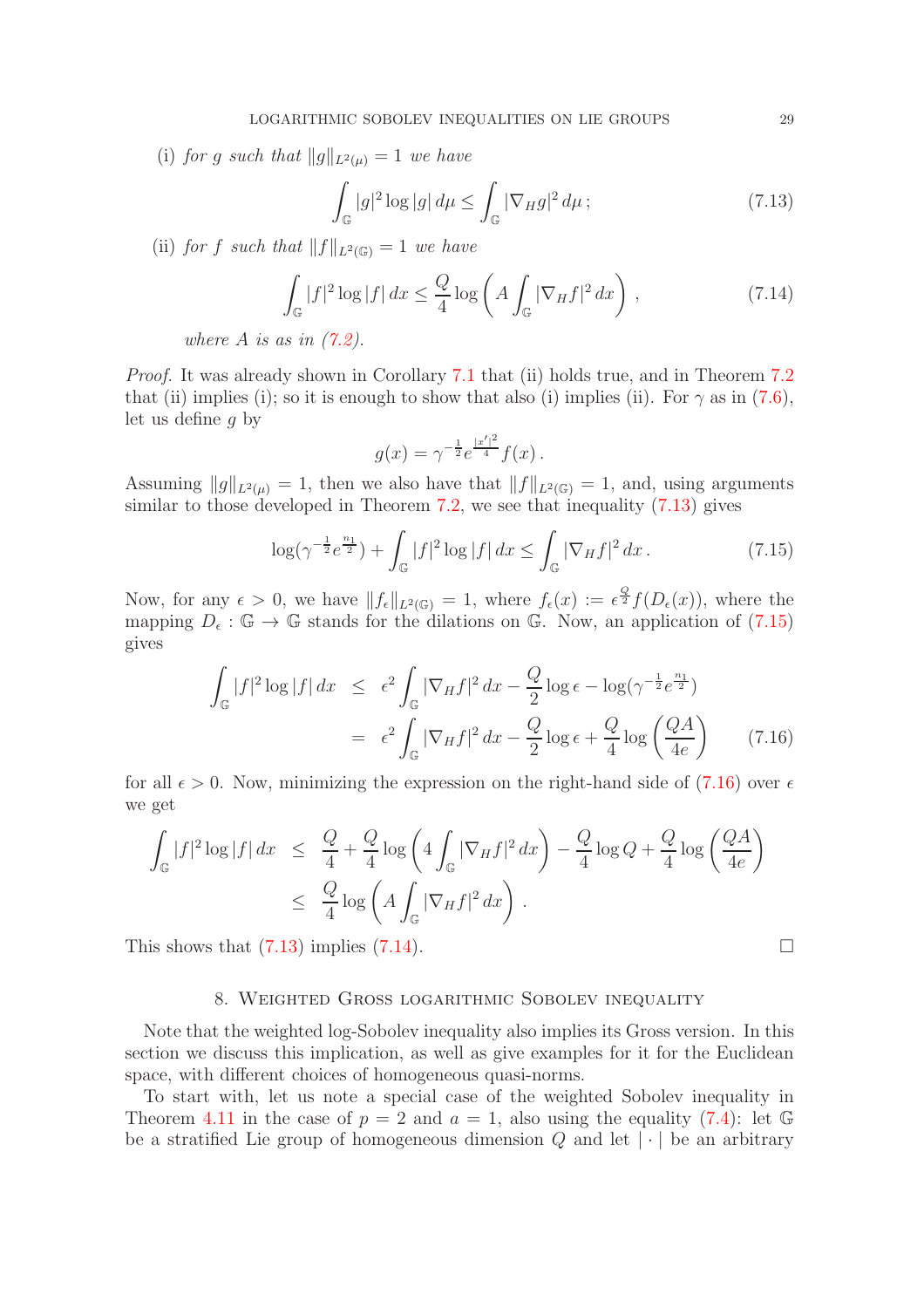homogeneous quasi-norm. Assume that  $0 \leq \beta < 2 < Q$  and  $\frac{1}{p} - \frac{1}{q} = \frac{a}{Q} - \frac{\beta}{qQ}$ . Then, as a consequence of Theorem [4.11,](#page-15-0) we have

$$
\int_{\mathbb{G}} \frac{|x|^{-\frac{2\beta}{q}}|u|^2}{\||x|^{-\frac{\beta}{q}}u\|_{L^2(\mathbb{G})}^2} \log \left(\frac{|x|^{-\frac{2\beta}{q}}|u|^2}{\||x|^{-\frac{\beta}{q}}u\|_{L^2(\mathbb{G})}^2}\right) dx \le \frac{Q-\beta}{2-\beta} \log \left(C\frac{\|\nabla_H u\|_{L^2(\mathbb{G})}^2}{\||x|^{-\frac{\beta}{q}}u\|_{L^2(\mathbb{G})}^2}\right), (8.1)
$$

for all nontrivial  $|x|^{-\frac{\beta}{q}}|u|, \nabla_H u \in L^p(\mathbb{G})$ . In particular, the condition on q implies that  $q = \frac{2(Q-\beta)}{Q-2}$  $\frac{(Q-\beta)}{Q-2}$ , so that  $\frac{\beta}{q} = \frac{\beta(Q-2)}{2(Q-\beta)}$  $\frac{\rho(Q-2)}{2(Q-\beta)}$ . Altogether, we obtain the following extension of Corollary [7.1,](#page-24-2) which can be viewed as the case of  $\beta = 0$  of the following statement:

**Corollary 8.1.** Let  $\mathbb{G}$  be a stratified Lie group with homogeneous dimension Q and let | · | be an arbitrary homogeneous quasi-norm. Assume that  $0 \leq \beta < 2 < Q$ . Then, there exists  $C > 0$  such that the following weighted log-Sobolev inequality holds,

<span id="page-29-3"></span>
$$
\int_{\mathbb{G}} |x|^{-\frac{\beta(Q-2)}{Q-\beta}} |u|^2 \log \left( |x|^{-\frac{\beta(Q-2)}{2(Q-\beta)}} |u| \right) dx \le \frac{Q-\beta}{2(2-\beta)} \log \left( C \int_{\mathbb{G}} |\nabla_H u|^2 dx \right), \quad (8.2)
$$

for every u such that  $|||x|^{-\frac{\beta(Q-2)}{2(Q-\beta)}}u||_{L^2(\mathbb{G})}=1.$ 

Consequently, the argument similar to that of Theorem [7.2](#page-25-0) gives us its weighted version:

<span id="page-29-0"></span>**Theorem 8.2.** Let  $\mathbb{G}$  be a stratified group with homogeneous dimension  $Q$ , topological dimension n, and let  $n_1$  be the dimension of the first stratum of its Lie algebra, i.e., for  $x \in \mathbb{G}$  we can write  $x = (x', x'') \in \mathbb{R}^{n_1} \times \mathbb{R}^{n-n_1}$ . Let  $|\cdot|$  be an arbitrary homogeneous quasi-norm on  $\mathbb G$  and let  $0 \leq \beta < 2 < Q$ . Let  $|x'|$  denote the Euclidean norm of x', and let  $M > 0$  be a constant such that we have

<span id="page-29-1"></span>
$$
|x'| \le M|x|,\tag{8.3}
$$

for the quasi-norm |x|, for all  $x \in \mathbb{G}$ . Then the following weighted "semi-Gaussian" log-Sobolev inequality is satisfied

<span id="page-29-2"></span>
$$
\int_{\mathbb{G}} |x|^{-\frac{\beta(Q-2)}{Q-\beta}} |g|^2 \log \left( |x|^{-\frac{\beta(Q-2)}{2(Q-\beta)}} |g| \right) d\mu \le \int_{\mathbb{G}} |\nabla_H g|^2 d\mu, \tag{8.4}
$$

for all g such that  $|||x|^{-\frac{\beta(Q-2)}{2(Q-\beta)}}g||_{L^2(\mu)}=1$ , where  $\mu=\mu_1\otimes\mu_2$ , and  $\mu_1$  is the Gaussian measure on  $\mathbb{R}^{n_1}$  given by  $d\mu_1 = \gamma e^{-\frac{|x'|^2}{2}} dx'$ , for  $x' \in \mathbb{R}^{n_1}$ , where the normalization constant  $\gamma$  is now given by

<span id="page-29-4"></span>
$$
\gamma := \left(\frac{Q - \beta}{2(2 - \beta)} C e^{(n_1 + \frac{M^2}{2})\frac{2 - \beta}{Q - \beta} - 1}\right)^{\frac{Q - \beta}{2 - \beta}},
$$
\n(8.5)

and  $\mu_2$  is the Lebesgue measure  $dx''$  on  $\mathbb{R}^{n-n_1}$ .

We note that the constant M as in  $(8.3)$  exists for any homogeneous quasi-norm  $|\cdot|$ . Indeed, on its unit quasi-sphere, |x'| achieves a maximum M, so [\(8.3\)](#page-29-1) follows by homogeneity, with  $M = \max |x'|$ . Second, we note that the right hand-side of [\(8.4\)](#page-29-2)  $|x|=1$ does not depend on the choice of a homogeneous quasi-norm  $|\cdot|$ , while its left-hand side does depend on it. This is, however, taken care of by the normalisation condition with  $\gamma$ , which also depends on  $|\cdot|$ .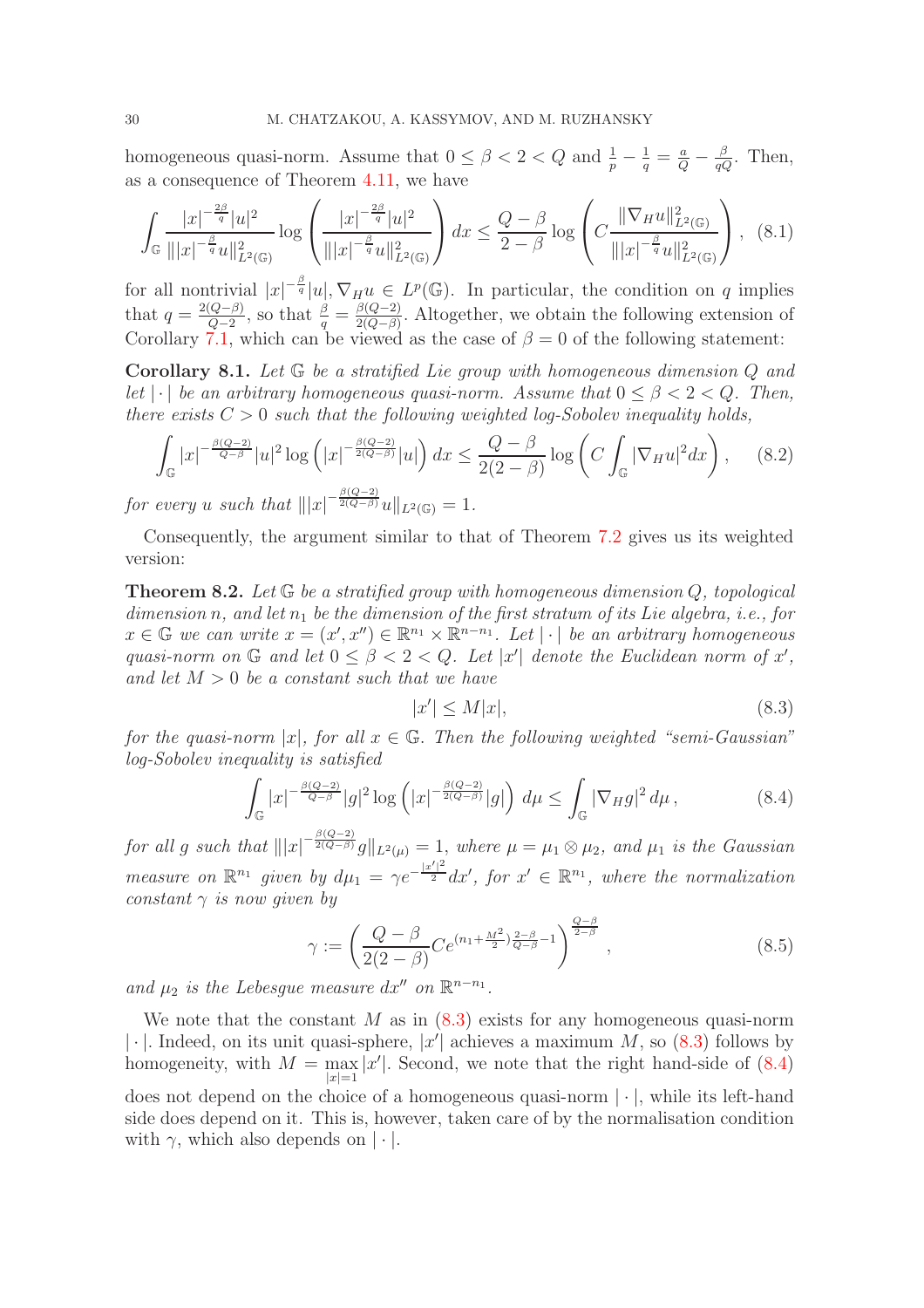Proof of Theorem [8.2.](#page-29-0) The proof is similar to that of Theorem [7.2,](#page-25-0) so let us only indicate the differences. We keep the same relation between  $f$  and  $g$ . The inequality [\(7.8\)](#page-26-2) is then replaced by

<span id="page-30-2"></span>
$$
\int_{\mathbb{G}} |x|^{-\frac{\beta(Q-2)}{Q-\beta}} |g(x)|^2 \log \left( |x|^{-\frac{\beta(Q-2)}{2(Q-\beta)}} |g(x)| \right) d\mu
$$
\n
$$
= \int_{\mathbb{G}} |x|^{-\frac{\beta(Q-2)}{Q-\beta}} |f(x)|^2 \log |\gamma^{-1/2} e^{\frac{|x'|^2}{4}} |x|^{-\frac{\beta(Q-2)}{2(Q-\beta)}} f(x)| dx
$$
\n
$$
\leq \frac{Q-\beta}{2(2-\beta)} \log \left( C \int_{\mathbb{G}} |\nabla_H f(x)|^2 dx \right)
$$
\n
$$
+ \log(\gamma^{-1/2}) + \int_{\mathbb{G}} \frac{|x'|^2}{4} |x|^{-\frac{\beta(Q-2)}{Q-\beta}} |f(x)|^2 dx , \qquad (8.6)
$$

where we used inequality  $(8.2)$ . We then estimate

$$
\int_{\mathbb{G}} \frac{|x'|^2}{4} |x|^{-\frac{\beta(Q-2)}{Q-\beta}} |f(x)|^2 dx = \int_{|x|\leq 1} + \int_{|x|\geq 1} + \int_{|x|\geq 1} + \int_{|x|\geq 1} + \int_{|x|\geq 1} + \int_{|x|\geq 1} + \int_{|x|\geq 1} + \int_{|x|\geq 1} + \int_{|x|\geq 1} + \int_{|x|\geq 1} + \int_{|x|\geq 1} + \int_{|x|\geq 1} + \int_{|x|\geq 1} + \int_{|x|\geq 1} + \int_{|x|\geq 1} + \int_{|x|\geq 1} + \int_{|x|\geq 1} + \int_{|x|\geq 1} + \int_{|x|\geq 1} + \int_{|x|\geq 1} + \int_{|x|\geq 1} + \int_{|x|\geq 1} + \int_{|x|\geq 1} + \int_{|x|\geq 1} + \int_{|x|\geq 1} + \int_{|x|\geq 1} + \int_{|x|\geq 1} + \int_{|x|\geq 1} + \int_{|x|\geq 1} + \int_{|x|\geq 1} + \int_{|x|\geq 1} + \int_{|x|\geq 1} + \int_{|x|\geq 1} + \int_{|x|\geq 1} + \int_{|x|\geq 1} + \int_{|x|\geq 1} + \int_{|x|\geq 1} + \int_{|x|\geq 1} + \int_{|x|\geq 1} + \int_{|x|\geq 1} + \int_{|x|\geq 1} + \int_{|x|\geq 1} + \int_{|x|\geq 1} + \int_{|x|\geq 1} + \int_{|x|\geq 1} + \int_{|x|\geq 1} + \int_{|x|\geq 1} + \int_{|x|\geq 1} + \int_{|x|\geq 1} + \int_{|x|\geq 1} + \int_{|x|\geq 1} + \int_{|x|\geq 1} + \int_{|x|\geq 1} + \int_{|x|\geq 1} + \int_{|x|\geq 1} + \int_{|x|\geq 1} + \int_{|x|\geq 1} + \int_{|x|\geq 1} + \int_{|x|\geq 1} + \int_{|x|\geq
$$

using that  $||x|^{-\frac{\beta(Q-2)}{2(Q-\beta)}}f||_{L^2(\mathbb{G})}=1$ . Now, combining the equality [\(7.12\)](#page-27-2) together with  $(8.6)$  and  $(8.7)$ , we conclude that to show  $(8.4)$ , it is enough to show that

<span id="page-30-4"></span><span id="page-30-3"></span>
$$
\log\left(C\gamma^{-\frac{2-\beta}{Q-\beta}}e^{\left(\frac{n_1}{2}+\frac{M^2}{4}\right)\frac{2(2-\beta)}{Q-\beta}}\int_{\mathbb{G}}|\nabla_Hf(x)|^2\,dx\right)\le\frac{2(2-\beta)}{Q-\beta}\int_{\mathbb{G}}|\nabla_Hf(x)|^2\,dx.\quad(8.8)
$$

Hence, using arguments similar to those developed in Theorem [7.2](#page-25-0) we can check that for  $\gamma$  as in [\(8.5\)](#page-29-4) inequality [\(8.8\)](#page-30-4) is satisfied, and this completes the proof of Theorem  $8.2.$ 

As a curiosity, let us record a consequence of Theorem [8.2](#page-29-0) for the Euclidean space  $\mathbb{G} = \mathbb{R}^n$ , in which case  $Q = n_1 = n$  and  $\nabla_H = \nabla$ . We also exemplify the fact that we can take any homogeneous quasi-norm on  $\mathbb{R}^n$ , so we take a family  $|x|_p =$  $(|x_1|^p + \cdots + |x_n|^p)^{\frac{1}{p}}$  for  $1 \leq p < \infty$ , and  $|x|_{\infty} = \max_{1 \leq j \leq n} |x_j|$ . In this case we have [\(8.3\)](#page-29-1) with  $M_p = \max\{n^{\frac{1}{2}-\frac{1}{p}}, 1\}$ . As a result, we obtain the following weighted version of the Gross log-Sobolev inequality on  $\mathbb{R}^n$ .

<span id="page-30-1"></span>**Corollary 8.3.** Let  $0 \le \beta < 2 < n$ . For  $1 \le p \le \infty$ , we denote by  $|x|_p$  the  $\ell^p$ -norm of  $x \in \mathbb{R}^n$ , as above. Let  $\mu$  be the Gaussian measure on  $\mathbb{R}^n$  given by  $d\mu = \gamma e^{-\frac{|x|^2}{2}} dx$ , with

<span id="page-30-0"></span>
$$
\gamma := \left(\frac{n-\beta}{2(2-\beta)} Ce^{(n+\frac{M_p^2}{2})\frac{2-\beta}{n-\beta}-1}\right)^{\frac{n-\beta}{2-\beta}},
$$
\n(8.9)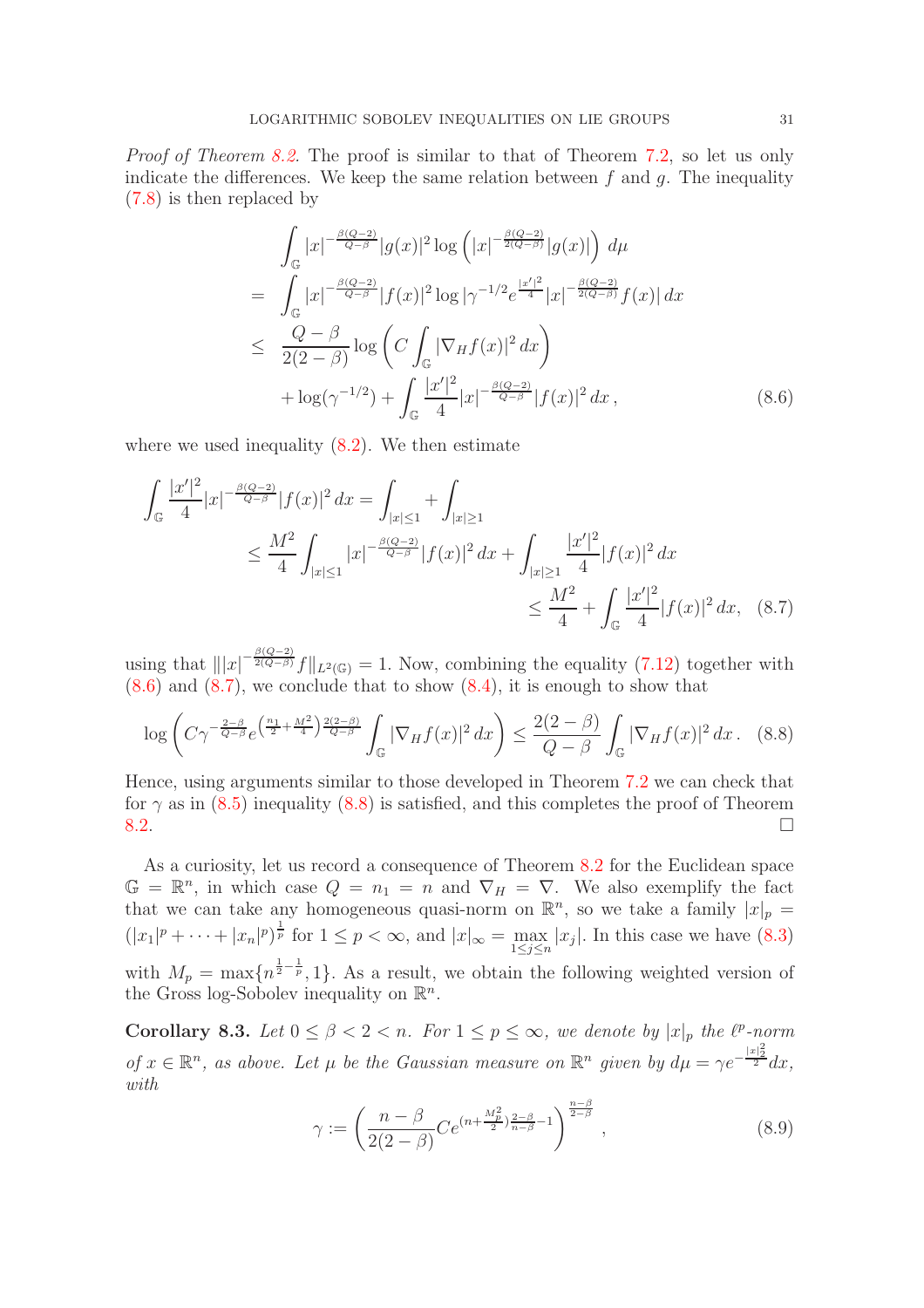where C is the constant from [\(8.2\)](#page-29-3), and  $M_p = \max\{n^{\frac{1}{2} - \frac{1}{p}}, 1\}$ . Then the following weighted semi-Gaussian log-Sobolev inequality is satisfied

$$
\int_{\mathbb{R}^n} |x|_p^{-\frac{\beta(n-2)}{n-\beta}} |g(x)|^2 \log \left( |x|_p^{-\frac{\beta(n-2)}{2(n-\beta)}} |g(x)| \right) d\mu(x) \le \int_{\mathbb{R}^n} |\nabla g(x)|^2 d\mu(x), \qquad (8.10)
$$

for all g such that  $|||x|_p^{-\frac{\beta(n-2)}{2(n-\beta)}}g||_{L^2(\mu)} = 1.$ 

### <span id="page-31-0"></span>**REFERENCES**

- <span id="page-31-16"></span>[Ada79] R. A. Adams. General Logarthmic Sobolev Inequalities and Orlicz Imbeddings. J. Funct. Anal., 34:292–303, 1979.
- <span id="page-31-17"></span>[AC79] R. A. Adams and F. H. Clarke. Gross's Logarithmic Sobolev Inequality: A Simple Proof. Amer. J. Math., 101(6):1265–1269, 1979.
- <span id="page-31-20"></span>[AS94] S. Aida and D. W. Stroock. Moment estimates derived from Poincaré and logarithmic Sobolev inequalities. Math. Res. Lett., 1(1):75–86, 1994.
- <span id="page-31-2"></span>[AR20] R. Akylzhanov and M. Ruzhansky.  $L^p$ - $L^q$  multipliers on locally compact groups. J. Funct. Anal., 278(108324):1–49, 2020.
- <span id="page-31-4"></span>[AB00] C. Ané, S. Blachére, D. Chafaï, P. Fougéres, I. Gentil, F. Malrieu, C. Roberto and G. Scheffer. Sur les inégalites de Sobolev logarithmiques. With a preface by D. Bakry and M. Ledoux. Panoramas et Synthéses, 10, Soc. Math. Fr, Paris, 2000. xvi+217 pp.
- <span id="page-31-1"></span>[A76] Th. Aubin. Problèmes isoperimétriques et espaces de Sobolev. J. Diff. Geom., 11:573– 598, 1976.
- <span id="page-31-12"></span>[BBGM12] D. Bakry, F. Bolley, I. Gentil and P. Maheux. Weighted Nash inequalities. Rev. Mat. Iberoam, 28(3):879–905, 2012.
- <span id="page-31-15"></span>[Bec75] W. Beckner. Inequalities in Fourier Analysis. Ann. Math., 102(1):159–182, 1975.
- <span id="page-31-19"></span>[Bec89] W. Beckner. A Generalised Poincaré Inequality for Gaussian Measures. Proc. Amer. Math. Soc., 105(2):397–400, 1989.
- <span id="page-31-18"></span>[Bec95] W. Beckner. Pitt's inequality and the uncertainty principle. Proc. Amer. Math. Soc., 123:1897-1905, 1995.
- <span id="page-31-10"></span>[Bec98] W. Beckner. Geometric proof of Nash's inequality. Int. Math. Res. Not., 1998(2):67–71, 1998.
- [Bec99] W. Beckner. Geometric asymptotics and the logarithmmic Sobolev inequality. Forum Math., 11:105–137, 1999.
- <span id="page-31-13"></span>[Bec12] W. Beckner. Pitt's inequality and the fractional Laplacian: Sharp error estimates. Forum Math., 24:177–209, 2012.
- <span id="page-31-5"></span>[BL00] S. Bobkov and M. Ledoux. From Brunn-Minskowski to Brascamp-Lieb and to logarithmic Sobolev inequalities. Geom. Funct. Anal., 10(5):1028–1052, 2000.
- <span id="page-31-14"></span>[BH99] T. Bodineau and B. Hellfer. The log-Sobolev inequalities for unbounded spin systems. J. Funct. Anal., 166(1):168–178, 1999.
- <span id="page-31-21"></span>[BLU07] A. Bonfiglioli, E. Lanconelli and F. Uguzzoni. Stratified Lie Groups and Potential Theory for their Sub-Laplacians. Springer, Berlin, 2007.
- <span id="page-31-11"></span>[BDS20] E. Bouin, J. Dolbeault, and C. Schmeiser. A variational proof of Nash's inequality. Rend. Linc. Mat. Appl., 31(1):211–223, 2020.
- <span id="page-31-6"></span>[Bou21] E. Bou Dagher. Note on the q-Logarithmic Sobolev and p-Talagrand Inequalities on Carnot Groups. arXiv:2105.04928, 2021.
- <span id="page-31-7"></span>[BZ21a] E. Bou Dagher and B. Zegarlinski. Coercive Inequalities on Carnot Groups: Taming Singularities.  $arXiv:2105.03922$ , 2021.
- <span id="page-31-8"></span>[BZ21b] E. Bou Dagher and B. Zegarlinski. Coercive Inequalities in Higher-Dimensional Anisotropic Heisenberg Group. arXiv:2105.02593, 2021.
- <span id="page-31-9"></span>[BZ21c] E. Bou Dagher and B. Zegarlinski. Coercive Inequalities and U-Bounds. arXiv:2105.01759, 2021.
- <span id="page-31-3"></span>[BPTV19] T. Bruno, M. Peloso, A. Tabacco and M. Vallarino. Sobolev spaces on Lie groups: embedding theorems and algebra properties. J. Funct. Anal., 276(10):3014–3050, 2019.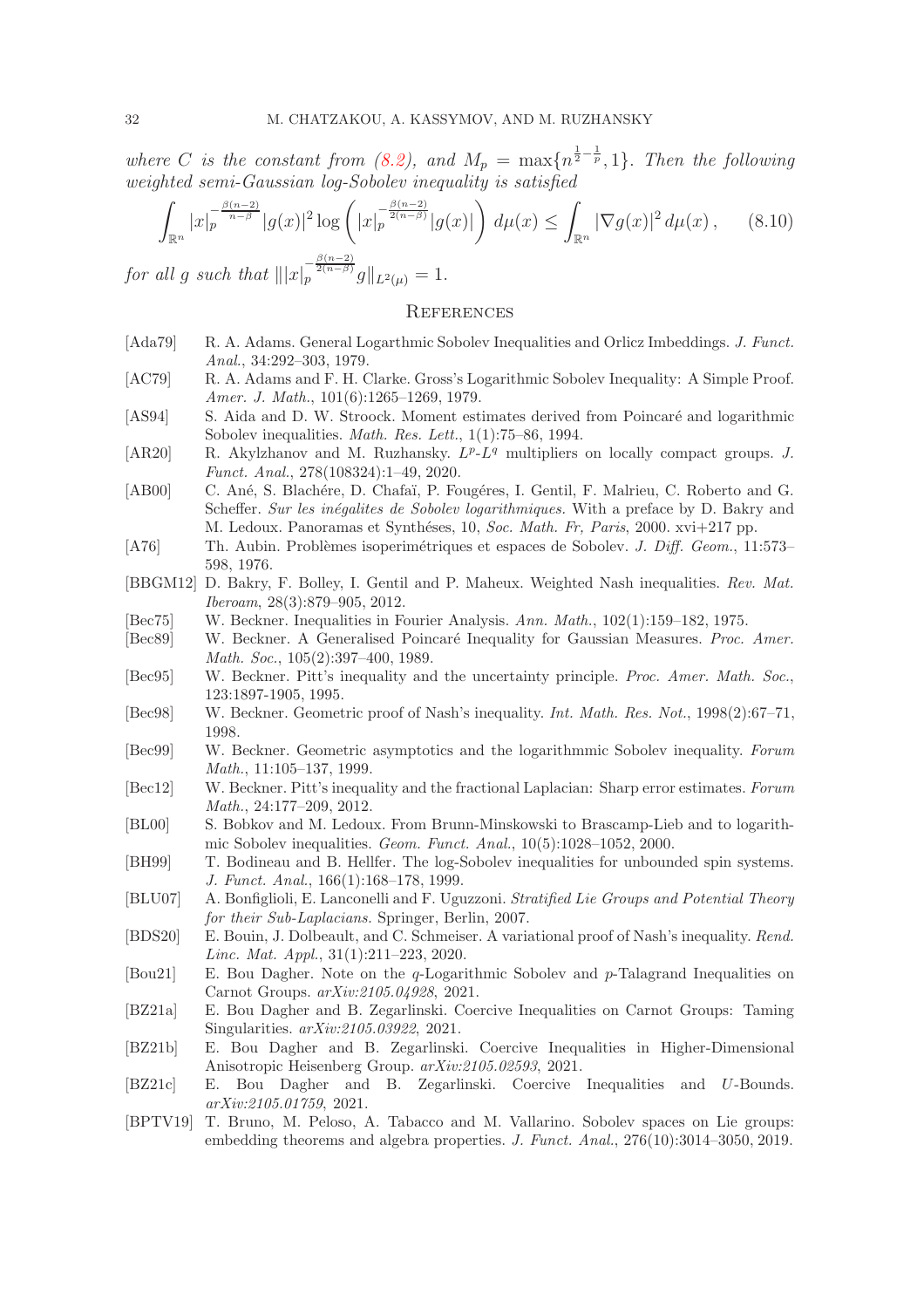- <span id="page-32-1"></span>[BPV21] T. Bruno, M. M. Peloso and M. Vallarino. The Sobolev emedding constant on Lie groups. arXiv:2006.07056v2, 2021.
- <span id="page-32-15"></span>[Car91] E. A. Carlen. Superadditivity of Fisher's Information and Logarithmic Sobolev Inequalities. J. Funct. Anal., 101:194–211, 1991.
- <span id="page-32-24"></span>[CL93] E. A. Carlen and M. Loss. Sharp constant in Nash's inequality. Int. Math. Res. Not., 1993(7):213–215, 1993.
- <span id="page-32-18"></span>[CFZ21] M. Chatzakou, S. Federico and B. Zegarlinski. q-Poncaré inequalities on Carnot groups with filiform type Lie algebra.  $arXiv:2007.04689v3$ , 2021.
- <span id="page-32-21"></span>[CKR21a] M. Chatzakou, A. Kassymov and M. Ruzhansky. Anisotropic Shannon inequality. arXiv:2106.14182, 2021.
- <span id="page-32-19"></span>[CKR21b] M. Chatzakou, A. Kassymov and M. Ruzhansky. Logarithmic Hardy inequalities on Lie groups. preprint, 2021.
- <span id="page-32-20"></span>[Das21] U. Das. On weighted logarithmic-Sobolev & logarithmic-Hardy inequalities. J. Math. Anal. Appl. 496 (2021), no. 1, 124796, 30 pp.
- <span id="page-32-3"></span>[DD03] M. Del Pino and J. Dolbeault. The optimal Euclidean  $L^p$ -Sobolev logarithmic inequality. J. Funct. Anal., 197(1):151–161, 2003.
- <span id="page-32-8"></span>[DDFT10] M. Del Pino, J. Dolbeault, S. Filippas and A. Tertikas. A logarithmic Hardy inequality. J. Funct. Anal., 259(8):2045–2072, 2010.
- <span id="page-32-5"></span>[FNQ18] T. Feng, P. Niu and J. Qiao. Several logarithmic Caffarelli-Kohn-Nirenberg inequalities and applications. J. Math. Anal. Appl., 457:822–840, 2018.
- <span id="page-32-22"></span>[FR16] V. Fischer and M. Ruzhansky. Quantization on nilpotent Lie groups. Progress in Mathematics, Vol. 314, Birkhäuser, 2016.
- <span id="page-32-2"></span>[FR17] V. Fischer and M. Ruzhansky. Sobolev spaces on graded Lie groups. Annales de l'Institut Fourier 67(4):1671-1723, 2017.
- <span id="page-32-14"></span>[FS82] G. Folland and E. M. Stein. Hardy spaces on homogeneous groups. Vol. 28 of Math. Notes, Princeton University Press, Princeton, N.J., 1982.
- <span id="page-32-0"></span>[GV00] N. Garofalo and D. Vassilev. Regularity near the characteristic set in the non-linear Dirichlet problem and conformal geometry of sub-Laplacians on Carnot groups. Math. Ann., 318:453–516, 2000.
- <span id="page-32-17"></span>[Gen14] I. Gentil. Logarithmic Sobolev inequality for diffusion semigroups. In Y. Ollivier, H. Pajot, and C. Villani (Eds.), Optimal Transport: Theory and Applications, pp. 41–57, London Math. Soc. Lecture Note Ser., 413, Cambridge: Cambridge University Press.
- <span id="page-32-16"></span>[Gro75] L. Gross. Logarithmic Sobolev inequalities. Amer. J. Math., 97(4):1061–1083, 1975.
- <span id="page-32-9"></span> $[GZ03]$  A. Guionnet and B. Zegarlinski. Lectures on logarithmic Sobolev inequalities. Séminaire de Probabilités, XXXVI, Lect. not. Math., 1801:1-134, 2003.
- <span id="page-32-11"></span>[HZ09] W. Hebisch and B. Zegarlinski. Coercive inequalities on metric measure spaces. J. Funct. Anal., 258:814–851, 2010.
- <span id="page-32-23"></span>[HMM05] W. Hebisch, G. Mauceri and S. Meda. Spectral multipliers for Sub-Laplacians with drift on Lie groups. Math. Z., 251(4):899-927, 2005.
- <span id="page-32-6"></span>[KRS20] A. Kassymov, M. Ruzhansky and D. Suragan. Fractional logarithmic inequalities and blow-up results with logarithmic nonlinearity on homogeneous groups. Nonlinear Differ. Equ. Appl. 27:7, 2020.
- <span id="page-32-7"></span>[KS20] A. Kassymov and D. Suragan. Fractional Hardy-Sobolev inequalities and existence results for fractional sub-Laplacians. Journal of Mathematical Sciences, 250(2):337-350, 2020.
- <span id="page-32-4"></span>[Mer08] J. Merker. Generalizations of logarithmic Sobolev inequalities. Discrete Contin. Dyn. Syst. Ser., 1(2):329–338, 2008.
- <span id="page-32-10"></span>[MF93] D. S. Mitrinovic and J. P. A.M Fink. Classical and New Inequalities in Analysis. Mathematics and its applications. East European series, vol. 61, 1993.
- <span id="page-32-12"></span>[Nas58] J. Nash. Continuity of solutions of parabolic and elliptic equations. Amer. J. Math., 80(4):931-954, 1958.
- <span id="page-32-13"></span>[OS18] T. Ogawa and K. Seraku. Logarithmic Sobolev and Shannon's inequalities and an application to the uncertainty principle. Comm. Pure Appl. Anal., 17(4):1651–1669, 2018.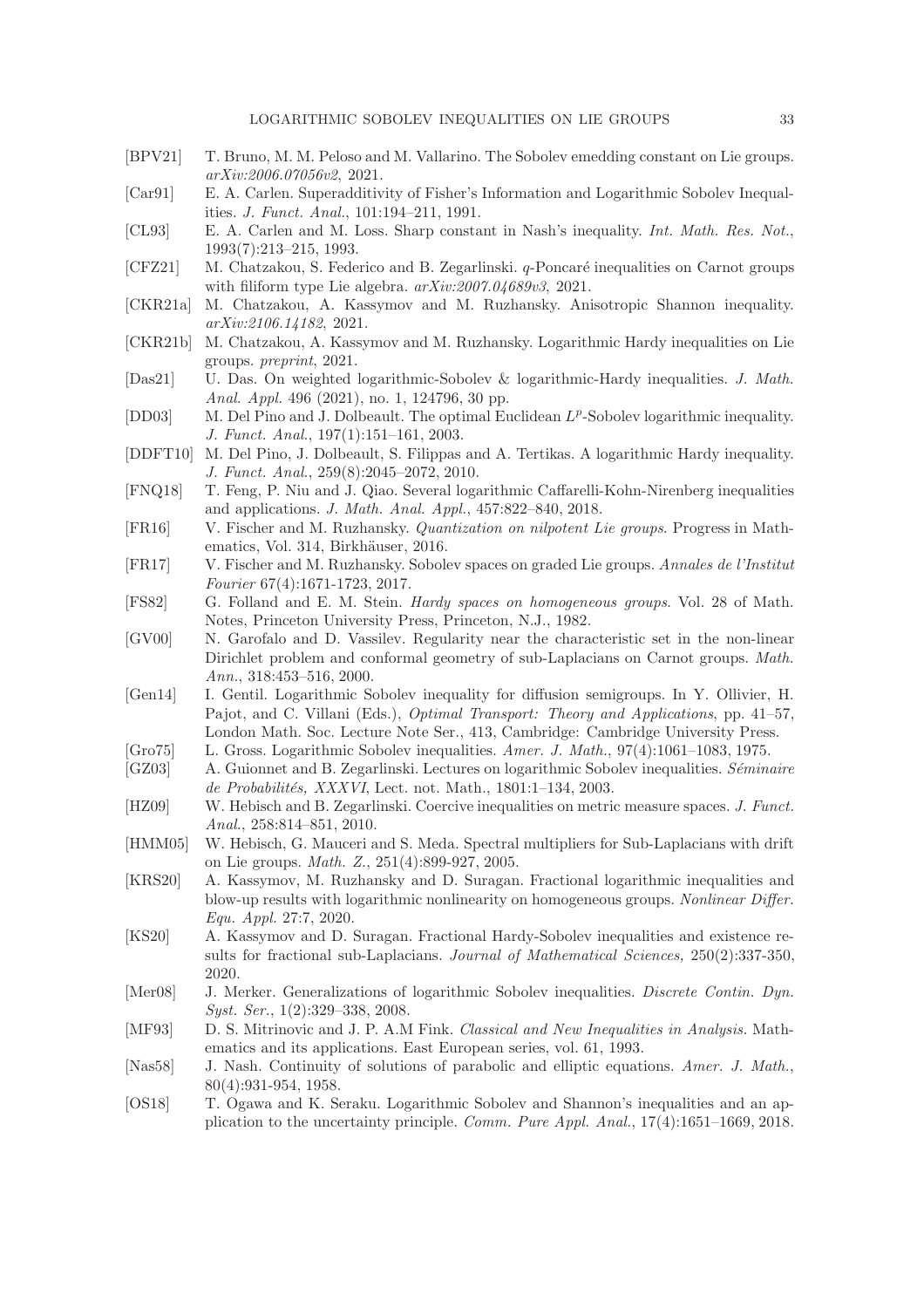#### 34 M. CHATZAKOU, A. KASSYMOV, AND M. RUZHANSKY

- <span id="page-33-5"></span>[OW16] T. Ogawa and H. Wakui. Non-uniform bound and finite time blow up for solutions to a drift-diffusion equation in higher dimensions. Anal. Appl., 14(1):145–183, 2016.
- <span id="page-33-6"></span>[Ros76] J. Rosen. Sobolev inequalities for weight spaces and supercontractivity. Trans. Amer. Math. Soc., 222:367–376, 1976.
- <span id="page-33-9"></span>[RS19] M. Ruzhansky and D. Suragan. Hardy inequalities on homogeneous groups: 100 years of Hardy inequalities. Progress in Math., Vol. 327, Birkh¨auser/Springer, Cham, 2019. xvi+571pp.
- <span id="page-33-3"></span>[RTY20] M. Ruzhansky, N. Tokmagambetov and N. Yessirkegenov. Best constants in Sobolev and Gagliardo-Nirenberg inequalities on graded groups and ground states for higher order nonlinear subelliptic equations. Calc. Var. Partial Differential Equations, 59, no. 175, 23pp, 2020.
- <span id="page-33-11"></span>[RY18a] M. Ruzhansky and N. Yessirkegenov. Hardy, Hardy-Sobolev, Hardy-Littlewood-Sobolev and Caffarelli-Kohn-Nirenberg inequalities on general Lie groups. arXiv:1810.08845, 2018.
- <span id="page-33-10"></span>[RY18b] M. Ruzhansky and N. Yessirkegenov. Hypoelliptic functional inequalities. arXiv:1805.01064, 2018.
- <span id="page-33-2"></span>[RY19] M. Ruzhansky and N. Yessirkegenov. Hardy, Hardy-Sobolev, Hardy-Littlewood-Sobolev and Caffarelli-Kohn-Nirenberg inequalities on general Lie groups. arXiv:1810.08845v2, 2019.
- <span id="page-33-0"></span>[Tal76] G. Talenti. Best constant in Sobolev inequality. Annali di Matematica pura ed Applicata. 110(1)353-372, 1976.
- <span id="page-33-7"></span>[Tos97] G. Toscani. Sur l' inégalité logarithmique de Sobolev. C.R. Acad. Paris, 324(1):689–694, 1997.
- <span id="page-33-8"></span>[SZ92] D. W. Stroock and B. Zegarlinski. The logarithmic Sobolev inequality for continuous spin systems on a lattice. J. Funct. Anal., 104(2):299–326, 1992.
- <span id="page-33-1"></span>[VSCC93] N. Th. Varopoulos, L. Saloff-Coste and T. Coulhon. Analysis and geometry on groups. Cambridge: Cambridge University Press, 1993.
- <span id="page-33-4"></span>[Wei78] F. B. Weissler. Logarithmic Sobolev inequalities for the heat-diffusion semigroup. Trans. Amer. Math. Soc., 237:255-269, 1978.
	- Marianna Chatzakou:

Department of Mathematics: Analysis, Logic and Discrete Mathematics Ghent University, Belgium E-mail address marianna.chatzakou@ugent.be

Aidyn Kassymov:

Department of Mathematics: Analysis, Logic and Discrete Mathematics Ghent University, Belgium **AND** Institute of Mathematics and Mathematical Modeling 125 Pushkin str. 050010 Almaty **KAZAKHSTAN AND** Al-Farabi Kazakh National University 71 Al-Farabi avenue 050040 Almaty **KAZAKHSTAN** E-mail address aidyn.kassymov@ugent.be and kassymov@math.kz

Michael Ruzhansky: Department of Mathematics: Analysis, Logic and Discrete Mathematics Ghent University, Belgium **AND**